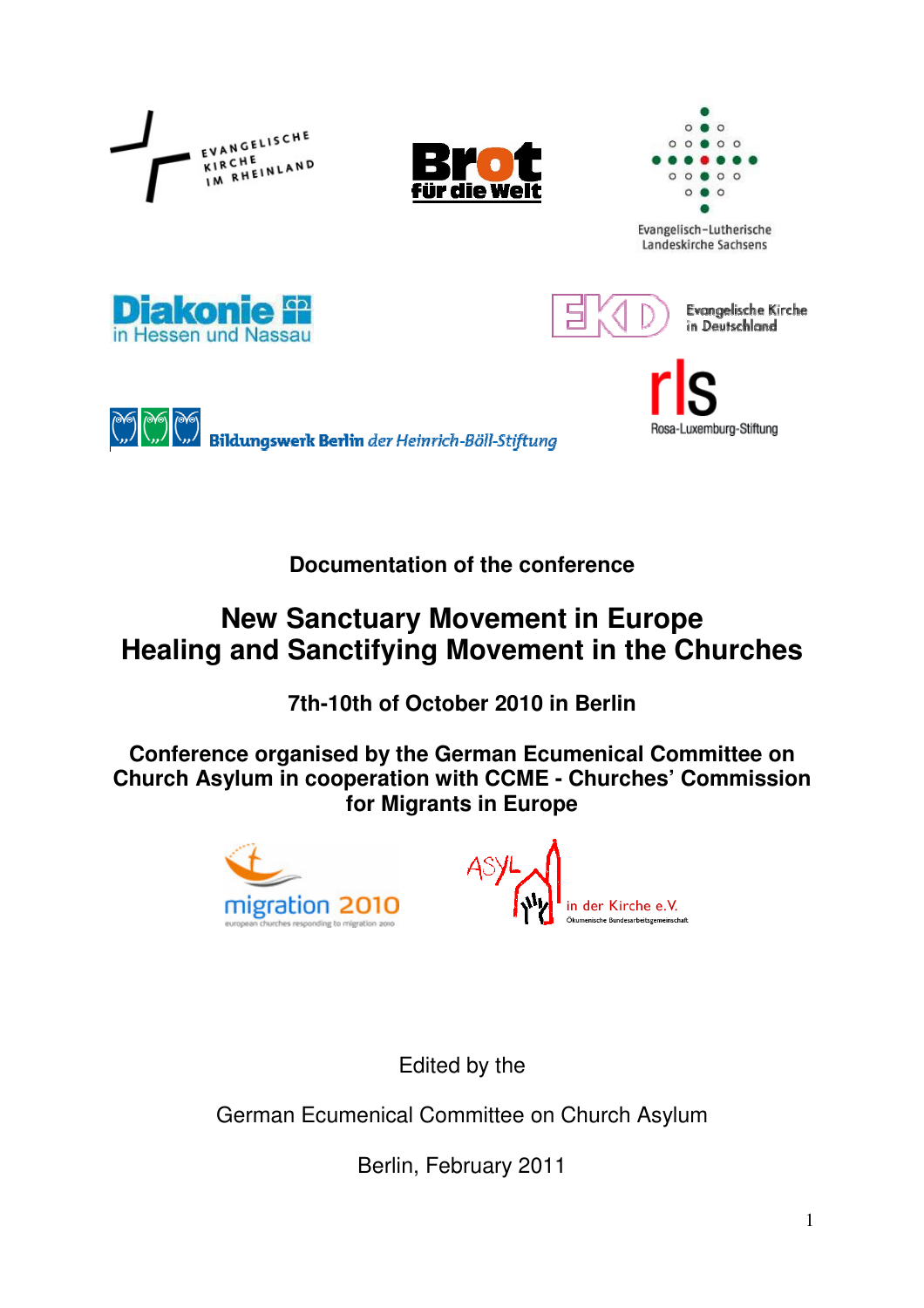Editorial staff: Saskia Reichenecker

Translation of german texts into English: Chiara Mecagni

Project management: Rona Röthig (manageress)

German Ecumenical Commitee on Church Asylum Heilig-Kreuz-Kirche Zossener Str. 65 10961 Berlin Fon ++49 30 - 25 89 88 91 Fax ++49 30 - 69 04 10 18 info@kirchenasyl.de www.kirchenasyl.de

Bank account: account number: 101 316 90 19 bank: KD-Bank Duisburg bank code number: 350 601 90 BIC: GENODED1DKD IBAN: DE68350601901013169019 **Table of contents**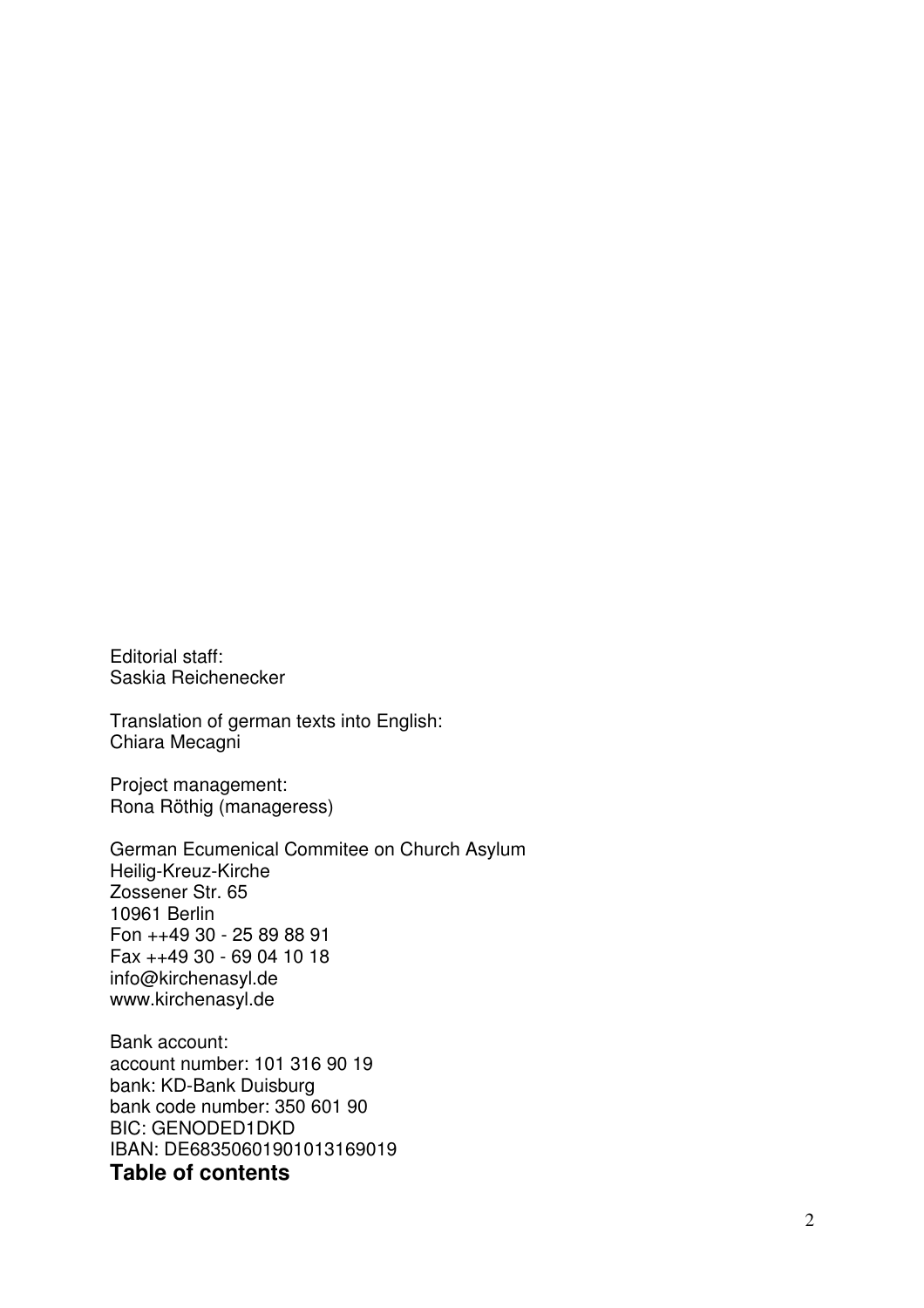| <b>Introduction</b>                                                                                                      |
|--------------------------------------------------------------------------------------------------------------------------|
| <b>Common roots</b><br><b>Experiennces of the Sanctuary Movement in the USA</b>                                          |
| <b>Experiennces of the Sanctuary Movement in Canada</b>                                                                  |
| Europe closes down: Political challenges for the refugee protection movement<br>of churches<br><b>Statement of PICUM</b> |
| <b>Statement of Amnesty International</b>                                                                                |
|                                                                                                                          |
| Sanctuary Movement in Europe – Reports from East, West and North                                                         |
| <b>Hungary</b><br><b>Belgium</b>                                                                                         |
| <b>Finland</b>                                                                                                           |
|                                                                                                                          |
| Spiritual input for the day: Visions of the Kingdom of God in East, West, North                                          |
| and South                                                                                                                |
| Why we do what we do?<br>The theological dimension of sanctuary work                                                     |
| The human right dimension of sanctuary work                                                                              |
|                                                                                                                          |
| <b>Closing words</b>                                                                                                     |
| <b>Annex</b>                                                                                                             |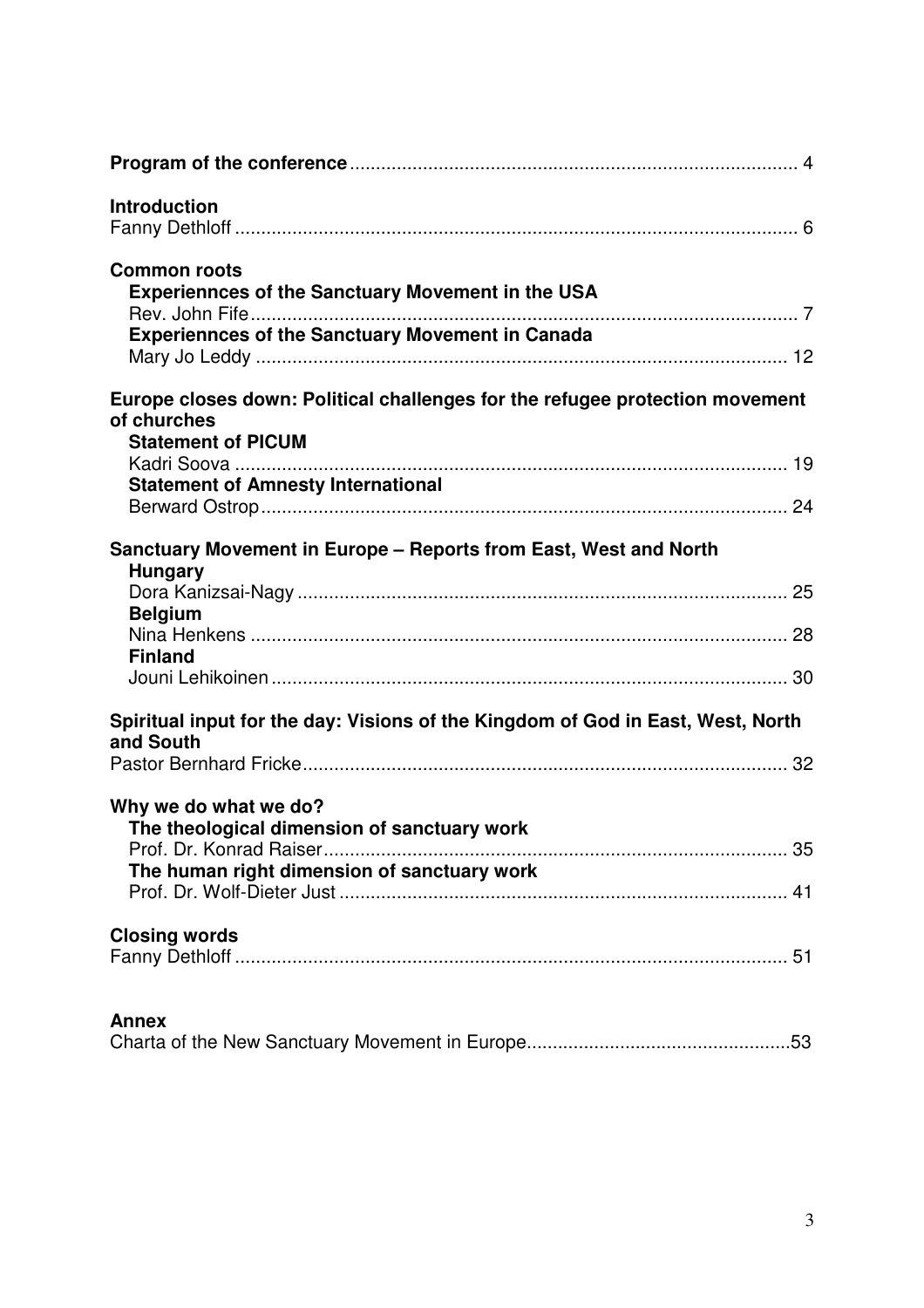# **Programme of the conference**

# **Thursday, October 7 th, 2010**

| 5.00 p.m.  | Arrival and registration, coffee and tea                       |
|------------|----------------------------------------------------------------|
| 5.30 p.m.  | Welcome and opening of the conference                          |
|            | Rev. Fanny Dethloff, Commissioner for Refugees and Human       |
|            | <b>Rights of the Nordelbien Protestant Church</b>              |
| 6.00 p.m.  | Common roots: Experiences of the Sanctuary Movement in the USA |
|            | and Canada                                                     |
|            | Rev. John Fife, USA; Mary Jo Leddy, Canada                     |
| 7.00 p.m.  | "World Map of Sanctuary"                                       |
| 7.45 p.m.  | <b>Buffet</b>                                                  |
| afterwards | Festive evening with cultural contributions: time for sharing  |

# **Friday, October 8 th, 2010**

| 9.30 a.m.  | Commemoration of the refugees who have died at the borders          |
|------------|---------------------------------------------------------------------|
| 10.15 a.m. | Europe closes down. Political challenges for the refugee protection |
|            | movement of churches                                                |
|            | Statement of PICUM (Platform for International Cooperation on       |
|            | <b>Undocumented Migrants)</b>                                       |
|            | Kadri Soova                                                         |
|            | <b>Statement of Amnesty International</b>                           |
|            | <b>Berward Ostrop</b>                                               |
|            | Statement of CCME - Churches' Commission for Migrants in            |
|            | Europe                                                              |
|            | Doris Peschke                                                       |
| 11.15 a.m. | Between claims, rhetorics and policy: What does the EU do for (or   |
|            | against) refugees and migrants? - Panel discussion with members     |
|            | of the European Parliament                                          |
|            | Thomas Silberhorn MdB, CDU                                          |
|            | Nadja Hirsch MdEP, FDP                                              |
|            | Barbara Lochbihler MdEP, Grüne                                      |
|            | Dr. Cornelia Ernst MdEP, Linke                                      |
|            | Moderation: Katrin Hatzinger, EKD-Office in Brussels                |
| 12.45 p.m. | Lunch                                                               |
| 2.00 p.m.  | Sanctuary Movement in Europe: Reports from East, West and North     |
|            | Belgium:                                                            |
|            | Nina Henkens, PICUM                                                 |
|            | Hungary:                                                            |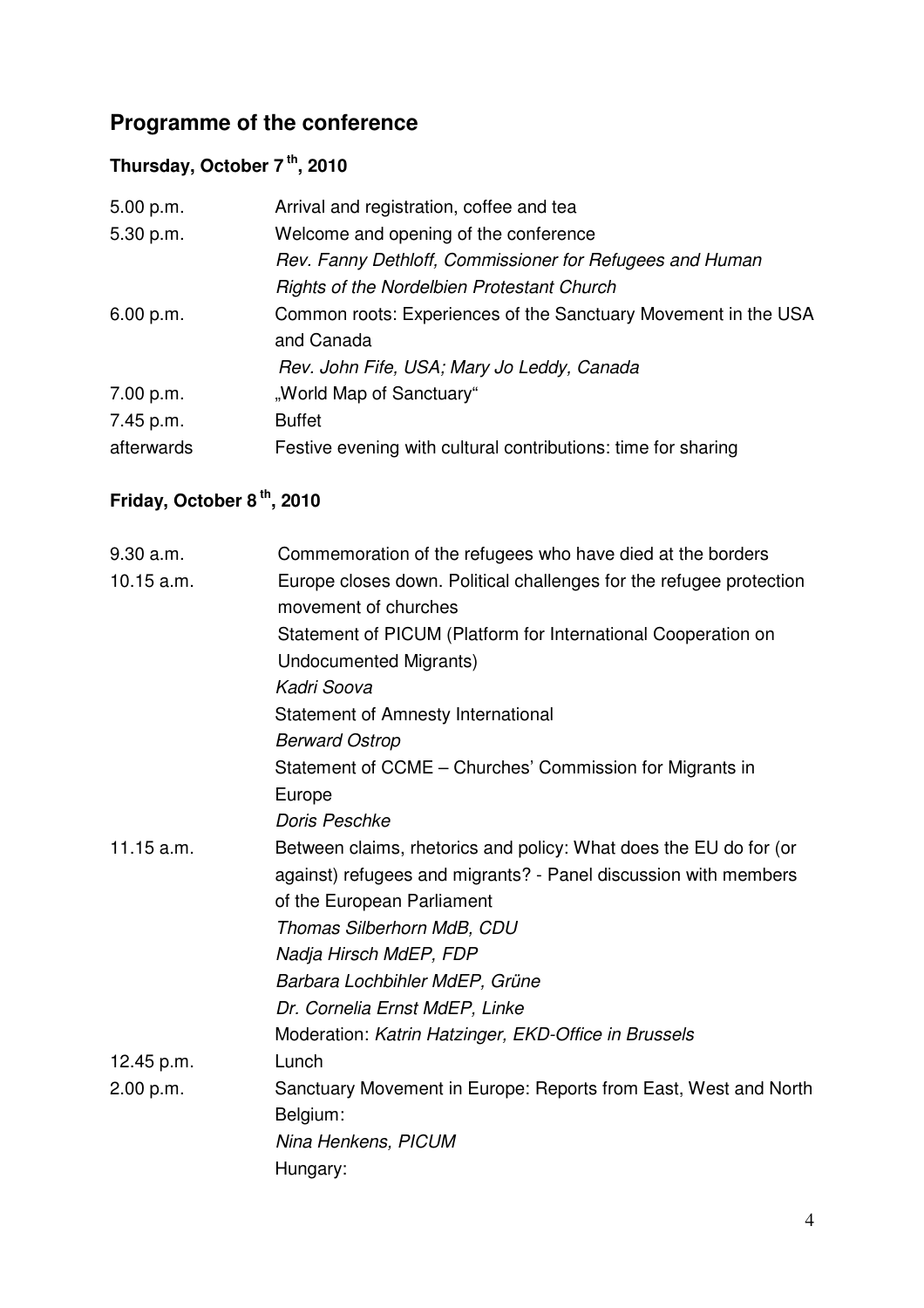| Dóra Kanizsai-Nagy, Projektmanager des Reformed Mission Centre |
|----------------------------------------------------------------|
| - Refugess Mission, Budapest                                   |
| Finland:                                                       |
| Jouni Lehikoinen                                               |
| Moderation: Hanns Thomä, Commissioner for Integration and      |
| Migration of the Evangelical Church in Berlin-Brandenburg-     |
| schlesische Oberlausitz                                        |
| Coffee break                                                   |
| Working groups: East, West and North: In-depth conversations   |
| about the panel contributions, examples from other countries,  |
| exchange about framework conditions, opportunities and claims  |
| <b>Dinner</b>                                                  |
| Musical drama, The Song of Cap Anamur"                         |
|                                                                |

# Saturday, October 9<sup>th</sup>, 2010

| 10.00 a.m.   | Spiritual input for the day: Visions of the Kingdom of God in East,<br>West, North and South |
|--------------|----------------------------------------------------------------------------------------------|
|              | <b>Rev. Bernhard Fricke</b>                                                                  |
| $10.15$ a.m. | Lectures and discussion: Why do we do what we do?                                            |
|              | The theological dimension of sanctuary work                                                  |
|              | Prof. Dr. Konrad Raiser, former General Secretary of the World                               |
|              | <b>Council of Churches</b>                                                                   |
|              | The human rights dimension of sanctuary work                                                 |
|              | Prof. Dr. Wolf-Dieter Just                                                                   |
|              | Moderation: Hildegard Grosse, Executive Board of the German                                  |
|              | <b>Ecumenical Sanctuary Movement</b>                                                         |
| 11.40 a.m.   | Coffee break                                                                                 |
| 12.00 noon   | Final meeting: Resumee and Conclusions                                                       |
|              | Suggestion for a common declaration/ CHARTA                                                  |
|              | Moderation: Rev. Fanny Dethloff                                                              |
| 13.00 p.m.   | Lunch, End of the Conference                                                                 |
| 15.00 p.m.   | Optional program: guided tour through Berlin                                                 |
|              | "Places in Berlin between tolerance and persecution"                                         |
|              | Giselher Hickel                                                                              |
|              |                                                                                              |

# **Sunday, October 10th, 2010**

10.00 a.m. Church Service focusing on the Sanctuary Movement Rev. Jürgen Quandt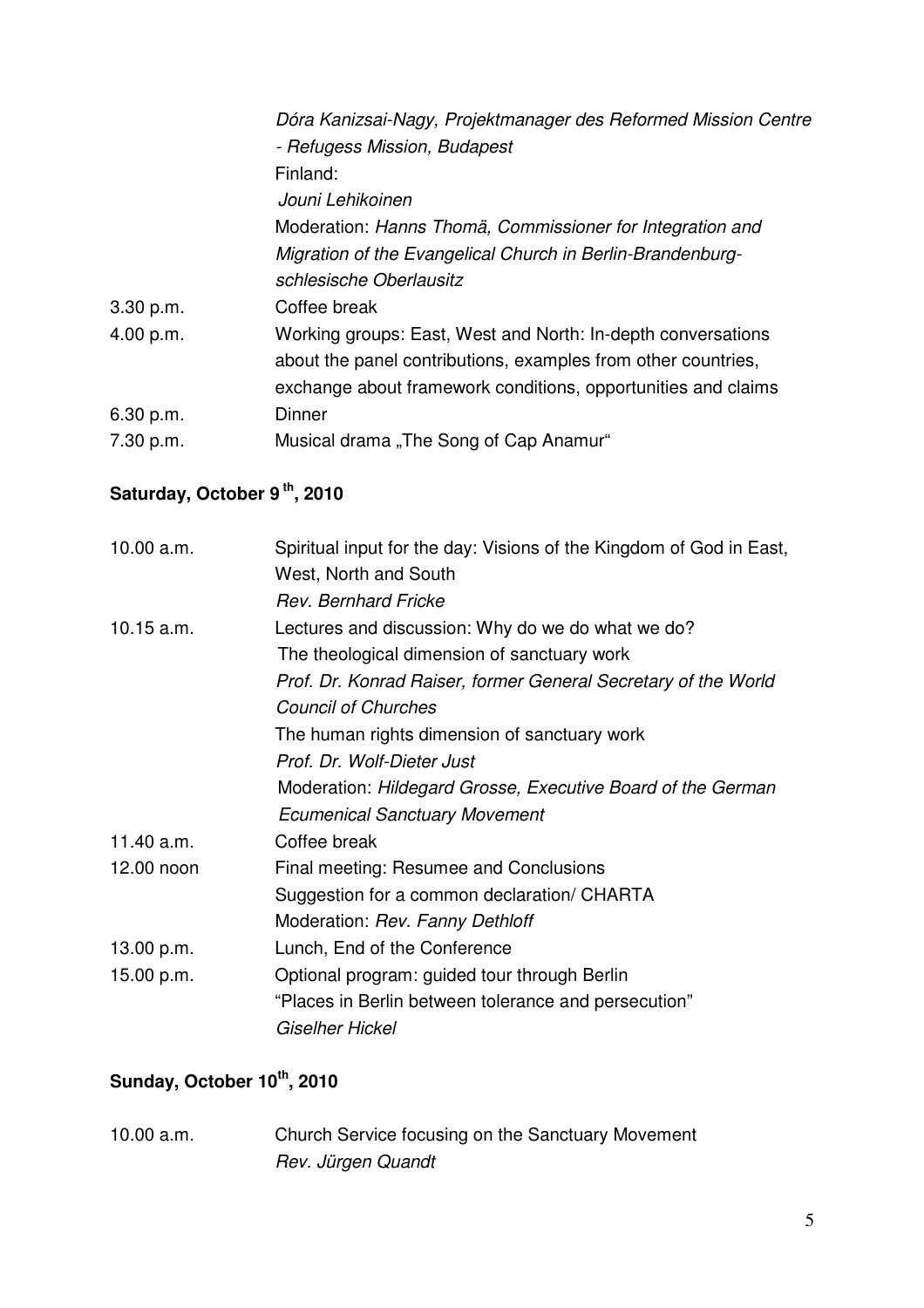# **Introduction**

Fanny Dethloff

Sanctuary Movement in Europe Healing and Sanctifying Movements in the churches

What is this for a title? Is it not a wacky title?

Political fight, resistive actions, challenges of political asylum – these are the titles that work.

What did we mean?

Sanctuary addresses the discrediting of refugees and their biographies, their asylum histories, their stories of escape. During the process they are injured/damaged/hurt/violated, the emergency escape and their potential deportation are in the foreground and with this, many suffer injustices.

To heal these violations is the starting point for sanctuary.

It is healing, curative for the credibility of refugees.

We bear witness with our faith and are witnesses for human rights.

But this witness is not healing alone for the affected but also even for us as Christians in the church – yes and for the church in general.

This witness that we live helps and heals the institution that is the church, which finds itself in a loss of credibility through abuse cases and other conflicts.

Standing up for refugees is not just a charitable occupation, it is also an ecclesiological approach. This standing up for refugees brings the stranger and the exposure to him back into the center of Christian belief. We live this biblical and practical approach and with it are a healing strength in society and in the church.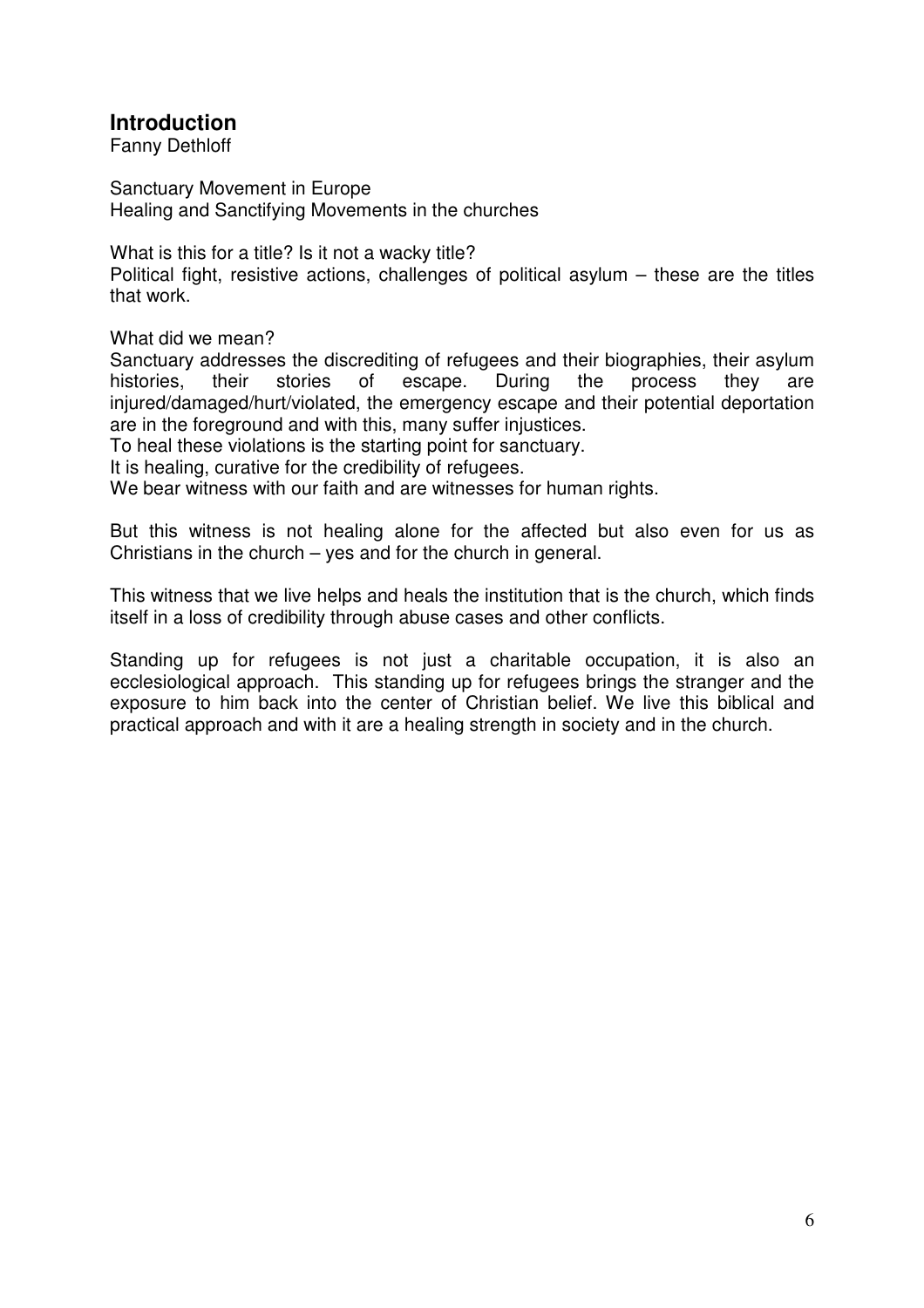# **Common roots**

#### **Experiences of the Sanctuary Movement in the USA**

Rev. John Fife

I am so grateful for your invitation to be a part of this conference on the Sanctuary Movement among the churches of Europe. I was invited a year and one-half ago with some members of the organization "No More Deaths" to learn first-hand of the work of the churches here in Germany in defense of the rights of migrants and refugees. During this visit we journeyed to Malta to observe the treatment of migrants and refugees on the frontier of Europe in the Mediterranean. We have much in common to challenge us as people of faith. I am very grateful to be back in Holy Cross Church with my friend and colleague in Sanctuary, Jürgen Quandt.

I will try to watch the time and be faithful to your agenda, but we have a lot of history to cover. I have a friend who says, "If you see a Presbyterian Pastor take off his watch and place it on the pulpit like this – It don't mean a damn thing."

I would like to begin with a brief history of the Sanctuary Movement in the United States on the 1980's; and then talk with you about the current border enforcement strategy and immigration policy of the United States, and the response of the church to those systemic violations of human fights and international law.

In early 1980, the churches along the border between Mexico and the U.S. began to encounter refugees who were fleeing death-squads, torture, massacres of villages, and the persecution of the church in El Salvador and Guatemala. We began to defend those refugees from deportation with a legal aid strategy. Volunteer churchworkers, paralegals, and lawyers assisted refugees to apply for political asylum and represented them in immigration courts. After a year it became clear that every case for political asylum from El Salvador and Guatemala was being denied by the government. Even refugees with physical evidence of torture were being ordered deported the next day.

Then my colleague, Jim Corbett, defined the ethical and faith challenge ahead for the churches. "Speaking only for myself", he wrote, "I can see that if Central American refugees' rights to political asylum are rejected by the government, active resistance will be the only alternative to abandoning refugees to their fate."

As Jim and I gathered a small group of volunteers to smuggle refugees across the border and through the desert safely, our model from history was the Abolition Movement in the U.S. in the 19<sup>th</sup> Century to protect runaway slaves from capture. Our secret smuggling organization only lasted 8 months however. The Border Patrol sent us a message in late 1981, "We know what you are doing. Stop immediately or we will indict you."

Corbett then defined the ethical imperative of the moment when he wrote to Southside Presbyterian Church in Tucson: Because the U.S. government takes the position that aiding undocumented Salvadoran and Guatemalan refugees in this country is a felony, we have no middle ground between collaboration and resistance. A maze of strategic dead ends can be averted if we face the imperative nature of this choice without attempting to delude ourselves or others. For those of us who would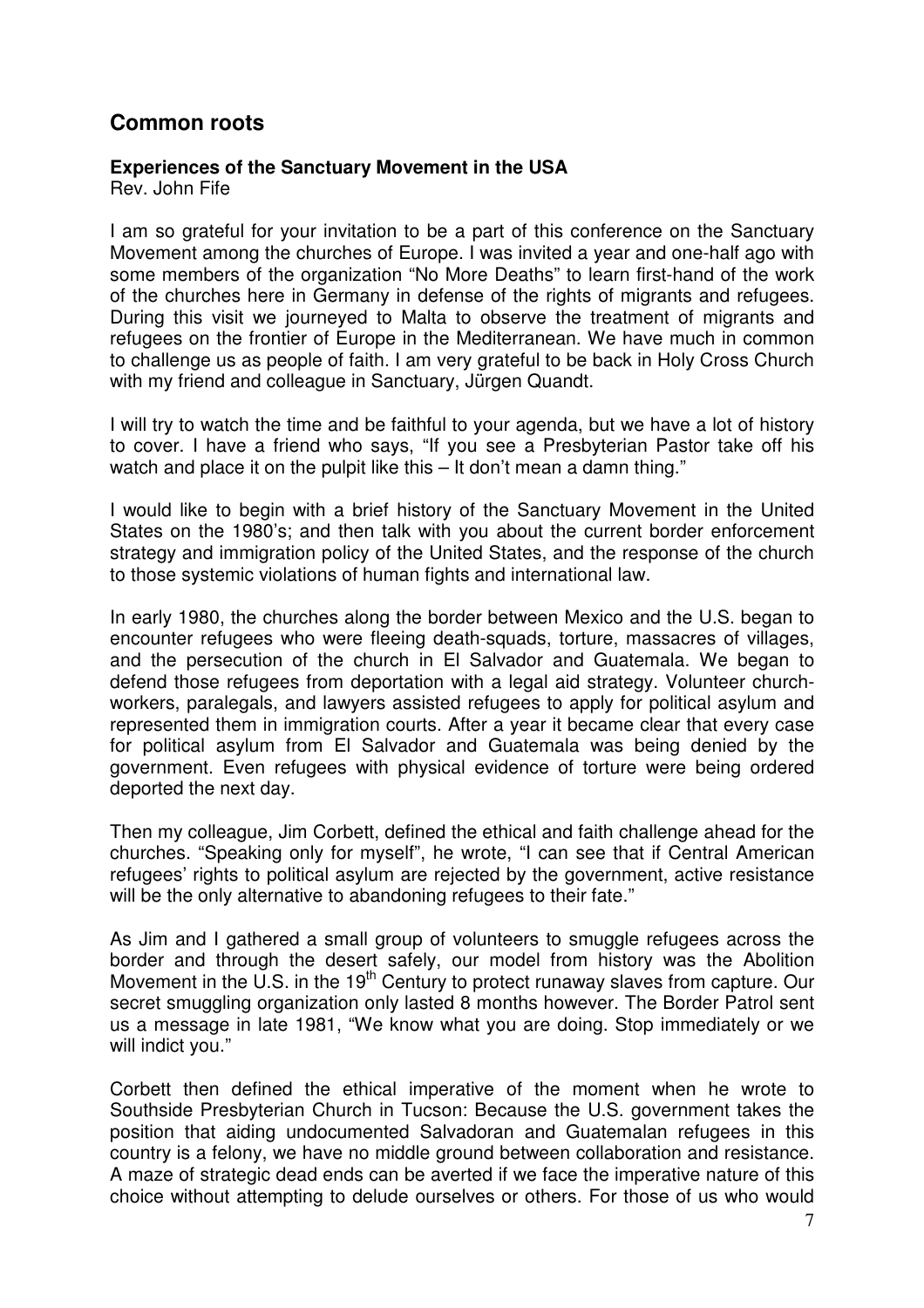be faithful in our allegiance to the Kingdom, there is also no way to avoid recognizing that is this case collaboration with the government is a betrayal of our faith, even if it is a passive or even loudly protesting collaboration that merely shuts out the undocumented refugee who is at our door. We can take our stand with the oppressed or we can take our stand with organized oppression. We can serve the Kingdom, or we can serve the kingdoms of this world – but we cannot do both. Maybe, as the gospel suggests, this choice is perennial and basic, but the presence of undocumented refugees here among us makes the definitive nature of our choice particularly clear and concrete. When the government itself sponsors the crucifixion of entire peoples and then makes it a felony to shelter those seeking refuge, a lawabiding protest merely trains us to live with atrocity."

Our decision as a congregation to declare the church a Sanctuary for refugees from Central America was not, I confess, an idea to start a movement for social change. It was rather, a gesture in self-defense, to make public our protection for refugees. Maybe by going public, we would gain some support when the government charged us with crimes. And so, on March 24<sup>,</sup> 1982, Southside Presbyterian Church declared Sanctuary and received a family from El Salvador into the protection of the church. Much to our astonishment, the government decided not to indict us (although they continued to threaten to do so). But the national press and media began to do stories on Sanctuary on the border. To our even greater astonishment, a movement began across the United States. Churches and synagogues began to declare Sanctuary as they grappled with the ethical demands of their faith. Cities began to declare themselves "Sanctuary Cities" – New York, Chicago, Los Angeles, and San Francisco were the largest. Colleges and universities (in the tradition of the Free University) declared Sanctuary. The Sanctuary Movement of the 1980's in the United States gathered strength. By 1984, 237 Protestant, Catholic, and Jewish congregations across the nation were public Sanctuaries. Seventeen cities had instructed their public employees (including police) not to cooperate with federal immigration authorities. What came to be called "The New Underground Railroad" moved refugees safely from church to church to synagogue across the country. Because Canada respected refugee rights as a nation, and recognized Central Americans as refugees, those at highest risk of deportation to death were sent to the border with Canada.

During this time of the expansion of the Sanctuary Movement in the U.S., we also received word that Holy Cross Church in Berlin, Germany, had declared Sanctuary and the idea was spreading across the churches in Europe. Hallelujah! We had now become colleagues in an international movement to protect refugees and refugee rights.

I must also confess at this point that when we began Sanctuary, I thought that we were doing "civil disobedience" – that we were violating a bad law and were willing to pay the price for that violation in order to change the law. I thought that we were doing "civil disobedience" in the tradition of Ghandi and Dr. Martin Luther King. And so, at the interfaith service that was held to declare Sanctuary in Tucson, I quoted again and again from Ghandi and King. About a month later, a phone call from a human rights lawyer in New York ended all of those eloquent quotations. The caller said to me, "You are doing more harm to human rights and refugee law that anyone else I know. Listen carefully! You are not doing civil disobedience. Civil disobedience is publically violating a bad law, and assuming the consequences in order to change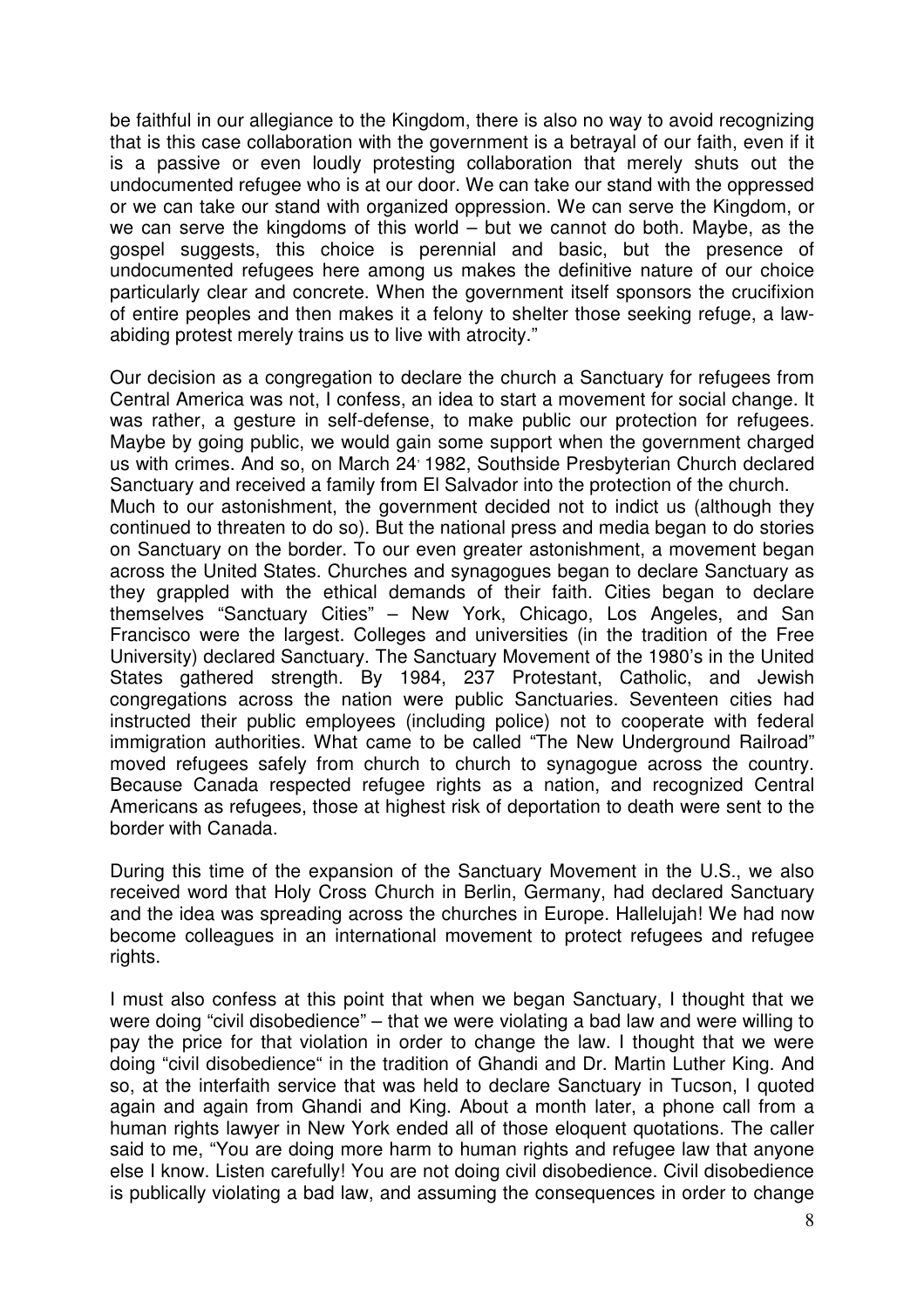an unjust law. We don't want to change U.S. refugee law. It conforms to the international standards. The problem is that the government is violating the 1980 Refugee Act. The government is doing civil disobedience!" I then asked, "What should we call what we are doing?" The lawyer responded, "I don't know. Make it up!"

So Jim Corbett coined a new term for the practice of Sanctuary. He called it "civil initiative". The definition, of course, evolved with the practice. Now it is defined as "the legal right and the moral responsibility of civil society to protect the victims of human rights violations when the government is the violator". Corbett pointed to the Nuremburg Military Tribunals as the foundation for this legal principle. When the Nazi officials were tried in court, their legal defense was simply, "We were just following the orders of the nation." It was the U.S. prosecutor, Robert Jackson, who argued that there is a higher legal standard that the orders of the nation-state. That standard is human rights and international law. The Nuremburg Tribunal found that "just following orders" was not a defense. "The essence of the Charter (of the Tribunal) is that individuals have international duties that transcend the national obligation of obedience imposed by the individual state".

Nation-states that violate those human rights lose all claim to legitimacy. But Justice Jackson took his argument to a new level – personal responsibility and liability for the defense of human rights. In his opening statement at Nuremburg, Jackson said, "The principle of personal liability is a necessary as well as a logical one if International Law is to render real help to the maintenance of peace. An International Law which operates only on states can be enforced only by war because the most practicable method of coercing a state is warfare.

This visionary statement pointed beyond the legal principle of law, directly to the moral responsibility of civil society and civil initiative. Corbett wrote, "This simply points to an unfinished task that was implicit at the tribunal. It proclaimed everyone's right to aid the persecuted but failed to establish the social base for citizens to exercise this right. Sanctuary congregations are now forming that base; from the prospective established by international law, this is exactly what the provision of sanctuary does. Covenant communities' right and duty to protect the victims of government persecution must be conceded by the state if the proceedings at Nuremberg are to have any shred of judicial validity".

The Sanctuary Movement incarnated the social base capable of assuming the responsibility for protecting the victims of human rights violations. That social base was comprised of the congregations of a variety of faiths. Protestants, Catholics, Jews, Quakers, Unitarians, and Buddhists all recognized that responsibility from the tradition of their faith. Civil initiative bound them together in their legal responsibility as well. Corbett wrote, "Whenever a congregation that proclaims the prophetic faith abandons the poor and persecuted to organized violation, its unfaithfulness darkens the way for all humankind. And when it stands as a bulwark against the violation of human rights, it lights the way. The congregational obligation to protect victims of state crimes extends beyond our individual civic responsibilities, because only in this kind of covenant community can we provide sanctuary for the violated".

The foundation of Sanctuary, wherever it is being practiced in defense of human rights and international law, is that the church fulfills our legal responsibility as well as practices our faith.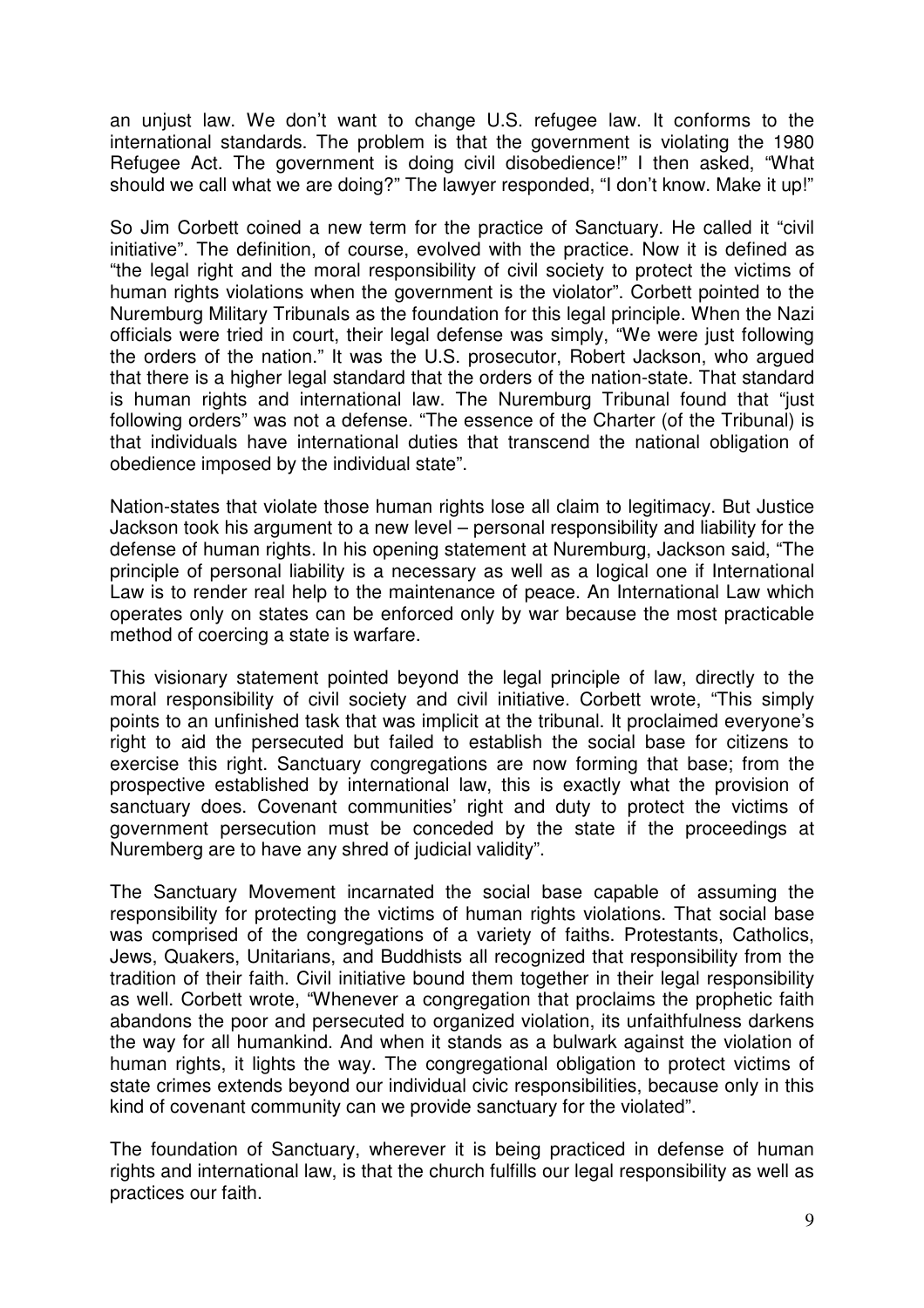So, in 1984, the U.S. government began to move against the Sanctuary Movement – to attempt to criminalize the leaders and intimidate the church. Undercover government agents, pretending to be volunteers, infiltrated the movement, making over 90 tape recordings of church meetings, conversations, with Pastors, and even secretly recorded worship services. Then in 1985, the U.S. government charged 16 Sanctuary workers with various crimes. Those charged included two Catholic Priests, myself, three nuns, the Director of the Tucson Ecumenical Council, and other church members. We were fully prepared to vigorously defend ourselves in court on the grounds of refugee law. But the Judge ruled before the trial that we could not offer any evidence on five subjects: International Refugee Law, U.S. Refugee Law, conditions in El Salvador and Guatemala, or our religious faith. So we did not put on a defense. We were, of course found guilty. But before we were sentenced, the Judge received thousands of letters from churches and church leaders from around the world. Human rights organizations and political leaders wrote as well. And so, at sentencing, the judge did not send any of us to prison – but sentenced us to 5 years probation. I know that some of you wrote those letters. Thank you!

The most important fact to remember out of all of this history is that the Sanctuary Movement more than doubled the number of public sanctuary congregations during our 7 month long trial. Church and synagogue responded to government threats with renewed faith and prophetic witness. While the movement continued to grow, we took the issue of refugee rights to Civil Court. The church sued the U.S. government for violations of U.S. Refugee Law by deporting refugees to Central America. When the judge hearing the case gave the churches the right to put the Attorney General of the U.S. and the Director of the U.S. Immigration Service under oath, and take their depositions before the trail, the government suddenly offered to negotiate a settlement.

The settlement reached in 1989 achieved the original goals of the Sanctuary Movement in the U.S.:

All deportations of undocumented refugees from El Salvador and Guatemala were stopped. All undocumented refugees from those countries were given work permits. A series of reforms of the political asylum policy were agreed to.

So we had a celebration and called an end to the Sanctuary Movement in the U.S. in 1989.

It was not a wise decision. Just 5 years later, in 1994, the Immigration and Naturalization Service began a new border enforcement strategy generally known as "Operation Gatekeeper". The basic outline for the strategy can be summarized in a few sentences. Most of the migration between Mexico and the U.S. occurs in a handful of urban areas. Those urban areas can be sealed from migration by building 18 foot steel walls, adding four times the number of Border Patrol agents, and adding complex technology to enforcement. People will try to go around these barriers, and attempt crossing in the most hazardous part of the Sonoran Desert. When the word spreads about how hazardous the crossing has become, that will be a deterrent to others seeking to cross. Thereby, the government will gain control of the border.

As "Operation Gatekeeper" was enforced through the 1990's, the thesis was to concentrate the enforcement along the Texas and California section of the border. The assumption was that the Sonoran Desert in Arizona would be too hazardous and deadly for migrants to cross. It would be a geographic barrier to migration. In 1999,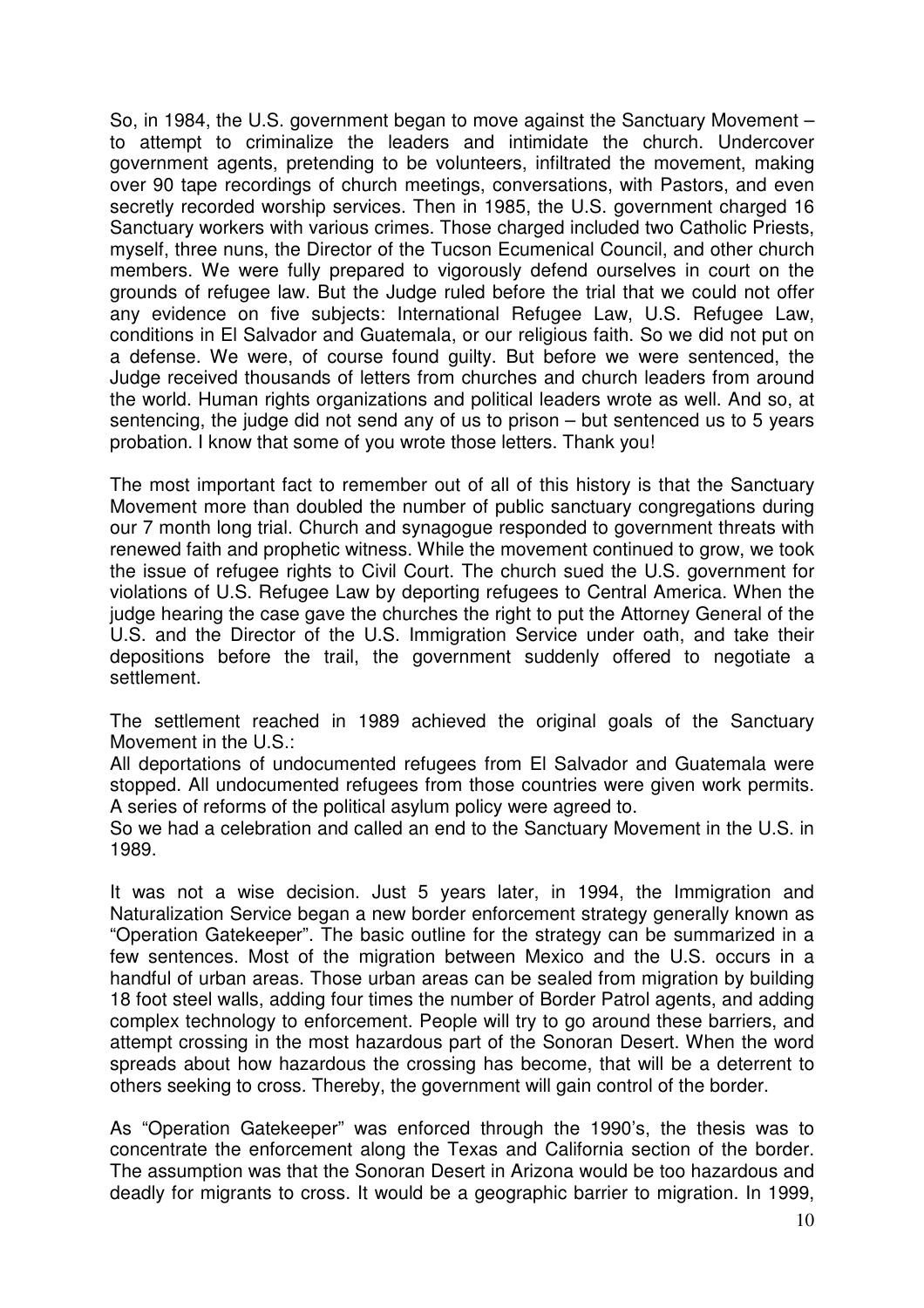that assumption was proven false as the human migration and drug trafficking that had previously occurred along 2,400 miles of border began to funnel through the Sonoran Desert. The Tucson Sector of the border became the epicenter of Migration, drug trafficking, and death in the desert.

It is no coincidence that the very same year that the walls began to be built on the border, the North American Free Trade Agreement was implemented. In 1994, Mexico was required to end agricultural subsidies for staples such as corn. The result was that subsidized corn was imported from the U.S. and Canada at 24% under the cost of production in Mexico. Mexico went from a net exporter of corn in the 1980's to a net importer in the 1990's. By 2007 annual U.S. agricultural exports to Mexico stood at 12.7 billion dollars. Millions of small farmers were driven off the land as a direct result of NAFTA. They had nowhere to go to support their families but north across the border to the U.S.

So the faith communities along the border in the Southwest have been struggling once again to meet our legal and ethical responsibilities. Since 1998, the bodies of over 6,000 migrant workers have been found and tens of thousands of others have suffered serious wounds in their journey across the desert. In 2000, confronted by this unfolding human tragedy, a meeting was called off the churches and synagogues that had been part of the Sanctuary Movement of the 1980's. Since most of the deaths of the migrant workers were from dehydration and heat stroke, a decision was made to put water in the desert. A faith-based organization called Humane Borders was formed to place water stations marked by flagpoles in the critical areas where migrant bodies were being found. Each year, between 20 and 25 thousand gallons of water have been used by migrants. Countless lives have been saved.

Two years later, in 2002, a group called Samaritans was organized to put 4-wheeldrive vehicles on remote back roads every day. Volunteer doctors and nurses accompanied by fluent Spanish-speakers take food, water, and emergency medical equipment and actively search for migrants in distress. They have founds hundreds upon hundreds of migrants suffering from heatstroke, broken limbs, twisted joints, rattlesnake bites, heart attacks, and strokes. They have discovered the victims of rape and beatings, the lost and abandoned. Only God knows how many lives have been saved.

Then in 2004, since record numbers of migrant deaths were being set each year despite these efforts, "No More Deaths" was organized. During the deadliest summer months, this organization puts camps in the critical areas of the desert. Volunteers come from across the U.S., Europe, and even Australia to live in the camps and hike the migrant trails in key locations. For the past five years, "No More Deaths" has also staffed aid stations on the border to treat migrants deported from the U.S. This is a partnership with the government of Mexico.

It is important to note here that the border enforcement strategy of the U.S. government has been determined to be a violation of human rights and international law. As long ago as 2003, a six judge panel of the Inter-American Court of Human Rights ruled unanimously that:

"The deaths of almost 2,000 Mexican and some Central American migrants is the strongest evidence that the United States has violated and continues to violate human rights by maintaining the so-called 'Operation Gatekeeper'".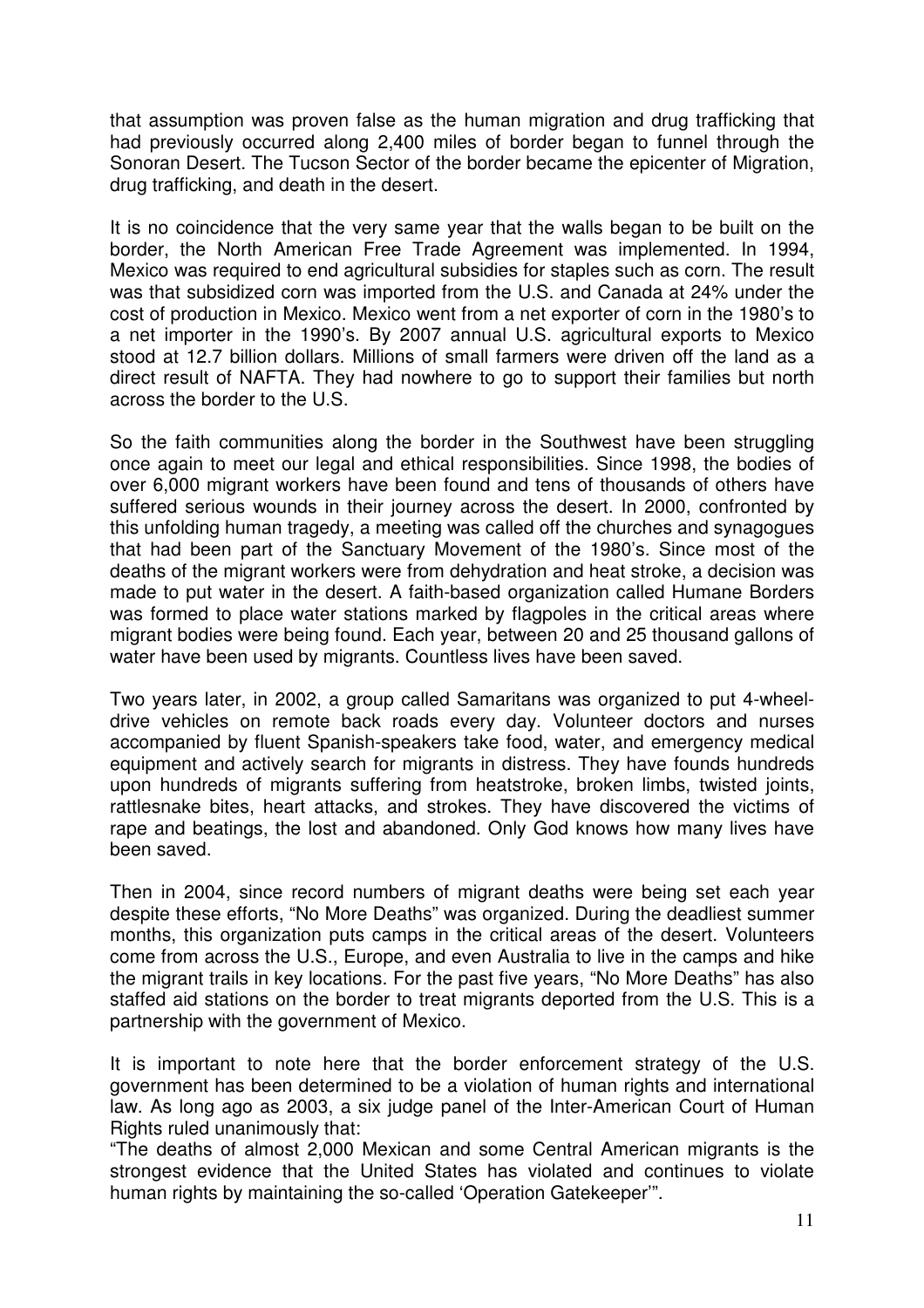In subsequent determinations, the United Nations Human Rights Commission, Amnesty International, and other international organizations have reached the same determination.

And in the past two years, the Obama administration has captured a record number of migrant workers through work-place raids with the cooperation of local police officials. In 2009, the U.S. deported a record 387,390 migrant workers, triple the number of deportations under the Bush administration. Just two months ago, the Inter-American Commission on Human Rights found:

"U.S. deportation policy violates fundamental human rights because it fails to consider evidence concerning the adverse impact of the destruction of families, the best interest of the children of deportees, and other humanitarian concerns."

So, what we in the United States now call the "New Sanctuary Movement", has emerged in the last five years. Churches and synagogues are again protecting the families of migrant workers when the parents of U.S. citizen children are threatened with deportation. I just returned from New York City where 35 congregations form the New Sanctuary Coalition. This coalition is currently protecting twelve migrant families from deportation.

As Jim Corbett challenged the church and synagogue decades ago, so the challenge is embraced today on both sides of the Atlantic. "Although there is now no question that international law is binding for everyone – not just for the state – and that citizens are legally obliged to disobey government officials rather that collaborate in the commission of state crimes, courts usually refuse to hold the government accountable for violations of international law … Prophetic witness is then the community's only nonviolent way to hold the state accountable – which means that it is up to the church … Whenever a congregation that proclaims the prophetic faith abandons the poor and persecuted to organized violation, its unfaithfulness darkens the way for all humankind. And when it stands as a communities bulwark against state violations of human rights, it lights the way."

Or as Dr William Sloane Coffin said to the Sanctuary Movement: "It is not enough to resist with confession. We must confess with RESISTANCE."

Such is the gift of God to the churches called Sanctuary.

# **Common roots**

#### **Experiences of the Sanctuary Movement in Canada**

Mary Jo Leddy

I bring greetings from the Sanctuary Churches in Canada. I have come on behalf of a wide variety of Christian communities that have offered Sanctuary since the 1980s. Personally, I have been involved from the beginning of the Ontario Sanctuary Coalition in 1991. I have come to encourage you in your efforts and to find courage for our own, increasingly difficult, challenges.

Our Coalition has been strengthened by the witness and reflections of Sanctuary Movements in other countries. We were particularly influenced by the concept of "civil initiative" which originated with the Sanctuary group which formed in Arizona in the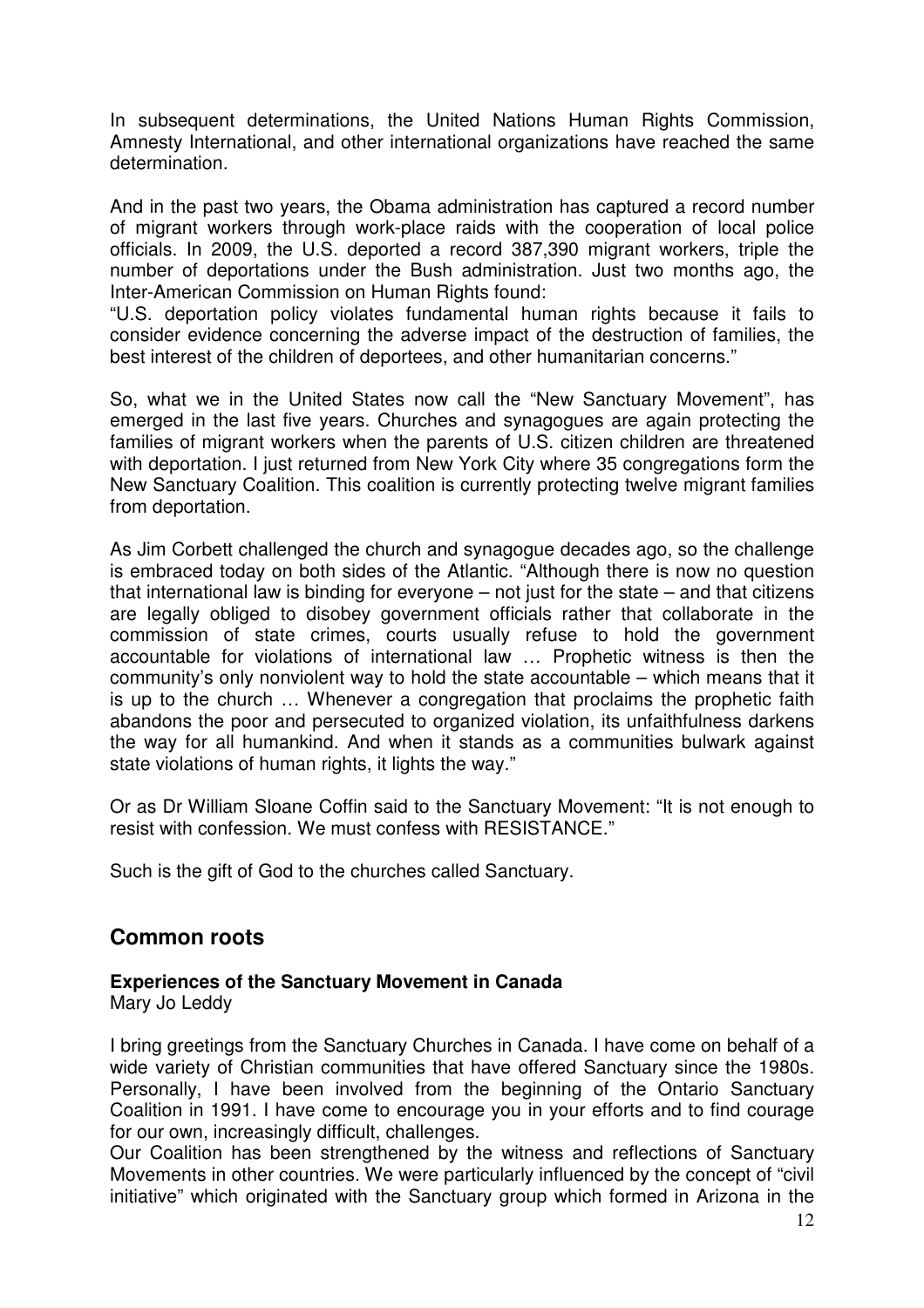80s in response to the dangers faced by Central American refugees. Jim Fife was the pastor of Southside Presbyterian when this articulation was developed. He is with us today and I want to thank him for his witness. We also take heart in the courageous actions of your churches in Europe.

## A VARIETY OF EXPERIENCES WITH COMMON FEATURES

There is no one "Canadian experience" of Sanctuary. Since the 80s there have been 50-60 Sanctuary experiences and each one has grown in response to specific persons and in response to a particular context and political situation. In some situations, for example, a family or person was publically living in the Church, at other times a family was "hidden" in the house of a religious community.

Yet, in spite of these diverse experiences there are some realities there are certain common features:

- 1) The move towards Sanctuary almost always involves a face to face encounter with a real person called a refugee.
- 2) This always leads to a long and difficult engagement with the bureaucracy of government
- 3) The experience of Sanctuary reveals Canadian myths of innocence
- 4) The Demand for Sanctuary is directly related to political factors.

## **The Face to Face Encounter**

As I have listened to front line church workers, refugee advocates and immigration lawyers one reality emerges as a constant, that most of them got involved in "refugee work" through a personal encounter with a refugee or a refugee family.

This "conversion", this change of mind and heart and moral imagination, through a personal relationship, was certainly my experience. It has also been true many times over according to church people who have been "faced" by a refugee in great need. This is, as Emmanuel Levinas has written, the ethical moment. This is the moment when you are summoned, addressed, commanded. This is the time of annunciation and visitation

This is the core of the ethical experience of Christians who have become involved in working with refugees. These Christian citizens are often rather middle class people who would not normally associate themselves with peace and justice "causes". For many, the encounter with a real person called a refugee evokes feelings of profound compassion which lead to practical forms of kindness. It is within this reach of mercy that the necessity (and near impossibility) of justice begins to emerge.

In November 2007, a national consultation on Sanctuary was held at Romero House. Almost fifty people attended. In sharing their reflections, all of the participants remarked on the significance of this face to face encounter. It was summarized in this way by Michael Creal, the chair of the consultation: "It is important to understand that in the process of reaching a positive decision, members of the congregation have time to come to know the person/family more completely than immigration officials or refugee board judges. It is not a matter of the sanctuary providers being "better" than the immigration authorities but of their being in a position to see and hear the desperation of the refugee claimants and getting to know their stories more fully. This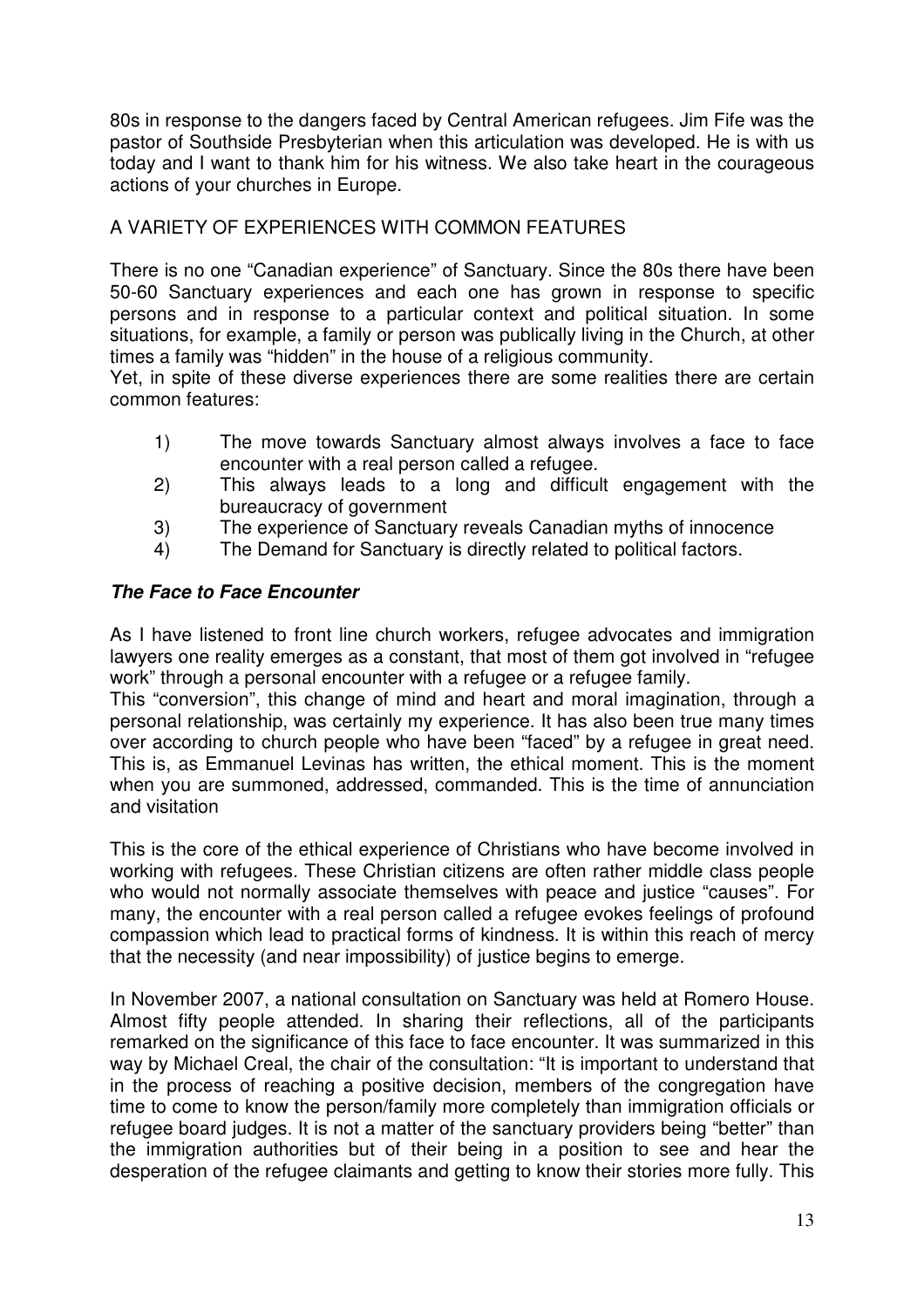is simply a fact though it may not fit well within the perspective of government officials." (pg. 71, Refuge Spring 2009)

#### **The Struggle with Bureaucracies**

As church people become companions to real people called refugees, they begin to see the immigration system in Canada (and other systems such as the welfare and health systems) through different eyes.

These systems seem designed to deface human beings, to render them invisible, to muffle their cry for justice. This is a social and religious shock for the Christian who now knows the refugee by name, who now sees the face as the landscape of one particular history. This person has been given Client ID number and has been filed away. From time to time pro forma letters arrive to signal that another hurdle has been passed and that the end, the place of safety, has been reached.

However, sometimes the letter says. "You have not been determined to be a Convention Refugee". And then, "You have fifteen days to present yourself at the Immigration Detention Centre." Case closed. Another life is filed away.

The Immigration officer who issued the form letter never has to see the hand that trembles after the envelope is opened. The church worker sees and is afraid. Sometimes this fear galvanizes a whole church community into action. Then comes the long time of letters and visits to politicians and bureaucrats. A sense of futility grips those of little faith.

This is the time of temptation. It is all too easy to begin to demonize "the system" or particular people who are supposedly in charge of the system. It is tempting to engage in the struggle of US against THEM and indeed such a struggle tends to attract people inclined to this contemporary form of Manichean dualism. WE are right and THEY are wrong. WE are on the side of the angels against the unjust and deceiving enemies.

We have discovered that the authentically Christian response, in the midst of this struggle, is to remain life-size. The church worker who now knows the real refugee, who is neither better nor worse than the conventional stereotype, must resist the temptation to demonize immigration officials and/or politicians. The Christian must preach (in action more than words) that the employees of the system are also human and must be summoned to life-size responsibility.

There is indeed something demonic in this situation but it is not the officials in the system but rather the system itself. The reflections of the political thinker Hannah Arendt on bureaucratic systems are as relevant today as they were more than fifty years ago. She described the ways in which ordinary people doing a good job could contribute to evil of great consequence – without ever knowing it or willing it - because the system acted as a buffer between their intentions and the consequences of their actions. Bureaucracies, in her analysis , are structured in such a way that it seems as if nobody is responsible for the terrible consequences of its cumulative action – not those on the top, who never see the people affected by their decisions; not those on the bottom who see the people but experience themselves as helpless victims. Those on the top can argue that they never really killed anyone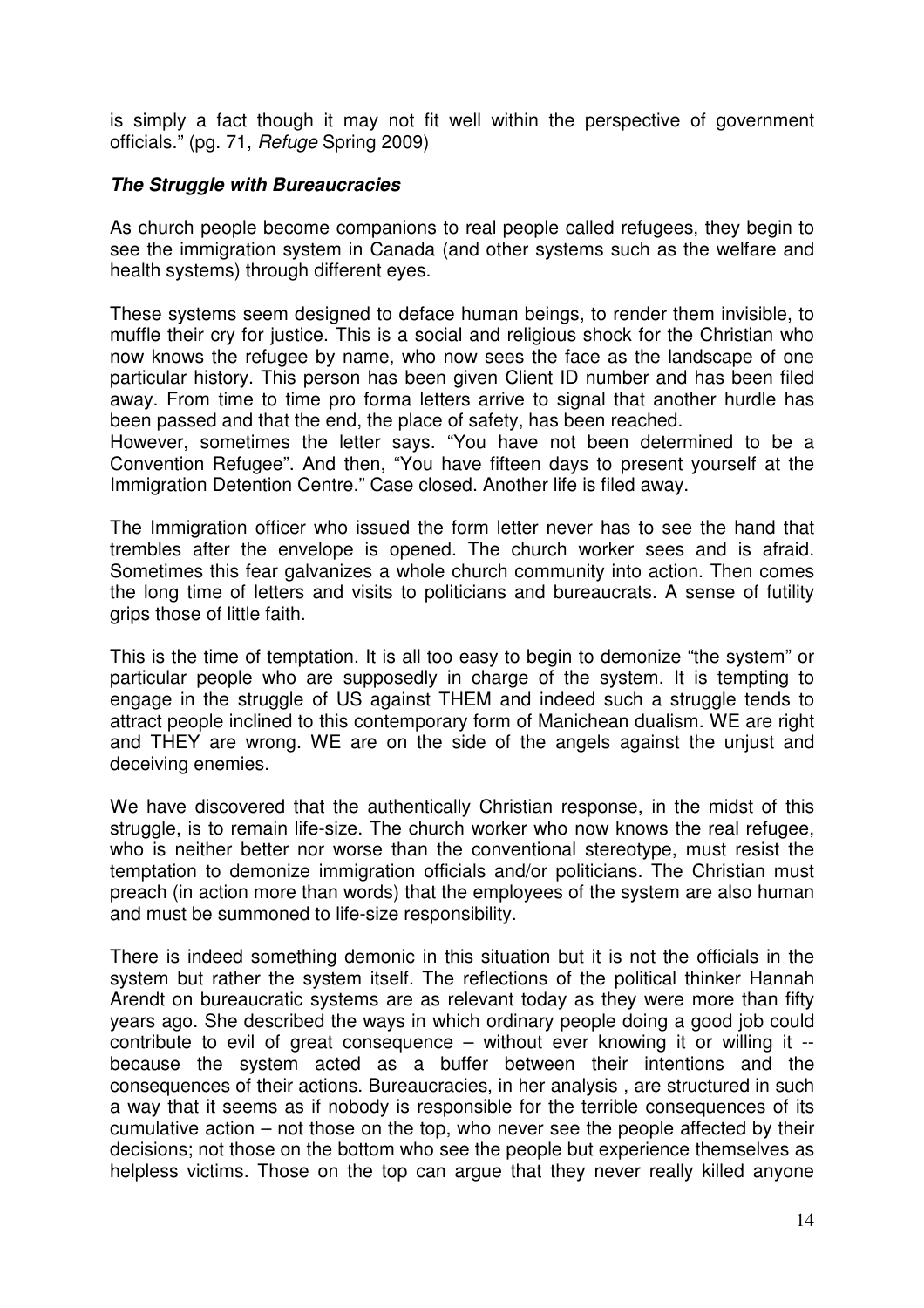while those on the bottom can say that they were only following the orders of someone else.

She makes the important observation that, in some medieval paintings, the devil has a mask. He is the faceless one, the Nobody. In the various systems which hold the power of life and death over refugees, it often seems that NOBODY is responsible. Refugees who arrive in the West know what happens when NOBODY is responsible. NOBODY can kill you just as anybody or somebody could do so.

One of the challenges involved in working with refugees in Canada is to summon all concerned to face themselves. It is an act of ethical resistance to say: Systems have been created by human beings and therefore can be changed by human beings; systems must be changed so that human beings can face each other and face the consequences of their actions. For the church worker who knows a refugee as a person, this is not an abstract ethical statement about what ought to be done. It is the stubborn statement of someone who holds another by the hand…and trembles.

A sense of life-size responsibility is perhaps nowhere more evident than in the Sanctuary movement. In all of its various shapes and forms in North America today, it remains essentially a movement of conscience that usually begins with a knock at the door. "You must help us." No Church authority has ordered Sanctuary to start and no church authority can command local churches to stop offering this option for life.

I recall participating in a very interesting meeting with Judy Sgro, then the Minister of Immigration. She had been quoted as saying that the Church should not offer Sanctuary because it was illegal and because there were ways of resolving difficult situations within the system. In fact it, Canadian law seems to describe Sanctuary as "illegal" although Sanctuary has been violated only twice that we know of. The general attitude of the Immigration officials is that they will simply wait out the refugee.

After these remarks the Church leaders asked to meet with Minister Sgro. She said that she wanted to open a confidential process which would allow the Churches to present a list, of about 20 people a year, and their cases could be quietly resolved by the department. The Church leaders, to their credit, noted that they did not start Sanctuary and they could not stop it. This revealed the extent to which Sanctuary is a local grassroots response – usually to a particular individual or family who has "faced" the congregation. The Church leaders said that they could not withdraw the possibility of Sanctuary and that they would not be part of a process that was not open to other groups concerned about refugees.

In offering Sanctuary a church congregation is taking an action which is at once intensely religious and thoroughly political. It calls into question the laws and procedures which have left human beings in such a perilous situation. Sanctuary is a radical statement and is recognized as such, even by non-Christians or by those of no religious belief. It illustrates how religion, which can sometimes , for better or worse, be a conservative force in society can also become a liberating political force.

As I have mentioned, the practice of Sanctuary necessarily varies from context to context. For example, wherever Sanctuary was offered in the 80s in the United States, it was usually a short term matter. Refugees were moved from church to church, usually on their way up to Canada.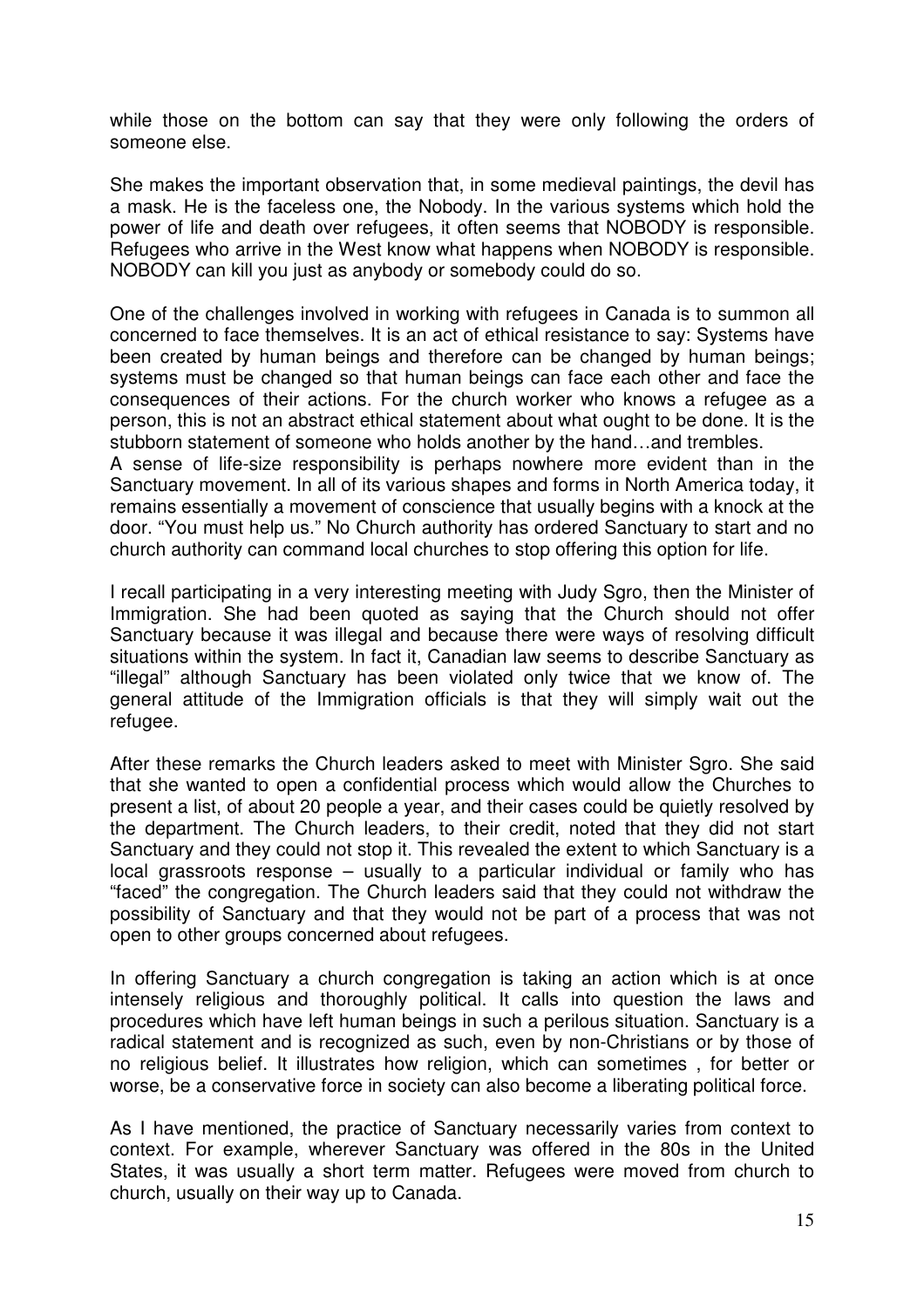However, the situation has been much different in Canada. If a refugee had been refused by the Canadian refugee determination process, where would they go? To the United States? To Greenland? The one country was too dangerous and the other too distant.

As a result, the experience of offering Sanctuary in Canada has been a long drawn out process that has become a time of intense spiritual testing for the more than 30 church communities that have been involved. For example, an Iranian man lived in an Anglican Church in Vancouver for three years before he was eventually granted status on humanitarian grounds.

It takes immense inner reserve for a refugee to live in such confinement for so long. It takes spiritual resources of great substance for a church community to sustain a commitment to providing for a person or family in Sanctuary. There is the ongoing challenge of providing for the basic necessities of life, food, a place to live – and how to justify this expenditure when it means siphoning funds from other worthwhile projects and using space that would otherwise be used for a daycare.

On a more difficult level there is the reality of sheer boredom, the real and present possibility of despair and even suicide. For families, the strict confinement puts immense stress on marriages, on the relationships between parents and children. Some marriages cannot survive this time of forced togetherness.

Because there is nowhere else to go, the church inevitably becomes involved in the process of lobbying for the refugee with the various politicians and masters of the refugee universe. Thus begins the long and weary relationship with NOBODY.

It is usually at this point that church leaders get involved and go head to head with politicians and bureaucrats. Sometimes this helps and sometimes it does not. The media begin to cover a story and then weary of it. And then, quietly, someday, when everyone is looking the other way – the papers arrive and the refugee walks out of the church.

Needless to say, there are church communities that are still "in recovery" from such a situation. These parishes can hardly remember what it was like "before they came to live with us." They have been sorely tested not only by the bureaucratic nobodies but also by the refugees themselves who have become petulant, demanding, ungrateful. Yet, most church people I have talked to will also say that the time of sanctuary was a time when they really discovered what it meant to be a church community, when they began to understand the gospel as a living commandment, as a way of life. A new standard of authenticity enters the life of that congregation. They know their church has become significant, weighty, consequential.

The public attention given to of the witness of Sanctuary today is telling. There was a time, in the 70s and 80s when statements by church leaders and ecclesial documents were considered a matter of public importance. The media was interested in what the churches had to say on a wide variety of social and political topics.

This is no longer the case. In a culture saturated with information, in churches demoralized by the revelations of sexual abuse, statements alone no longer have the power to convince. It is only the witness of lives that speaks now.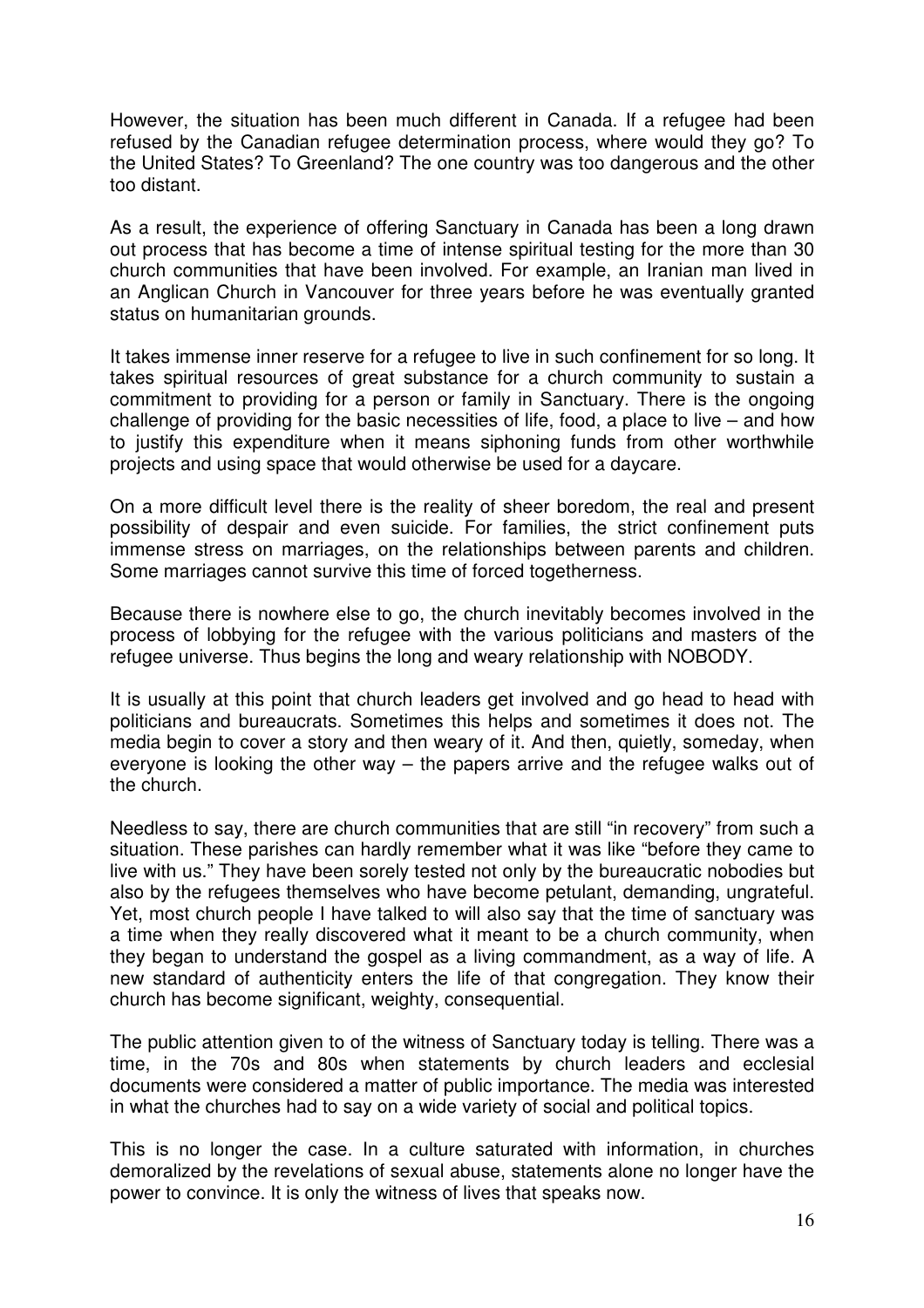The witness of Sanctuary is living testimony to the fact that refugees are human beings. They cannot be filed away, they cannot be consigned to bureaucratic oblivion. Because they are not invisible, God is not invisible. The practice of Sanctuary is a statement that refugees are not disposable. Sanctuary enacts a contemporary Credo: that human beings are holy. In this consumer culture, that which cannot be and should not be thrown away is holy.

#### **Sanctuary Reveals Canadian Myths of Innocence**

However, it is not only the structures of our institutions which deface the refugee; it is also the way in which our Canadian political culture makes us look good in its historical mirror.

I take it as a given that most church people are generally compassionate to those in need. I know for a fact that most church people, when faced by a refugee in need, respond with decency and generosity. They tend to think of themselves as hardworking and decent and, if they read stories about refugees being mistreated, tend to assume that the refugees must have deserved it, must have done something wrong. We Canadians are so wrapped around by cultural myths of innocence that we are blind to the injustices of our own social systems which refugees know in their bones.

The Canadian myths of innocence are probably related to the fact that the country has never been an imperial power and tends to think that responsibility in the world lies with the other "great" powers. Canada has been a colony first of France, then of England and now of the United States. As a result, Canadians have developed a branch plant mentality which assumes that the centers of power and influence are elsewhere and that is where responsibility lies. There not here. It has been argued that Canadians prefer this colonial status which makes them morally innocent. For those who live with a branch plant morality, guilt lies with the powerful who are always elsewhere but not here.

It is a dangerous myth which blinds Canadians to the actual racism and injustice that has taken place in the past and which is present today, here. For example: Few Canadians know that their country had the worst record in the western world in terms of accepting Jewish refugees during the Second World War.

A few years ago Canadian bureaucrats finessed an agreement which closed the border to refugees seeking to enter Canada through the United States. The so-called "Safe Third Country Agreement" effectively cut the flow of refugee claimants to Canada by half. It was done quietly, in a "nice" Canadian way, through an administrative agreement that was implemented in the sleepy news time after Christmas. Church workers in refugee shelters on both sides of the border held prayer services and wept as the door was closed to desperate people. And the transport trucks full of things rolled on over the bridges at the border.

#### **Political Factors and the Demands for Sanctuary**

Sanctuary efforts in Canada are also influenced by government policy and changes in legislation. When we first started, in the early 90s, we were able to present our concerns to politicians or senior bureaucrats in an effort to resolve situations. However, our present Conservative government has been virtually inaccessible. We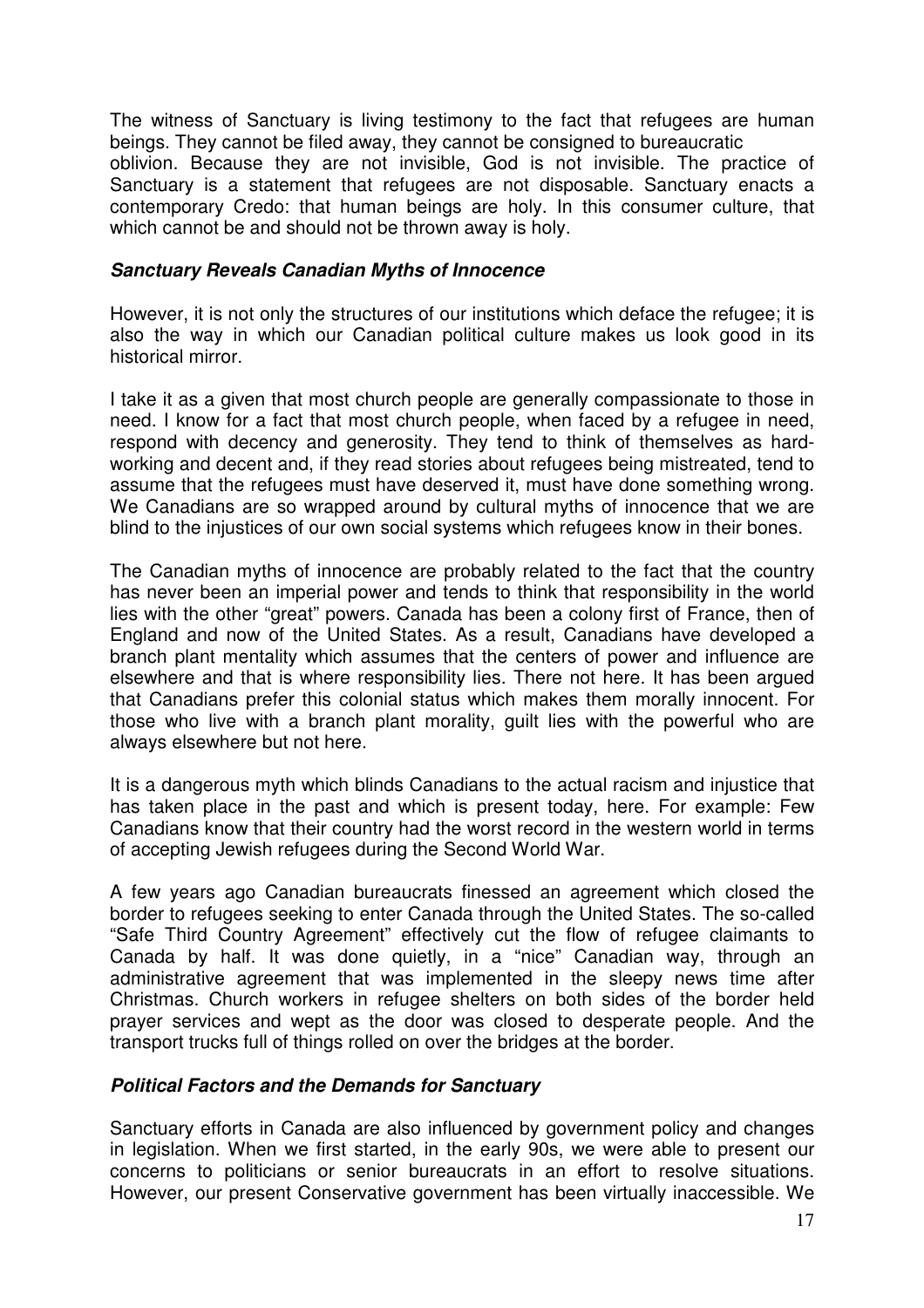have turned increasingly to the courts to try to resolve some of our situations and to challenge some laws and procedures.

Like so many other western governments, we are closing our doors very effectively. Canadian Consulates and Embassies overseas are virtually inaccessible to refugees. Those seeking to escape persecutions are regularly "interdicted" by airport officials. The few refugees who now make it to Canada tell us stories of relatives who have disappeared into the Mediterranean in their frantic efforts to escape. Only recently we had one boatload of refugees from Sri Lanka who arrived on our western coast – only to be immediately demonized by the government officials as "suspected terrorists". Fewer and fewer refugees are able to come to Canada.

The tragedy of 9-11 has provided ample justification to implement the concept of a North American Security Perimeter – a virtual union of Canada and the United States. Our concern is that it will have the long term effect of "harmonizing" our refugee policy with that of the United States. Again and again, national "security concerns" trump human rights.

This spring a new Refugee Law (Bill C-11) was passed which is supposed to make the refugee determination process more efficient and speedy. We do support efforts to speed up the process as many are caught in backlogs for years. However, it is also possible that these efforts at efficiency may result in great injustices. We do not foresee any drop in the need for Sanctuary.

As this crisis deepens, the Churches have issued some guidelines for groups considering Sanctuary. The United Church has a very well developed policy on this and it has been used by other churches. One of the most important things we do as a coalition is to offer advice on particular cases that might involve Sanctuary. We try to do everything possible to avoid Sanctuary as it is so demanding but sometimes this is the only option left.

Our Sanctuary Coalition, based in Toronto, continues to meet every two weeks in a very disciplined fashion. Our meetings begin with a Quaker moment of silence and then we discuss for no longer than one hour. We have an excellent chairman, Michael Creal, who moves the early morning meeting along quickly. Even though we are a small group we have been able to make a significant impact on some legislation and we have helped to ensure a measure of justice for some refugees unjustly accused of being terrorists.

As we look ahead, we have talked about different ways of offering Sanctuary. We have had the thought of taking over an empty church and designating it as Sanctuary and grouping all the various refugees together in one place. The point of this would be to make the plight of these refugees more visible and to attract supporters who are specifically concerned. Above all, we know we must work in solidarity with Sanctuary groups in the United States, in Europe and elsewhere because the injustice experienced by refugees is now globalized. There are no really "safe" places for refugees anymore. We are gathered here because the churches offer a last and finest hope for safety.

REFERENCE: Sanctuary in Context, Refuge Vol. 26, No.1 (Spring 2009) Centre for Refugee Studies, York University, Toronto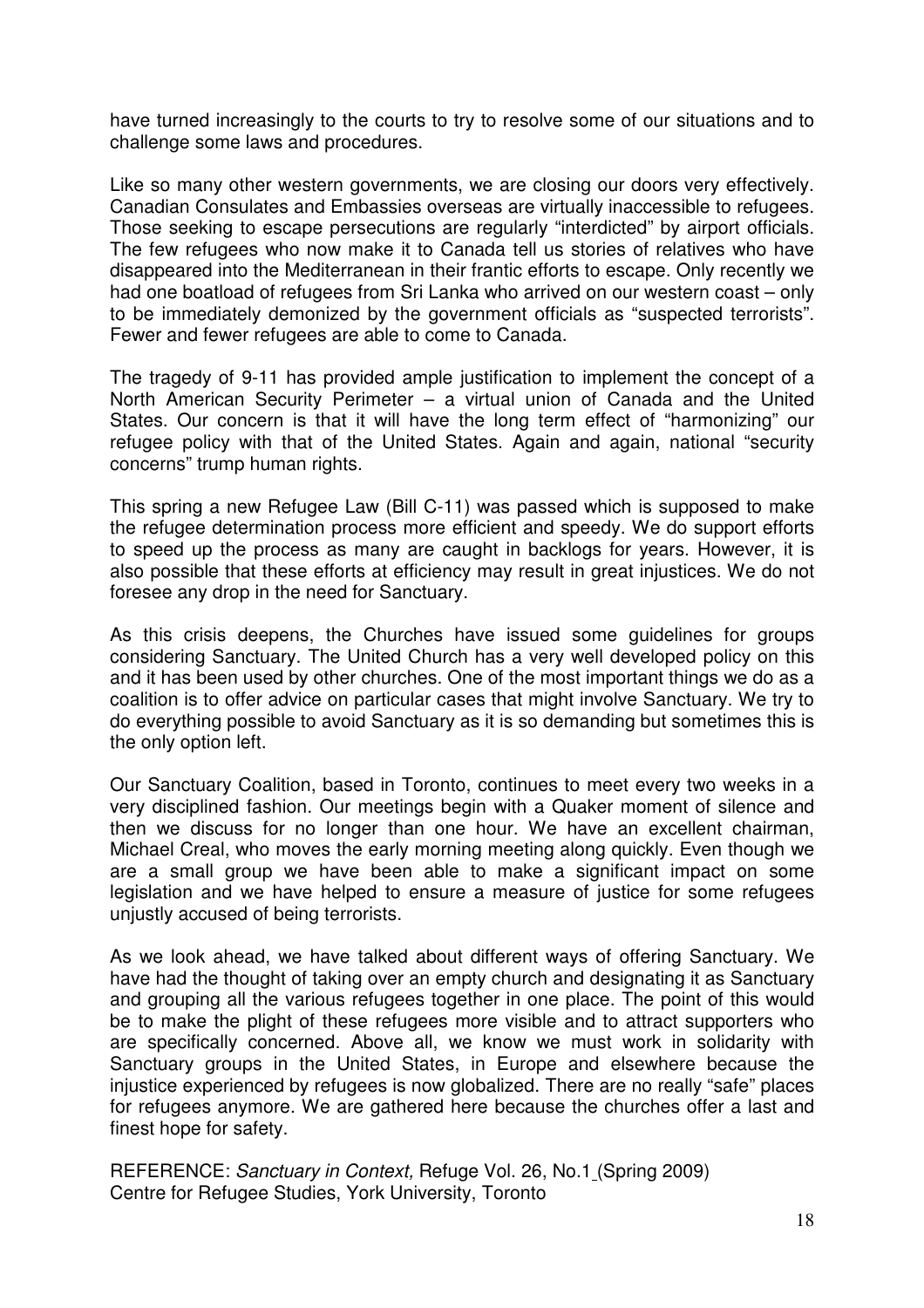# **Europe closes down. Political challenges for the refugee protection movement of churches**

**Statement of PICUM** 

Kadri Soova

#### **Undocumented migrants**

- Without residence permit: unsuccessful in the asylum process without necessary visa entered irregularly
- Estimates: 1.8 to 3 million in Europe (Clandestino project)
- Invisible in eyes of policy makers = enormous strain on local actors
- Legal status = obstacle in accessing basic social services
- Clashes between professional ethics and incriminatory discourse concerning undocumented migrants
- UDM extremely vulnerable group great degree of marginalization
- Lack or very insufficient access to housing (poor living conditions) and health care (poor health conditions)
- Subject to unfair labour conditions
- Education for undocumented children is not fully guaranteed

UDM one of most socially excluded groups in Europe, but not yet a strategic response

The cost of doing nothing concerning undocumented migrants is high: Risks for social cohesion, public health, eradication of poverty, general downgrading of labour conditions, enormous pressure on civil society

## **PICUM's history and activities**

- PICUM was founded in 2001 as a response to the Tampere Agreement in 1999, which established EU competency in the area of migration and asylum
- PICUM is founded by church organisations among the founding members was Hildegard Grosse from BAG Church Asylum

#### Role of the church

- a) Conceptual role
	- In 2009, the Vatican criticised Italian legislation targeting undocumented migrants, stating that the group posed no danger to Italy and raised concerns that demonizing and criminalizing these migrants and would bring sorrow and difficulty to their lives. Source: http://www.corriere.it/politica/09 luglio 02 /voto\_sicurezza\_senato\_563d6780-66e3-11de-9708-00144f02aabc.shtml
- b) Practical role
	- Prominent role of Church groups
	- Jesuit Refugee Service
	- **Caritas**
	- Churches Commission for Migrants in Europe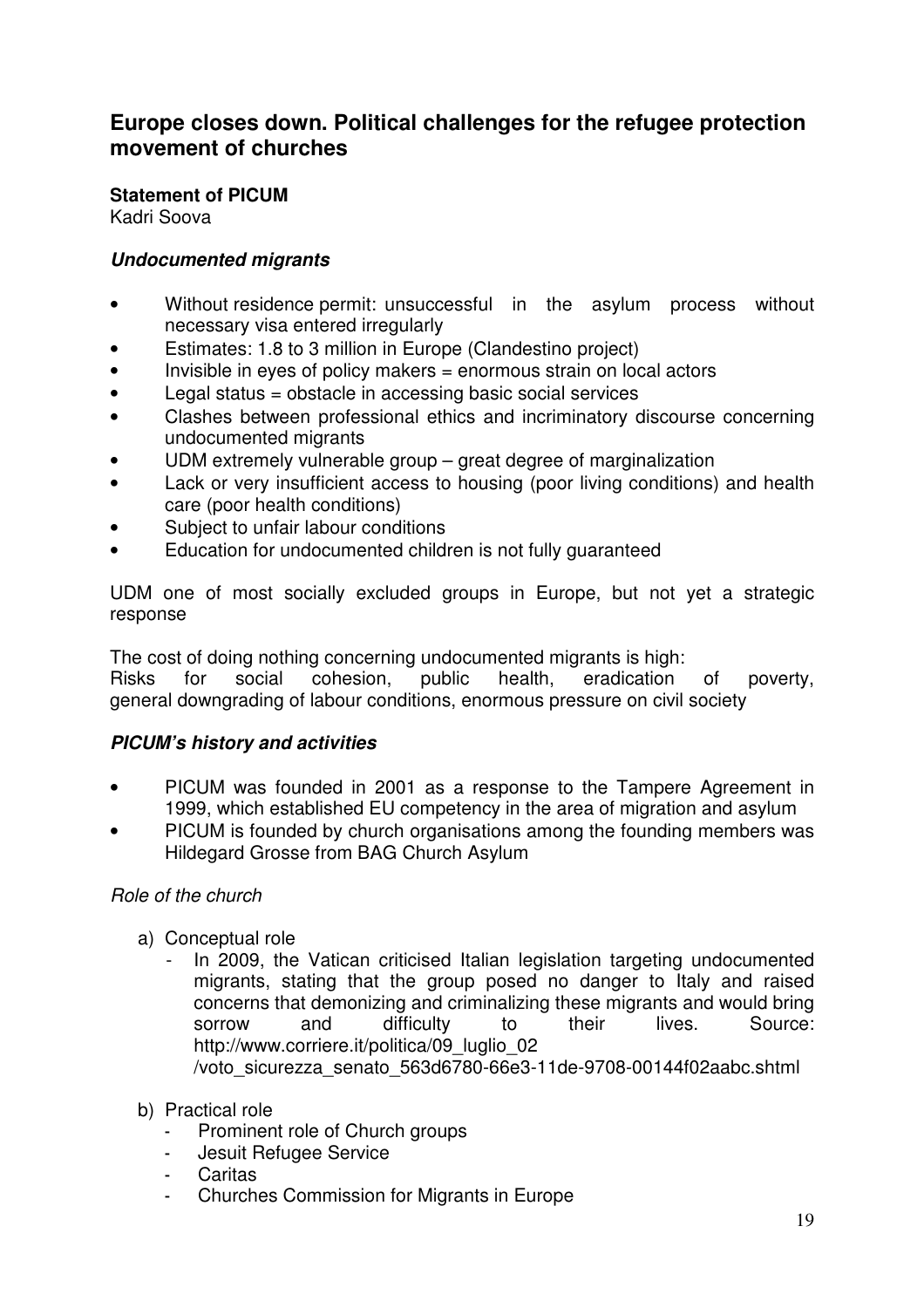- c) Humanitarian activities
	- Provision of food, clothing, shelter, education
	- Church asylum
- d) Advocacy and funding
	- direct assistance and representation of migrants
	- political lobbying
	- awareness raising among the members of the church
	- funding organisations working for undocumented migrants' rights
- PICUM's network consists of 114 affiliated organisations and 126 individual members in 29 countries
- NGO that aims to promote respect for the human rights of undocumented migrants within Europe
	- Monitoring and reporting- newsletter
	- Awareness raising
	- **Advocacy**
	- Capacity-building
	- Global action on international migration
- Since its foundation. PICUM has successfully fostered understanding about undocumented migrants, their innate rights and the growing gulf between international human rights obligations and the legislation and practice implemented in Europe
- PICUM has strengthened networking amongst organisations dealing with undocumented migrants throughout Europe and mainstreamed their concerns within several key social policy debates at national and regional level
- PICUM's collaborative and measured approach means is regularly consulted by a diverse range of government agencies and policy makers in the field of social inclusion, public health, children's rights and gender equality
- PICUM's professional and human rights based approach has made it the preferred choice of partner for a variety of high level organisations and leading experts

#### **Pressing issues concerning undocumented migrants in Europe**

#### Access to Health Care

- EU member states: try to tackle irregular migration by restricting access to basic necessities with the aim of discouraging further irregular migration and encouraging those already in the country to depart
- July 2009 Italian parliament adopted "the Security Package" which criminalized irregular entry and stay in Italy
	- Fines ranging from ranging from  $\epsilon$ 5000 to  $\epsilon$ 10,000 for unauthorised stay
	- Failure to comply with expulsion orders: punishable by 1-4 years imprisonment
- Italy: implications of security bill on UDM
	- Amnesty Italy annual country report (May 2010)
	- After Security Law adoption in July 2009, migrants have been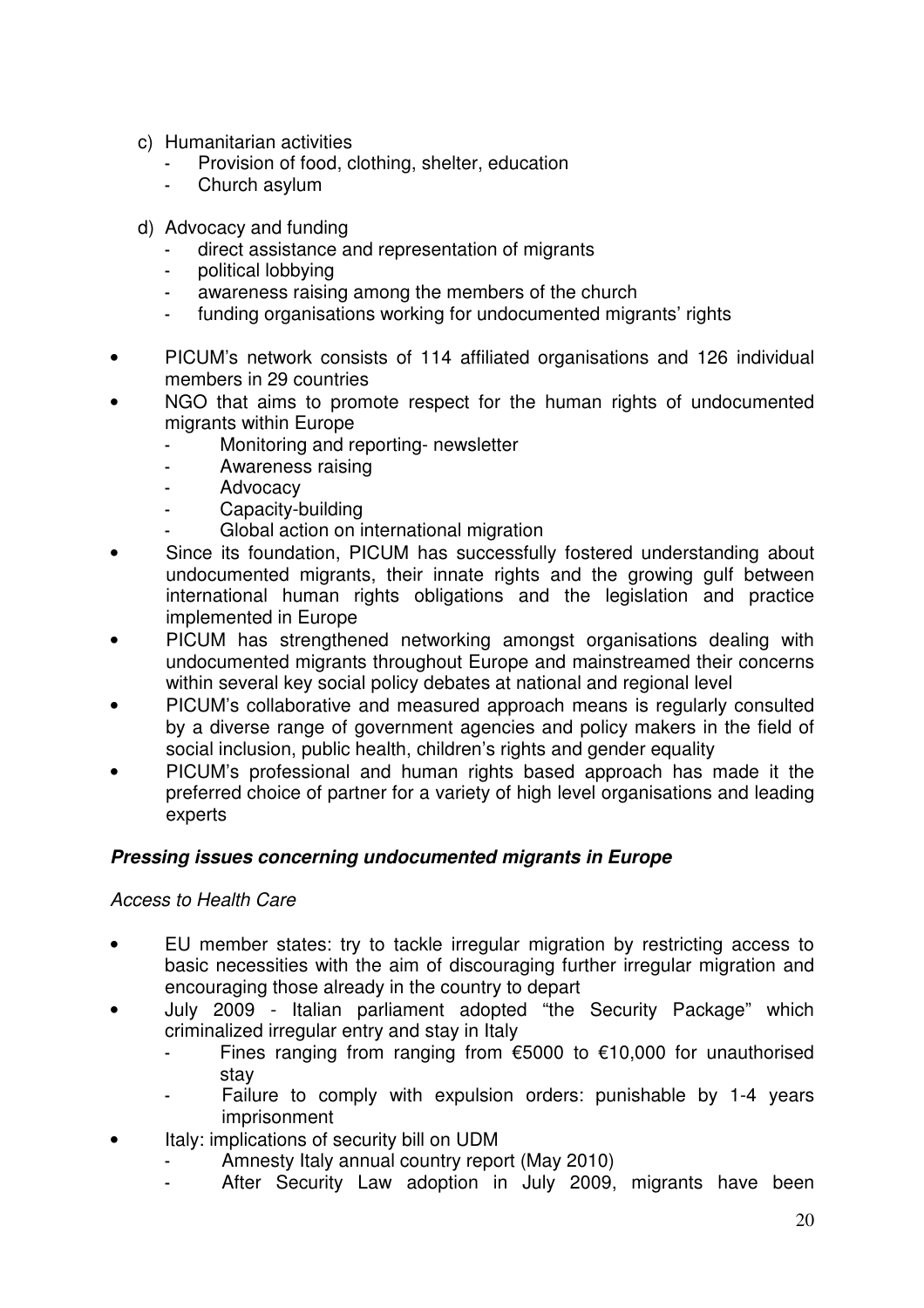dissuaded to report to the police on suffered maltreatments and abuses fearing of being arrested and deported

- The Minister of Home Affairs has released a clarification stating that all migrants have access to health care and doctors are not allowed to report undocumented migrants
- Yet recent legal developments still spark fear and confusion among migrants as well as health care providers
- PICUM research "Nowhereland" project: Some organisations reported a decrease of up to 50% of undocumented patients in clinics after the adoption of the law
- What are some of risks to NOT providing HC to UDM? (PICUM research on 11 EU MS):
	- Enormous strain on local actors (NGOs, health care professionals, local authorities) who are forced to work with limited resources to defend UDM fundamental rights
	- Health care professionals put in an unreasonable dilemma contrary to the basic ethical principles of health care professionals (Hippocratic oath)

#### Vulnerabilities of Undocumented Children

- In 2009, PICUM report Undocumented Children in Europe: Invisible Victims of Immigration Restrictions. (9 EU MS)
- Triple vulnerability:
	- As children; as migrants; and as undocumented (or whose parents are UDM)
	- A three-year-old Iranian child living in Britain is reported to have eaten hardly anything for two weeks after being traumatised by a raid on her home by UK immigration officials on 13 May. She and her parents are now being held in the Yarl's Wood detention centre, and face deportation to Iran
- Education:
	- NL and Poland: some school administrators were reluctant to enrol undocumented children, fearing state funds would be extended only to support new students who have residence papers. In the Czech Republic lack of access to health care services is an obstacle to exercising their right to education
	- Many localities excluded children from non-compulsory kindergarten or vocational training, and perceptions that lack of documents would preclude later employment presented a further bar to entering vocational programmes
	- In some countries, undocumented children could not obtain a diploma upon completing their studies
	- Even undocumented children who may attend school often cannot fully benefit: poverty prevents purchasing books or supplies, lack of travel documents denies access to school outings, and poor housing can lead to poor hygiene and subsequent bullying, for example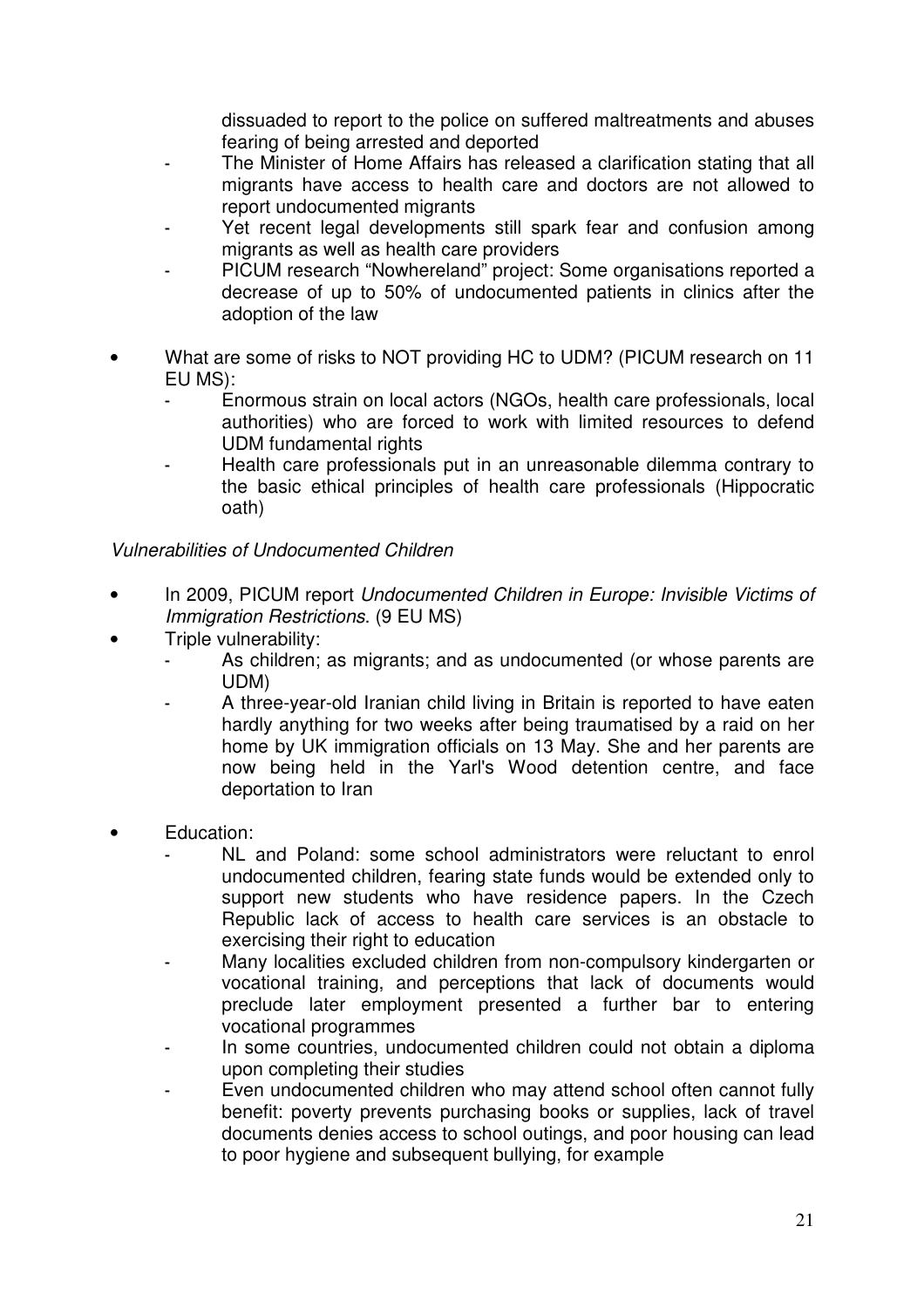- Results undocumented children:
	- More susceptible to exploitation and a life of poverty
	- Consequences for health, social integration, etc.
	- Irreversible damage for those who may be regularised at a later stage (denied education, they have little chance of integration)
	- Results municipality level bypassing national law to promote social inclusion within their jurisdiction
	- Municipality of Florence, Italy recently acknowledged right of children of undocumented Migrants and/or undocumented Children to attend nursery school (whereas national law only recognizes right to education at primary level). Other municipalities have followed suit
- Housing:
	- Some local authorities house undocumented children:
		- $\circ$  But only if the children were first removed from their families
			- o Others provide housing, but feared the lack of residence permits would prevent employment and make families long-term dependents of the local authority
	- Irregular status severely limits access to private housing
		- o Often leaving undocumented children to face mistreatment by unscrupulous landlords, with little or no recourse
		- o Or the physical dangers of dilapidated housing including longterm health threats like lead poisoning
		- o Fear of detection was pervasive in all countries studied
	- European Committee of Social Rights (Decision on the Merits 20 October 2009 response to collective complaint submitted by Defence for Children Int'l):
		- o Undocumented children evicted from Dutch reception centers following failed residence proceedings are put in a situation of outright helplessness and living on the street
		- o Committee found that the current eviction policy of the Netherlands denies to these children their basic right to protection
		- o This policy violates rights in European Social Charter, pointing out that that the right to shelter is directly linked to the rights to life, social protection, and respect for the child's human dignity and best interests

#### Fair working conditions

- "Clandestino" research project, Undocumented Migration: Counting the Uncountable:
	- Found a high level of correlation between levels of irregular migration, demand on the part of employers for migrants, and poorly designed and operated immigration management systems across Europe
- Luc Beal-Rainaldy, labour inspector and national secretary of the trade union FSU denounced the great hypocrisy of authorities towards the problem of unauthorised labour. "Politicians continue to close their eyes to the problem and refrain from taking real effective action because to do so would be to attack very important economic interests." (interview with Le Monde 12/3/2010)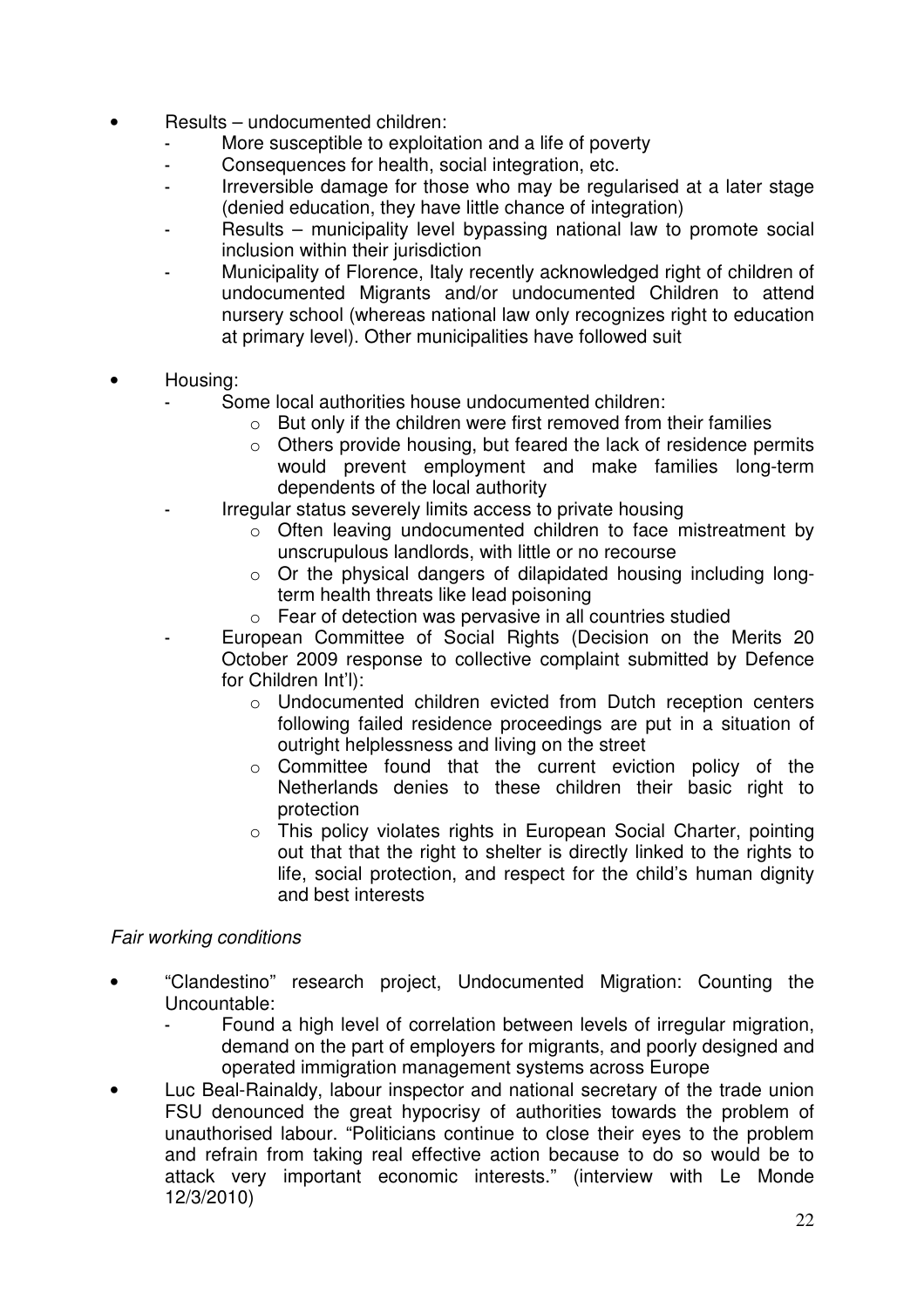- Yet policy development on EU and national level remains focused on labor migration channels for high-skilled workers
- "A worker is a worker is a worker!"
	- As response to widespread exploitation and abuse of undocumented workers, PICUM report: Ten Ways to Protect Undocumented Workers
	- Broad framework anchored in good practices undertaken by trade unions and NGOs in Europe U.S.A. to offer concrete and policy solutions for situations of abuse and exploitation of undocumented workers

#### Undocumented women

- Protection from violence
	- Despite this increased exposure to ill-treatment, they risk deportation if they contact the police, are denied access to women's shelters and are unable to obtain financial assistance granted to victims of violence
	- CIMADE recent campaign on violence against migrant women in France:
		- o Having investigated the treatment of foreign victims of violence in 75 police stations in France, La Cimade found that in over one third of cases, women with an irregular status risk expulsion if reporting violence
		- o For those without a residence permit, access to emergency shelters, hostels for the homeless and pregnant women refuges are very difficult to obtain. Confronted with a lack of space and resources, reception facilities can rarely offer secure accommodation to irregular migrant women as opportunities for social rehabilitation are limited to holders of a valid residence permit
	- Not allowing access creates a culture of impunity for the aggressor and not addressing serious human rights violations within the EU due to irregular status
- PICUM gender strategy: access to sexual and reproductive health care services, as well as fair working conditions

#### **Recommendations**

- Increased data on undocumented migrants for evidence-based policy making
	- FRA-FRIM project on EU 27: health, housing, education, social care, employment status and fair working conditions and access to remedies against violations and abuse
	- Reinforce international human rights standards within EU policies
		- EU member states should promote the ratification and implementation of all relevant international instruments
		- Migrant Workers' Convention 20 year anniversary in 2010 campaign for EU ratification led by December 18, Amnesty International
- Fight marginalization and build social cohesion by ensuring that UDM have access to basic social services (e.g. health care, education, housing)
	- Mainstreaming of UDM in anti-poverty and social cohesion strategies
	- Even if undocumented migrants are one of the groups facing the greatest risks of poverty and social exclusion in Europe today, no mention in (National Action Plans) on social inclusion so far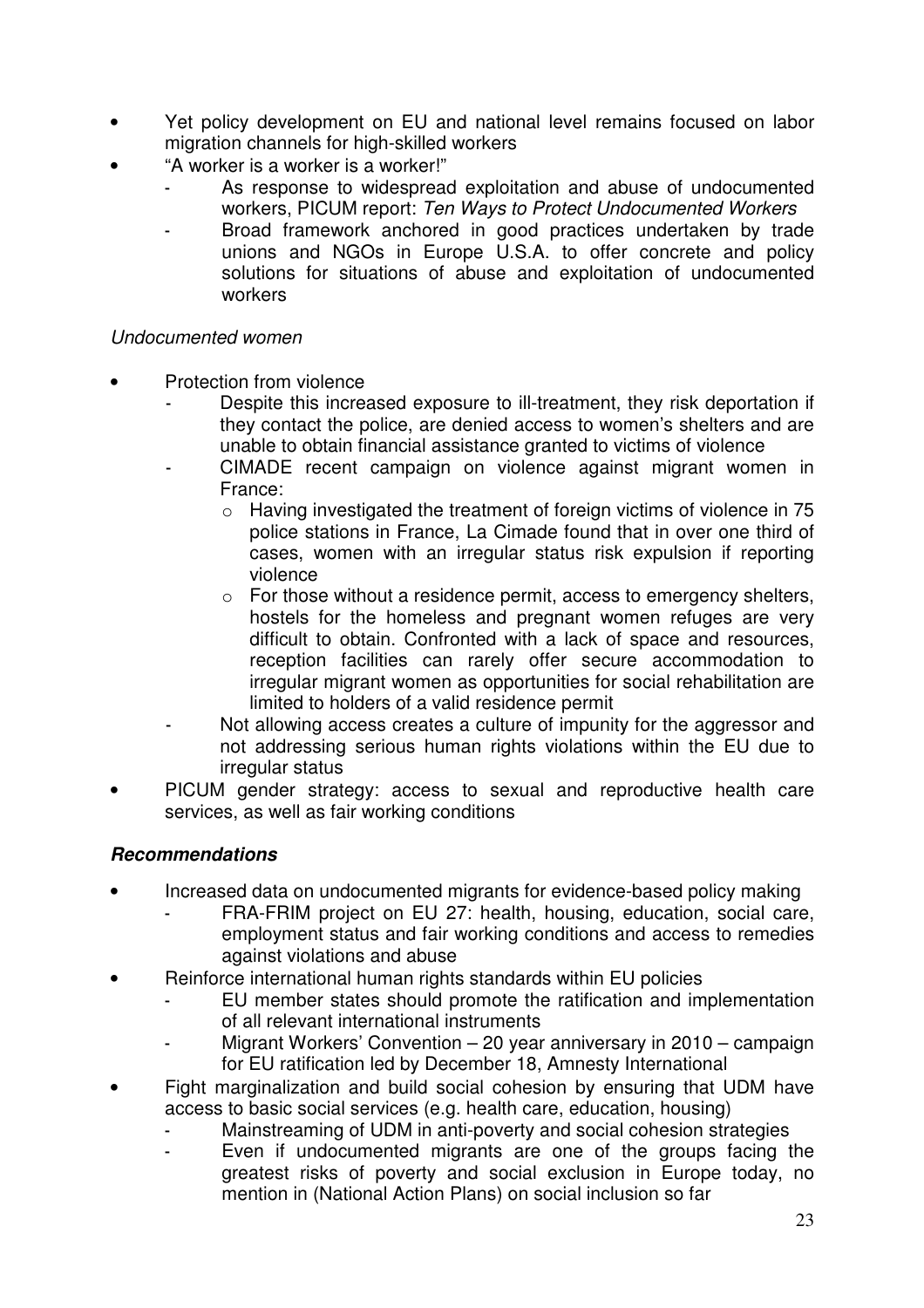- Aim to get more visibility of UDM within 2010 Year Against Poverty
- Strengthening the capacities of civil society (NGOs, unions, professionals from diverse fields):
	- Issue Paper Criminalization of Migration in Europe: Human Rights Implications (Commissioner for HR of CoE – Thomas Hammarberg)
	- Ensuring that they are not penalized or criminalized for providing assistance to undocumented migrants
	- Especially duty of confidentiality between health and education professionals and their patients/students should be respected and should never have to denounce UDM
- Stop using terms "illegal immigrants" and "illegal immigration," and instead use "irregular migration" or "undocumented migrants"
- Promoting regularization measures to reduce exploitation and unprotected status of undocumented migrants

# **Europe closes down. Political challenges for the refugee protection movement of churches**

## **Statement of Amnesty International**

Berward Ostrop

What Amnesty expects from the church in the Refugee Movement:

- History reveals strong synergistic effects between the church and Amnesty in the practical and political work with refugees.
- The work of Amnesty in the refugee sphere limits itself to questions of deportation in important human rights violations; the work is a part of the preventative protection of human rights. The refugee work of the church can go over and above the work of Amnesty and can shift the question of refugee inclusion criteria to the foreground.
- At the local level, a very strong cooperation exists again and again  $-$  for instance, with the rendering of sanctuary. In this area, Amnesty admires the church's uncompromising, courageous commitment to the individual refugee.
- In addition to the commitment to the individual case at the local level, the church refugee policy should, as it also often does, uncompromisingly demand human rights conforming political asylum in Germany and Europe. At the core of the deficit of refugee protection in Europe and Germany is access to a fair procedure for granting the right to asylum. The European States attempt with every effort to hold all those seeking asylum at bay.
- Along with these efforts is the tightening of legislation, the rearmament on borders, and the control of the responsibility of the asylum process in the EU, that allow the countries on the outer borders of the EU to be overextended or tighten their legislation or outsource the refugee protection to other countries on the border.
- The current worst example is the Italy's cooperation with Libya. As a result of the conclusive Friendship Treaty of 2008, all refugees from the north African coast are pushed to Libya. There they expect arrest, ill-treatment, rape, and deportation.
- Nevertheless Germany and Europe remain silent. The church, who represents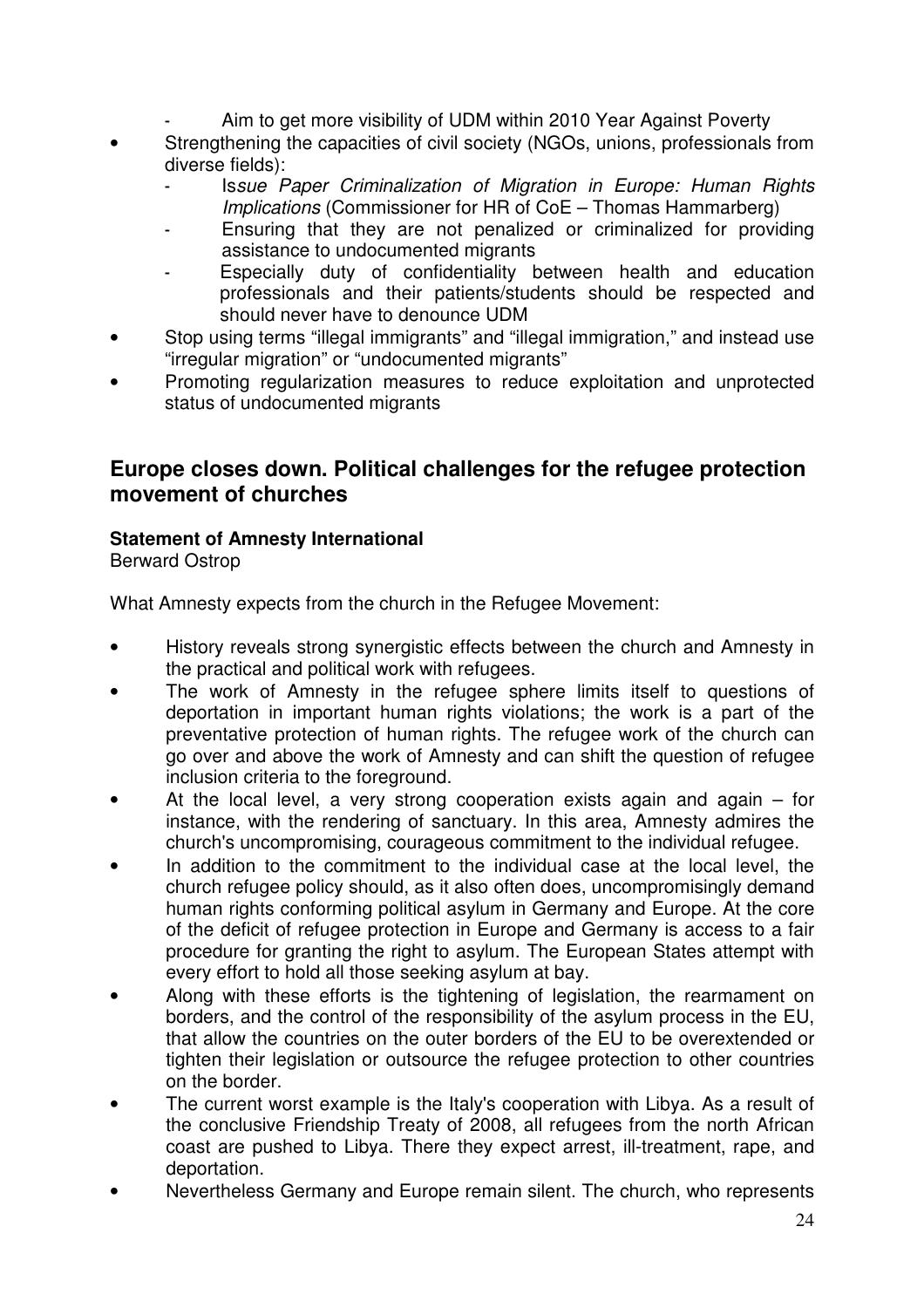and can reach a broader political spectrum, should emphasize this inequity and force the federal government and the European Commission to introduce a treaty violation proceeding and end all further migration control negotiations with Europe's gateways.

- The churches must support a uniform system of protection in Europe and denounce any departure of harmonization, like the federal government propagates with countries like France. The blatant lack of refugee protection must be be remedied, like the European Commission has suggested.
- The church has played a remarkable roll for worldwide refugee solidarity in the past with the introduction of a new resettlement program. The program raised awareness within the member states and Germany. Together with NGOs, the church should support the introduction of this program in further member states. This supported program should never allow the individual right of asylum of a particular person who arrives in Europe will be infringed upon.

# **Sanctuary Movement in Europe – Reports from East, West and North**

#### **Hungary**

Dora Kanizsai-Nagy

#### **Who do Hungarians think about when they hear the word refugee?**

When we talk about the importance of offering help and shelter for refugees we like to remind Hungarians about 1956 and the year following the revolution when about 200 000 people fled the country and found shelter in Austria, Western Europe, the US, Canada and about 50 other countries.

Mary Jo told us yesterday that this sanctuary movements usually begin with a face to face encounter. My uncle was a refugee who fled Hungary after 1956 through Austria, than Germany to the US. After settling in in the US and having stable ground he himself welcomed refugees in his home for many years in Tucson.

#### **Historical background**

Hungary acceded to the 1951 Geneva Convention relating to the Situation of Refugees in 1989. By the time the Convention entered into force more than 30 000 Romanian citizens were staying in Hungary on the basis of temporary residence permits. Most of them being ethnic Hungarians they could stay in Hungary permanently. Special shelters for the refugees were set up first within churches and homes, than in schools and unused military buildings.

This kind of refugee assistance was well known and won a wide base of support within the church.

Following the arrival of ethnic Hungarians the second largest wave of refugees came from the former Yugoslavia.

Until 1998 when the Act of Asylum entered into force, Hungary only accepted refugees from European countries. Immediately after lifting this geographical limitation of the Geneva Convention half of the applicants were from Yugoslavia, other half from non-European states. The record number of asylum seekers came in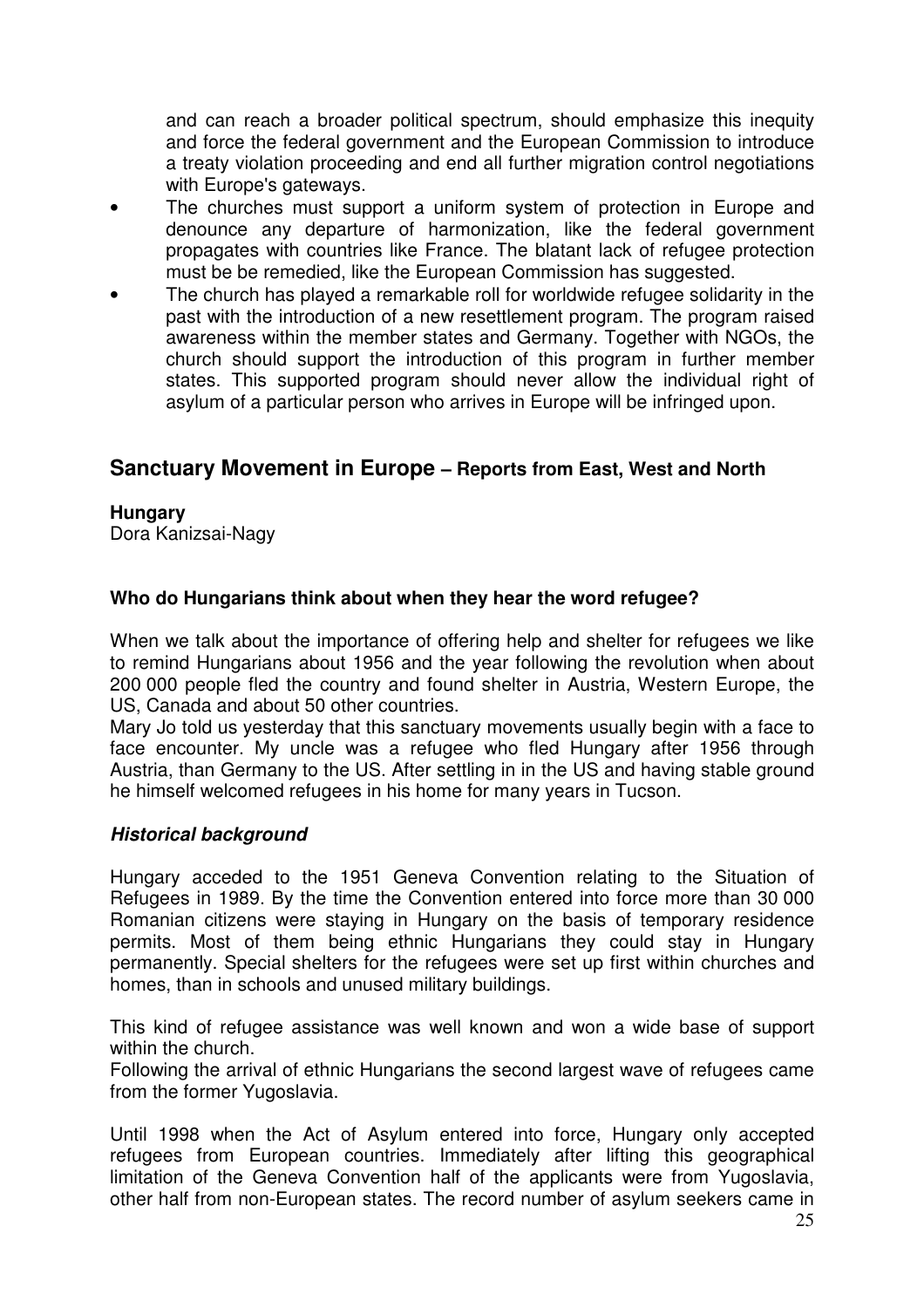1999: there were 11 500 applications, 5 100 submitted from the ex-Yugoslavian states, 6 000 by non-European citizens.

#### **Statistics**

In 2009 the total number of asylum seekers was 4 672 (number of asylum applications by unaccompanied minors/separated children), 172 were granted refugee status, 62 subsidiary protection, 155 humanitarian cases, 1200 rejected or prolonged. Main countries of origin: Afghanistan, Serbia (incl. Kosovo), Somalia, Turkey, Georgia, Iraq.

There were 934 people returned to Hungary due to the Dublin II., 261 were sent from Germany, the second and third largest groups were sent from France and Austria. There were 634 deportations (most Serbs and Kosovar). Unfortunately the church has not yet started to monitor the deportations nor is able to provide counseling to the deportees.

Applications for citizenship: only 7% of total applicants were from non-European countries, according to UNHCR 30 refugees received citizenship in 2009. Most refugees live in Budapest hoping for better chances for employment. Unemployment among refugees is very high.

In Budapest schools there are 2 870 kids who are not Hungarian citizens, 1 700 are non-EU citizens. There are only two public schools in Budapest who are focusing on intercultural education, and developing effective teaching systems for migrant students. Education is free and available for recognized refugees but without an outside help refugee students can't overcome the challenge of learning a new language and perform in class at the same time.

#### **The Refugee Mission of the Reformed Church of Hungary**

My organization was set up by the Reformed Church and we are held accountable and supported by the General Synod. The Reformed Mission Centre coordinates 12 different social ministries throughout the country, each of them specialized to help a different marginalized group, eg. the homeless, hearing and vision impaired, imprisoned, hospitalized, the Roma and the refugees.

In the Refugee Mission we focus on three main aspects of social inclusion and integration of refugees: housing, schooling and employment. Our programs are financed by the European Refugee Fund, the European Integration Fund and the European Social Fund.

**The Housing Program** assists families who after having moved out of the reception centers can't find or provide for proper housing. The program pays for a flat and utilities for a year, helps to integrate and find a job or training, helps with the paper work, etc. In the second year the family has to pay the utilities and a monthly sum for savings that they will receive when the program is over at the end of the second year. Though the state provides some social aid for recognized refugees to find housing, it's a very big challenge financially and legally, while discrimination and prejudice is also a great factor of hindrance. Unfortunately there are much more families in need for this kind of help than we can include in our program.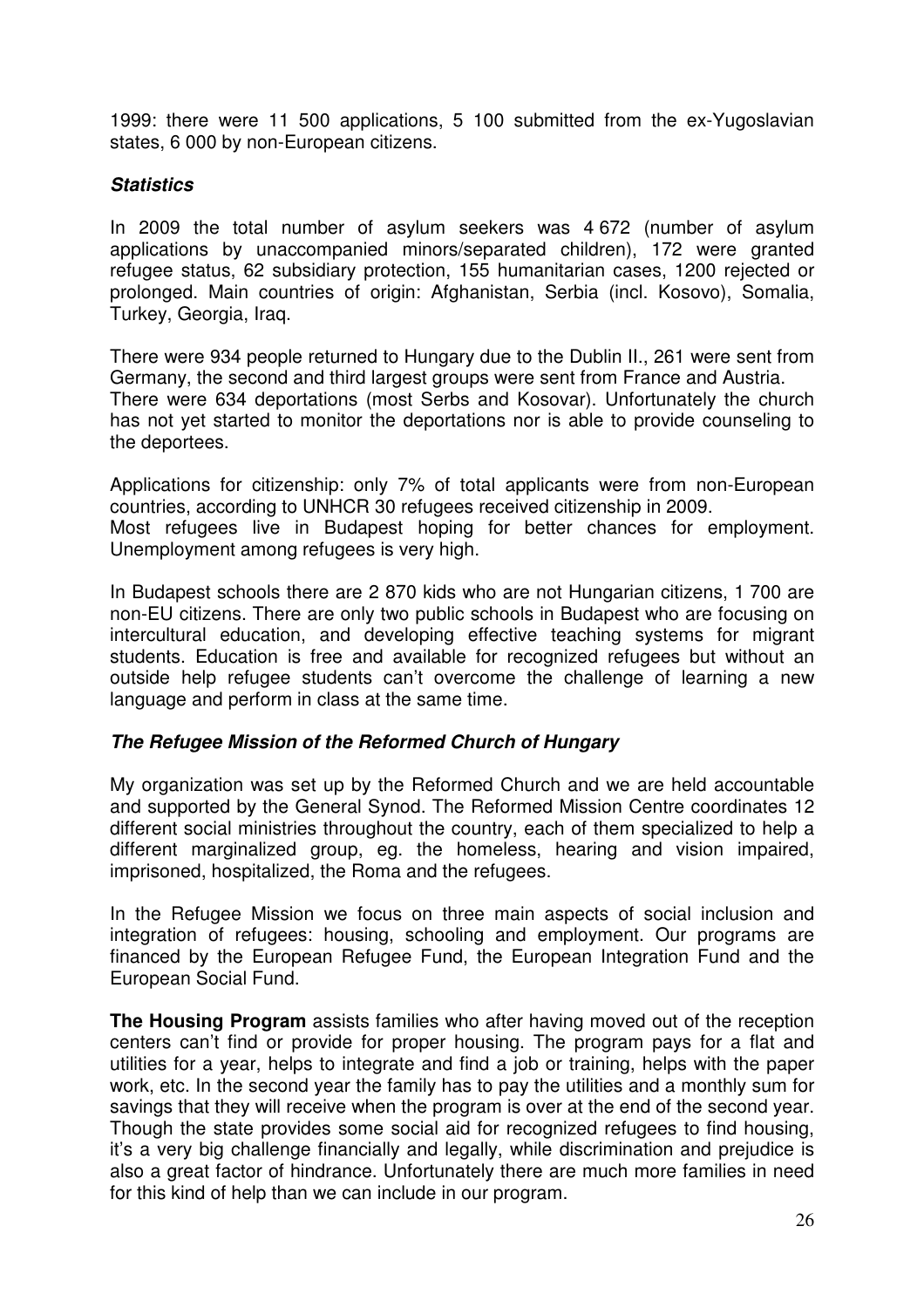**The school integration program** offers intense Hungarian language instruction and tutoring to youth between the ages of 12 and 20. This age we feel is particularly at risk and the gaps within the Hungarian educational system do not meet the needs of these individuals. When the youth is moving out from the camps to the city we assist them to find the right school in town, help with sensibilization of the future teachers, and through our social workers and teachers we have a constant presence in the school, thus being there for the students and for the teachers at the same time. We also provide these young people with assistance with housing in dormitories if necessary, school supplies, books and anything else we can to help them succeed in school. In addition to this, we offer them social work support, counseling when needed, fellowship through social activities and familiarization with the culture and history of Hungary.

**Work/employment** assistance is provided for refugees, eg. monitoring of job offers, assistance in writing CVs and applications, visits to employers and info sharing on the benefits of a multicultural job environment. In a pilot program we had 15 refugee women learn Hungarian, do a vocational training on kindergarten assistance, gain practical training in Reformed kindergartens. At the end of the program they received their official diploma and some of them were successfully hired in kindergartens. Some found jobs in different fields and some decided to stay at home with their children. But overall the need for programs like this has been proven. It's a community building time for isolated refugee women, it's also a convenient way to learn the language and learn a new profession. The church has a wide range of institutes and services where we are seeking future cooperation opportunities to provide work experience in Hungary so that they can step outside to the labor market with relevant experience.

#### **Budapest Scottish Church**

The Scottish Presbyterian church is an English speaking international church with a culturally and socially diverse congregation. Scottish missionary Jane Haining provided shelter in the church to Jews during the Nazi regime. The church and its neighboring school were brought under the protection of Raul Wallenberg.

Tuday church services are followed by a coffee and cake and free lunch with different nationalities cooking each Sunday.

Congregation members help asylum seekers and people needed of protection by:

- Offering expertise, advice and support, and emergency financial aid,
- Offering free Hungarian lessons twice a week,
- $-$  organize free English lessons by American church volunteers for the staff of the various reception centers in Hungary,
- Help refugees to connect with lawyers, doctors and immigration experts,
- English language summer camps where refugee and immigrant kids can play with Hungarians, providing for a fun time of cultural exchange,
- a booklet is being developed on welcoming the stranger to share refugee stories and to present the Biblical perspective of asylum, the book is going to be distributed among congregations.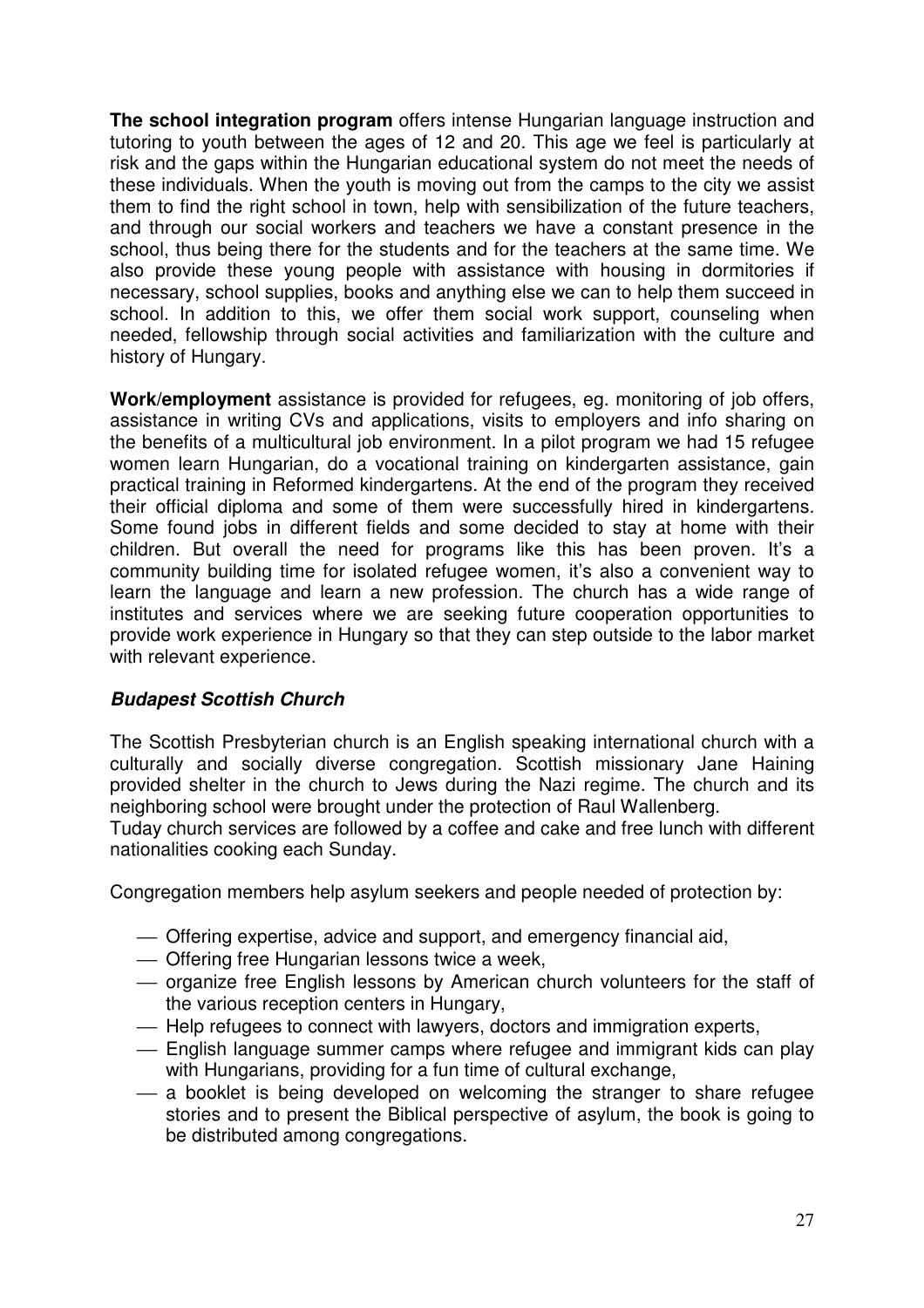The Reformed Church of Hungary is the only church who even has a signed agreement with the state that it involves itself in refugee help. Immigration office asked for volunteers who would assist the social workers in the reception centers, where there are 3 social workers for 300 refugees.

#### **Gaps in the system**

Due to lack of information on the asylum procedures many applicants leave the country after receiving refugee status and move on to Western European states where they have friends and family. But due to Dublin II they will be returned to Hungary. Refugees who have left to other countries forfeit the entitlements such as free Hungarian classes and various financial assistance they would have been entitled to if they stayed in the country. This means that upon return to Hungary they are far worse off than before, many end up as homeless. Many of them are in their twenties or younger. In these months we are planning to set up a temporary shelter for these cases. Homeless shelters are not suitable for refugee youth to integrate. They are in need of a temporary home, so that they can start going to school, or start a vocational training and find employment.

#### **Migration Law**

This spring during the parliamentary elections the motto was to have order and peace and security. In the center of attention regarding interior affairs is the situation of the Roma people. Though the numbers of asylum seekers if gradually higher the numbers are still quite low, integration and immigration are not part of the public debates.

The draft of the migration law is being debated right now. Under the call to harmonize our legislation with EU norms and directives and to create better coherence they seem to be going to a direction where the focus is on deterrence and detention. Unfortunately parallel to this the integration and social inclusion is out of sight, the cuts on social aid and different tools to enable the better integration of refugees is disturbing.

## **Sanctuary Movement in Europe - Reports from East, West and North**

#### **Belgium**

Nina Henkens

**The Movement for Undocumented Children** was founded in 2005 in Antwerp, Belgium by teachers and friends of undocumented children as a reaction to their arrests, detentions and deportations. Its goal is to protect and monitor the rights of undocumented children in Belgium, according to the International Convention on the Rights of the Child. De BvKZP wants to be a bridge between undocumented children and Belgian government policy makers. The board consist of volunteers and professionals working in the field of education, social work, fight against poverty, youth work and church organisations. The BvKZP is on the board of Picum, the Platform for International Cooperation on Undocumented Migrants.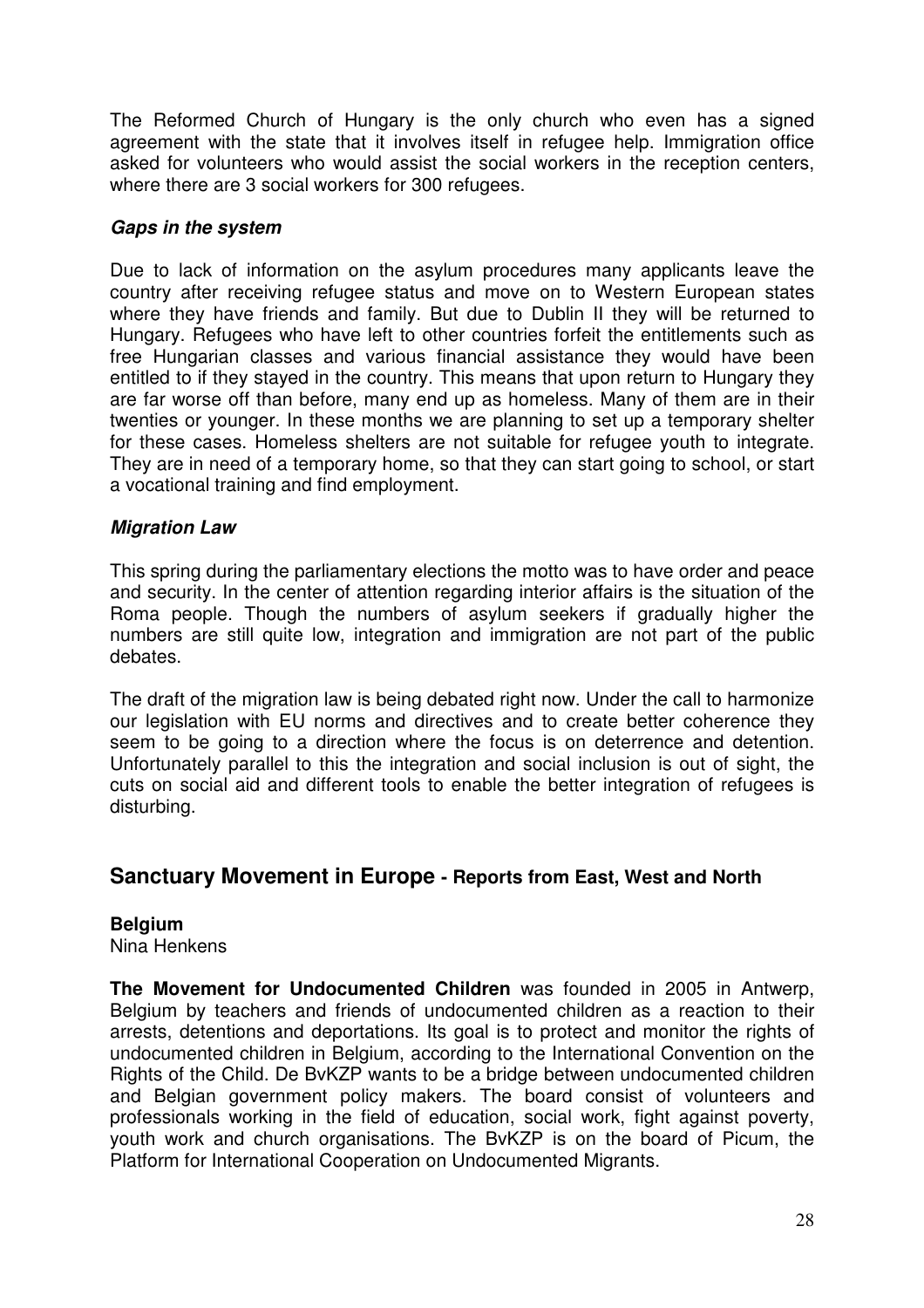#### **Our main activities**

The BvKZP is involved in the fight against the administrative detention of undocumented children and closely follows the Belgian government's effort to develop alternatives for detention. Every month we visit families that are awaiting their repatriation in one of the governments specially designed housing sites, to support them mentally, socially and legally, and to monitor the wellbeing of the children.

In 2010, the European year against poverty, we focus our activities on the fight against child poverty. Supported by a large network of field actors, volunteers and other organizations, we detect and report violations of undocumented children's rights in order to promote a sufficient standard of living adequate for the child's physical, mental, spiritual, moral and social development (art. 27 ICRC).

As undocumented children are generally unknown to official authorities, it is one of our primary goals to incite and encourage academic research in order to change government policy to include undocumented children as a visible group in the fight against child poverty. Borrowing from our own expertise, academic research and experiences abroad, the BvKZP develops policy proposals that make it possible for children without legal residency status to fully enjoy their rights in the fields of health care, education, integration and housing.

#### **The fight against child poverty**

2010 is the European Year against Poverty. The Belgian Presidency prioritizes child poverty. However, undocumented children have access to a very limited number of social rights. We strive to make undocumented children a distinct target group in the fight against child poverty in the first place. This means the government will have to research for the first time the number and characteristics of undocumented children. The BVKZP developed a few policy proposals that make it possible for undocumented children to claim their rights. After a presentation on the European conference 'Who cares? Roadmap for a recommendation to fight child poverty', held last month in Belgium by the Belgian presidency, the Belgian, Spanish and Hungarian presidency signed a declaration that for the first time mentioned undocumented children.

#### **Reception crisis and undocumented children's rights**

As the result of changes in the Belgian Reception Law in 2007 (change from financial to material support, no more right to work, more beneficients) and an increasing number and intensity of conflicts, the number of people who asked for asylum overgrew the places in reception centers. The crisis started in the summer of 2008 and is still going on today. More than 5000 asylum seekers do not have a place to sleep, also children. Another group is stationed in cheap hotels, sleeping with 5 or 6 people in the same room, no legal, social or medical support.

In Belgium, undocumented children and their families also have the right to stay in a reception center until the youngest child turns eighteen. These children are also refused shelter and are not even included in the statistics. The only way for them to get a place is go to court, which takes a lot of time and is not easy for a homeless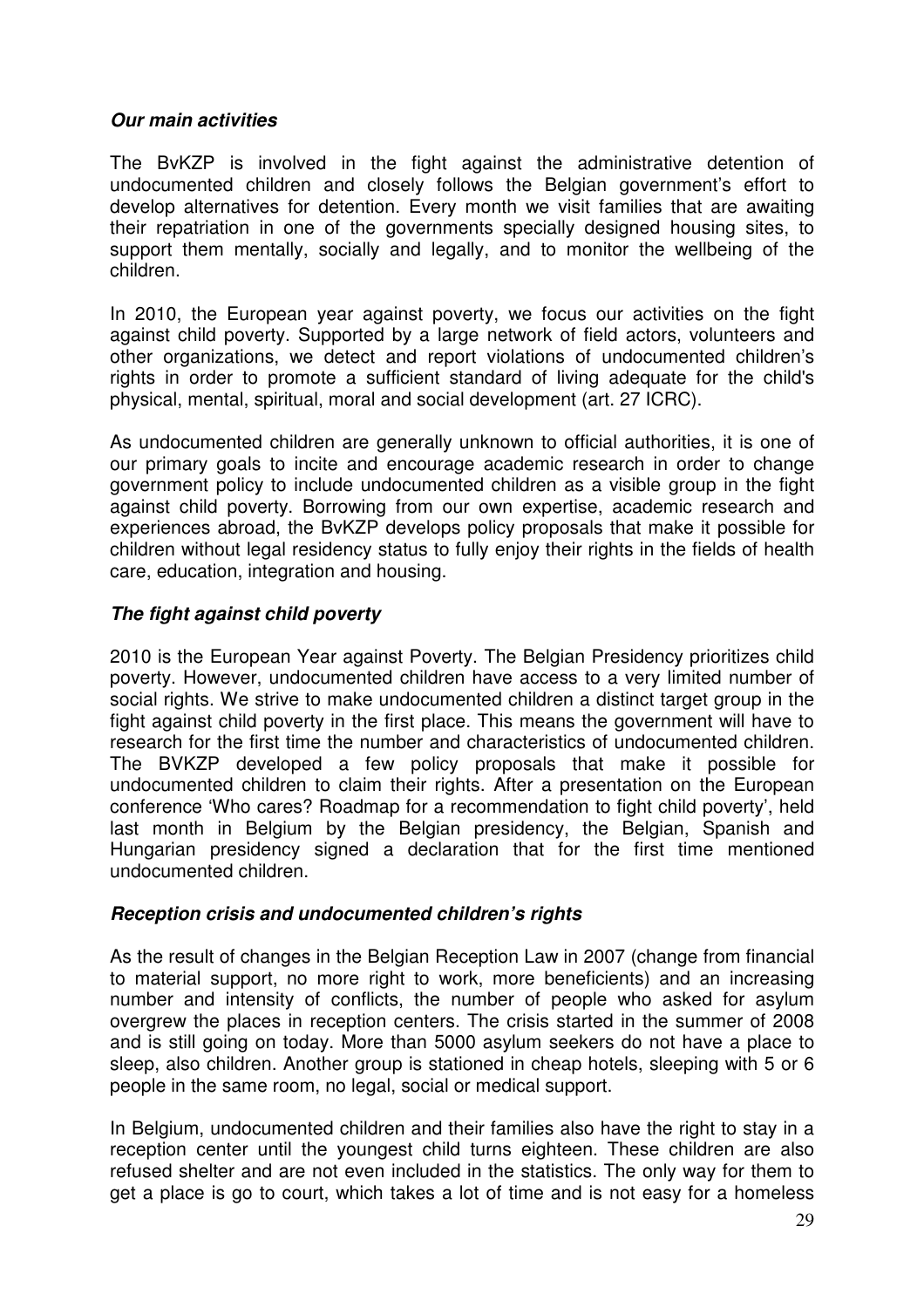family. However, places are always granted by the Judge, because the actions of the Belgian government are clearly o violation of their own laws.

The Movement for Undocumented Children is extremely concerned about these developments. Even though the government has taken several different steps to solve the reception crisis, their solutions are never sufficient and, very important, the group of undocumented families is always left out.

## **Sanctuary Movement in Europe - Reports from East, West and North**

#### **Finland**

Jouni Lehikoinen

Dear Seminar participants, sisters, and brothers!

I am pleased that I may be here in Berlin, to learn new things and exchange experiences about sanctuary practices of the church.

In our church community, St. Michael's Parish in Turku, cases of asylum already belong to our daily routine. Those seeking help arrive almost weekly. At the moment we have two families that we try and help as much as we can. Later in my talk I will come back to these families.

It all began in June of 2007. During the church congress in May, the brochure "Asylum in the Church" was released and two weeks after its publication, the first asylum applicant stood at the door to our church. It was Naze Aghai, a woman from Iran, who had received a rejected asylum request from the immigration office and thereupon went into hiding. She had fled Iran in 2005, after it was discovered that she was a courier for the forbidden Komalah Party. With help she made it through Turkey and Russia to reach Finland. Now her friends brought her to our church, and as a church parish we decided to help her. The matter caused immense media interest, as this was the only such case in Finland. The topic of asylum was treated in a positive light in the media, which was extremely helpful for the entire process. The major opposition to the case came from inside the church. Many had the opinion that this case did not concern the church and that our parish would be treading along an illegal path. The greatest support for the case came astoundingly from circles that had little to do with the church. Expressions of appreciation that we had the courage to defend a women in need came from those circles outside the church.

At the beginning, the immigration authorities had absolutely no understanding. I was ordered to the police authority for interrogation in the matter. They were of the opinion that we should quietly turn the asylum seeker over to police custody. The immigration authorities demonstrated just as little understanding. However they did invite the parish to a seminar and negotiating table in order to discuss the matter, assuring us understanding from all sides. This event looked completely different in reality, however. The immigration authorities did not stray from the usual line and also did not make use of the existing competence of the church in the matter.

Three months after the asylum seeker arrived at our church, the archbishop called me to his office and, following our conversation, granted his backing of our action.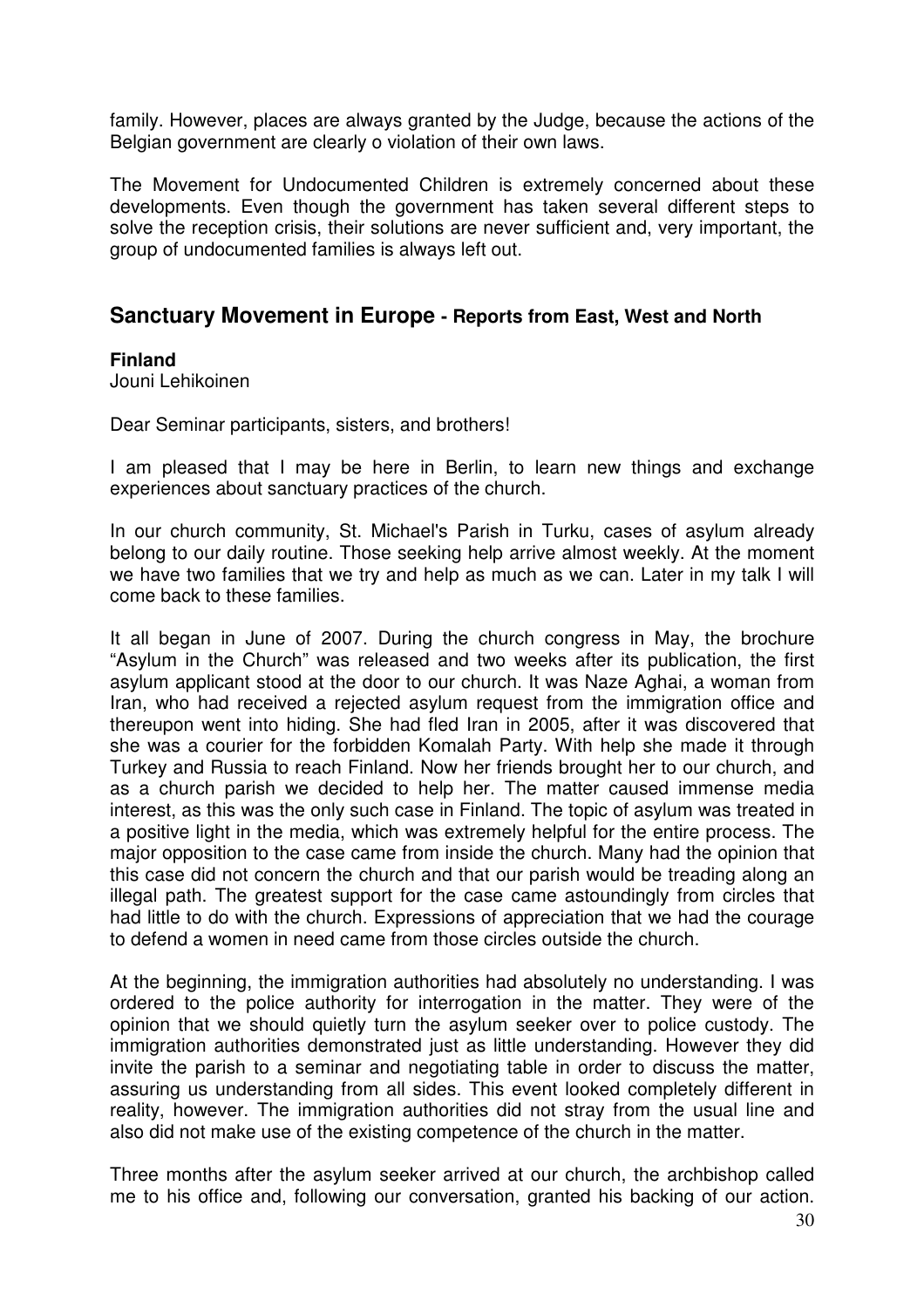One year after her arrival in our church, Naze Aghai received a permanent residence permit.

For our parish this is particularly edifying because we received the Peace Prize of the Finnish Peace Committee (Suomen Rauhanpuolustajat) as well as an honorable mention in Humanistic Achievement in 2007 from the Faculty of Humanities at the University of Turku.

For the sake of fairness, it is worth mentioning that our actions also produced another type of reaction. A group of neo-Nazis nailed a placard to the door of our church accusing the church of being anti-Finnish (since they were protected a foreigner) and reminded them about the day of the sword. Complaints about our actions were also submitted to the ombudsman of the Finnish Parliament.

The year 2007 appeared to be the beginning of the sanctuary movement in Finland. In different parts of the country several asylum seekers walked into church parishes. Some received help, others did not. Asylum seekers from other parts of Finland approached our church parish, but we tried, however, to refer each asylum seeker to the nearest parish. The friendly ties to neighboring Sweden were deepened, where, in particular, the Sisters of the Alsike Cloister have been supporting asylum seekers for a long time. They became our friends.

Within the last three years the St. Michael's parish in Turku has been involved in more than 20 asylum cases as well as several corresponding contacts and consultations. We have had, among others, asylum seekers from Iran, Afghanistan, India, Iraq, and El Salvador. Some of the applicants we could help, others not. Two cases proved to be fraudulent. It turned out that the asylum seekers' stories were invented.

Dealing with the public authorities is slowly improving. We have on occasion sat with the immigration authorities at a table and discussed cases frankly. We want to build up trust with the authorities. The police have assured us that our wards will not be taken from their housing, the cloister of the nearby Catholic Church. The asylum seekers live in Finland, not literally in the church. However, it is important that we can keep open contact with the authorities.

In our church parish we have a so-called asylum committee that is activated when an asylum seeker comes to the church parish. The group is made up of a signatory pastor, the general secretary for international work in the church, a member of the staff of Diakonie as well as two lay people.

An Albanian police chief and his family are currently under our protection. He fled Albania due to his attempted murder, a result of uncovering drug cartel and corruption involvement high up in government circles. The Finnish authorities did not grant the family asylum. They wanted to deport the family immediately, which we were able to prevent at the last minute with a new asylum petition. The chauffeur of the police chief had been granted asylum in Belgium and several associated new factors could then be added to the family's asylum application. The family have settled in well in Finland. The children go to school and can speak Finnish, the mother is studying and goes to work. But the father is unemployed and is afflicted with depression.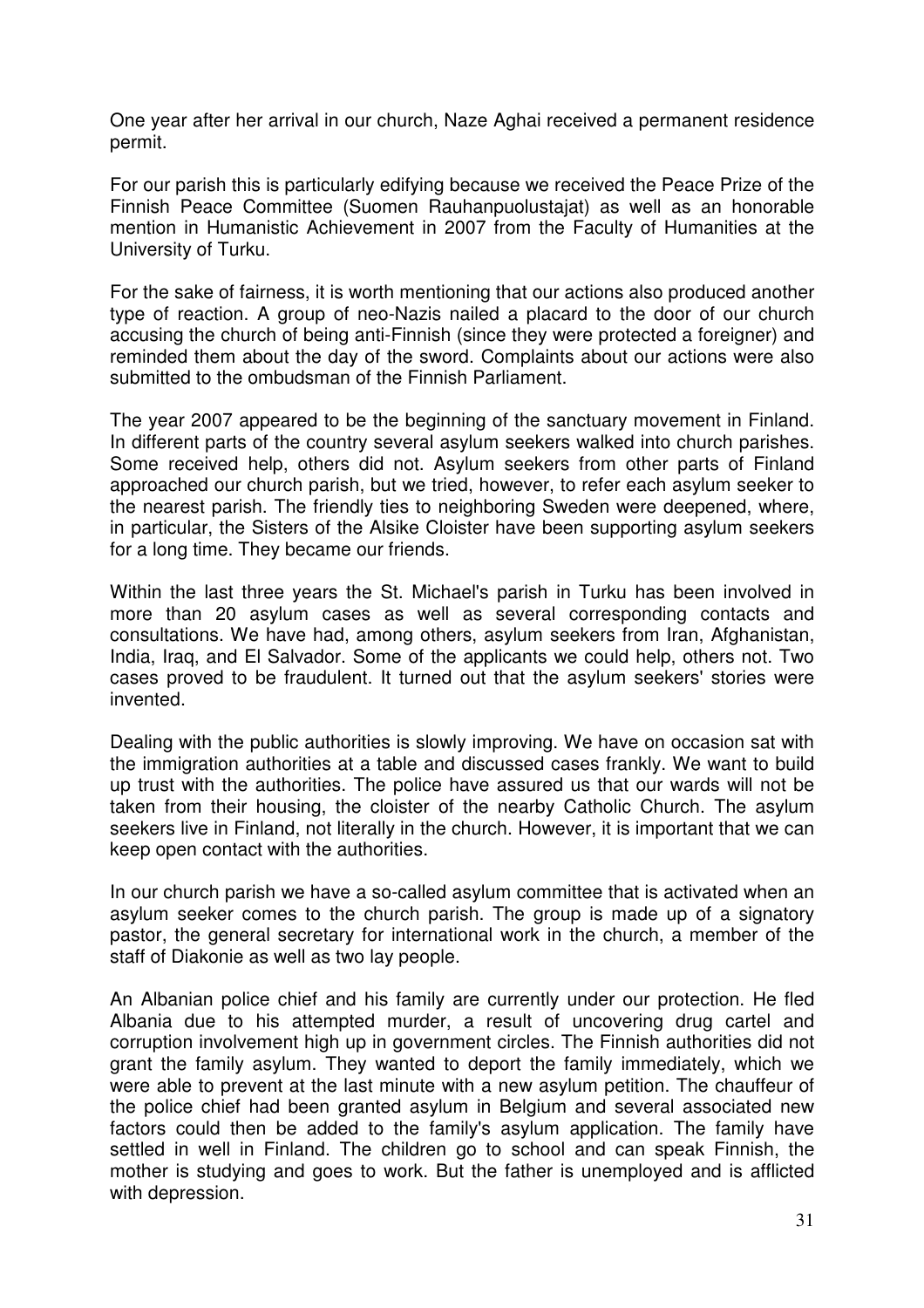One major problem for asylum seekers, particularly for men, is that they do not have anything to do. We have developed community work so that mothers and children meet once a week for a family group and the fathers can repair the cars and mopeds with the parish's car club, an activity that I have organized.

The ombudsman of the Finnish Parliament gave our congregation a warning that the church parish is not allowed to use the word "asylum." They argue that asylum is a legal term and the church does not grant asylum; the State grants asylum exclusively. According to the ombudsman, one should use other terms, for example, the bestowing of protection.

Honored listeners. These were some highlights of the work of our congregation as asylum grantor. One could cover so much more, beginning with how the immigration authorities did not believe that an Afghan who had finished his Confirmation studies was a Christian. Or the many so-called sham marriages we have encountered.

The work carries on. It is demanding and difficult but also enriching. We take on the work as a duty and a challenge which were handed to us, and in doing so the good Lord bestows us strength. Anyone that needs protection is our fellow human being, and is beloved and irreplaceably precious in the eyes of Jesus. In her wisdom Mother Theresa once said, "We can not save the whole world, but we can save the whole world of one person." Maybe this motto will become the reality through the work of asylum in the church.

I wish you the presence of the good Lord and the blessing of your work in aiding "the least of our brothers and sisters."

# **Spiritual Input for the Day: Visions of the Kingdom of God in East, West, North, and South**

Pastor Bernhard Fricke

In the name of God, who is our Creator and Keeper. In the name of Jesus Christ, who is our Brother and Liberator. And in the name of the Holy Spirit, who lifts up our weaknesses and gives us courage.

SONG: Jesus, My Joy (Text from Volker von Törne)

Words from Psalm 107:1-8

Give thanks to the Lord, for he is good, for his kindness endures forever! Thus let the redeemed of the Lord say, those whom he has redeemed from the hand of the foe And gathered from the lands, from the east and the west, from the north and the south. They went astray in the desert wilderness; the way to an inhabited city they did not find.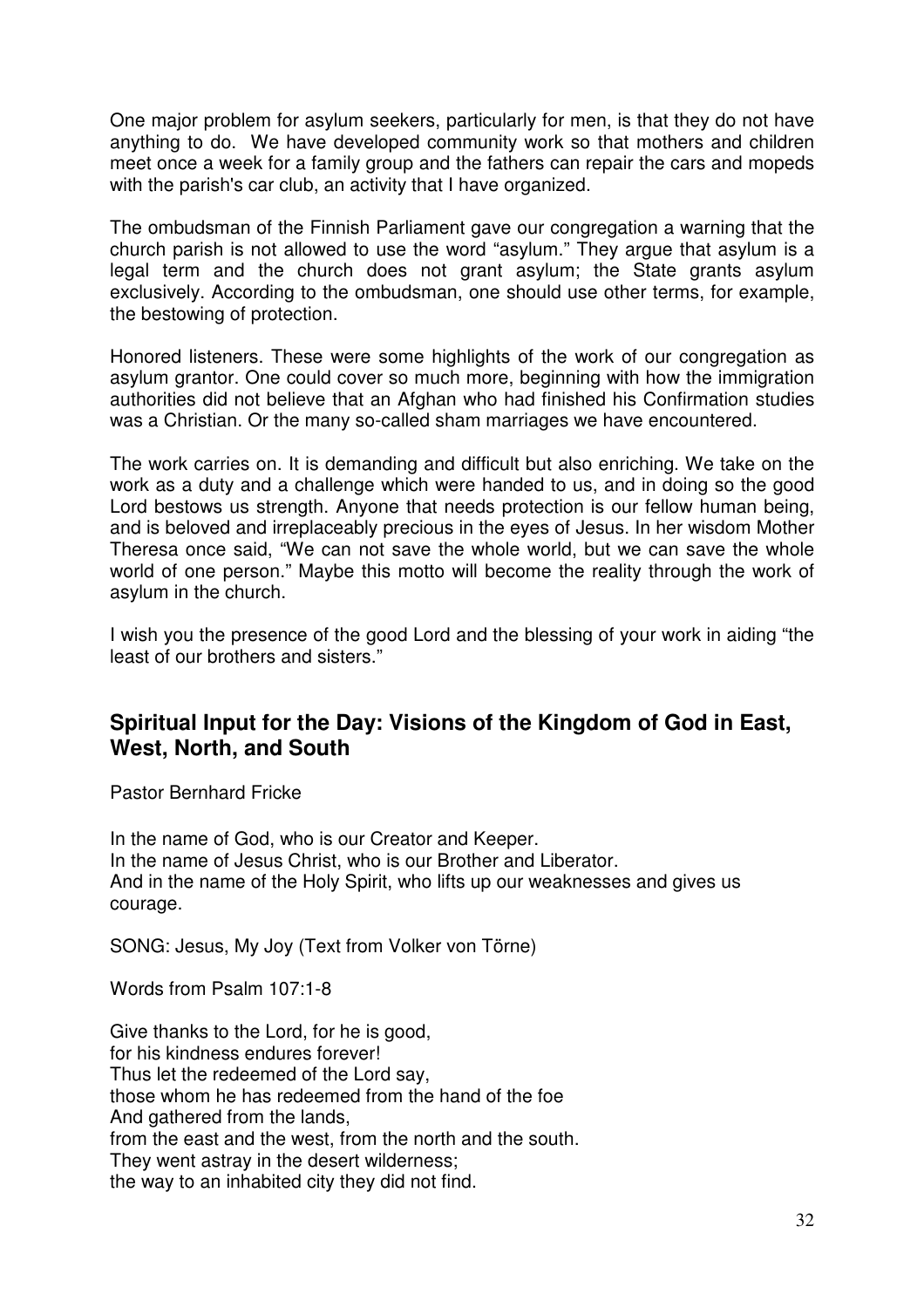Hungry and thirsty, their life was wasting away within them. They cried to the Lord in their distress; from their straits he rescued them. And he led them by a direct way to reach an inhabited city. Let them give thanks to the Lord for his kindness and his wondrous deeds to the children of men...

Laudate Omnes Gentes Praise, all peoples, praise

Dear conference participants,

After a long evening with dramatic musicals, commemoration of the deceased and the start of a journey, after a long night, today is a new day.

Our view is drawn forward by the biblical vision of a totally special new community. In a sermon Jesus says among other things: They will come from the east and the west, from the north and the south and will sit at the table of the Kingdom of God. And behold, he continues, for the last shall be first and the first shall be last.

So much future. So much promise. We can orient our thoughts and actions to this promise of the future – knowing that we do not raise ourselves, rather the future, the future that is from God, raises us.

In the Psalm that Jesus quotes, the one that we prayed, it is clear about whom it is written. It is written about those who fall by the wayside in the desert. The ones who are forbidden to prosper. The ones who are politically muzzled. The ones who are deported into uncertainty. The ones who seek a home, literally and figuratively.

They will sit at God's table, like the ones who live on the streets and in the alleyways, like the disabled and the sick, like the children who are excluded from belonging.

And when we accept the invitation from the Lord, accept on time, then we could also be there. We do not want to and may not come late, not to overlook Kairos, to lose the chance. We are camels and foolish virgins, let us use the small opportunity.

Let us not look back, rather let us look forward and go with those whom we yearn on the way. Everyone is welcome to His celebration.

He who wants to change the church into a cosmopolitan, into a sympathetic, into a living church. He who similarly wants to change society and, maybe with help from the church, also change life into a life full of dignity and human rights. He and she who wants this make this change need this vision, this completely clear promise standing before their eyes.

Here it is not about dreams and utopia, rather about prayer, about what is true and possible, that we are involved in. Joy spreads to those next to me and in front of me and behind me, full of ideas, hungry for life and thirsty for justice.

We do not forget the injustice, but we celebrate the justice. We do not forget the fault, but we celebrate the forgiveness.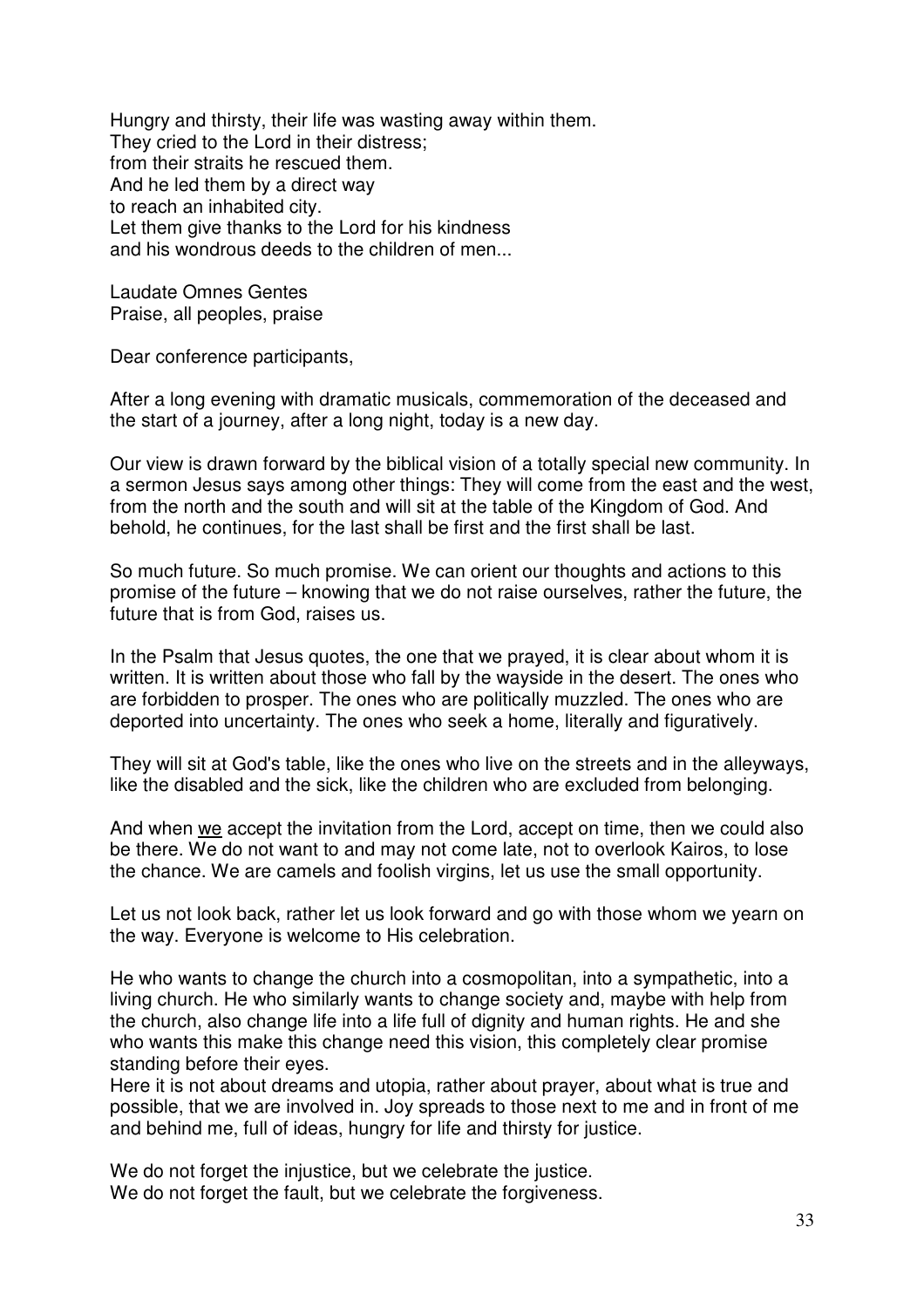We do not forget the oppression, but we celebrate the liberation. We do not forget the racist exclusion, but we celebrate God's love for all.

We are present. We are involved. We accept God's invitation, we celebrate with him. I am pleased that so many are already involved and that so many fight for those who are impeded and refused access to life by governmental rules. Today this is what we are experiencing: walls, borders, laws will no longer stand in our way - God invites us. He blesses us on our way. He blesses us today. Amen.

SONG: God's spirit sets our life free

Prayer:

God, Father and Mother, Brother and Companion, thank You for the invitation to Your community. Thank You for the invitation for all whom You love and want to have with You. Open our hearts and hands, our parish houses and churches, that we come willingly and welcome those in need or with joy, those searching or in doubt, those who are the the generous givers and the deserving poor, to knock on our door.

You are our future. Come meet us and set us free from our fears and judgements. We pray to You with the words of Your Son,

Our Father who art in Heaven, hallowed be thy name. Thy kingdom come, thy will be done on earth as it is in heaven. Give us this day our daily bread and forgive us our trespasses, as we forgive those who trespass against us, and lead us not into temptation, but deliver us from evil. For thine is the kingdom and the power, and the glory, for ever and ever. Amen

We ask God for His blessing on this day:

The Lord bless you and keep you The Lord let his face shine upon you, and be gracious to you The Lord look upon you kindly and give you peace. Amen.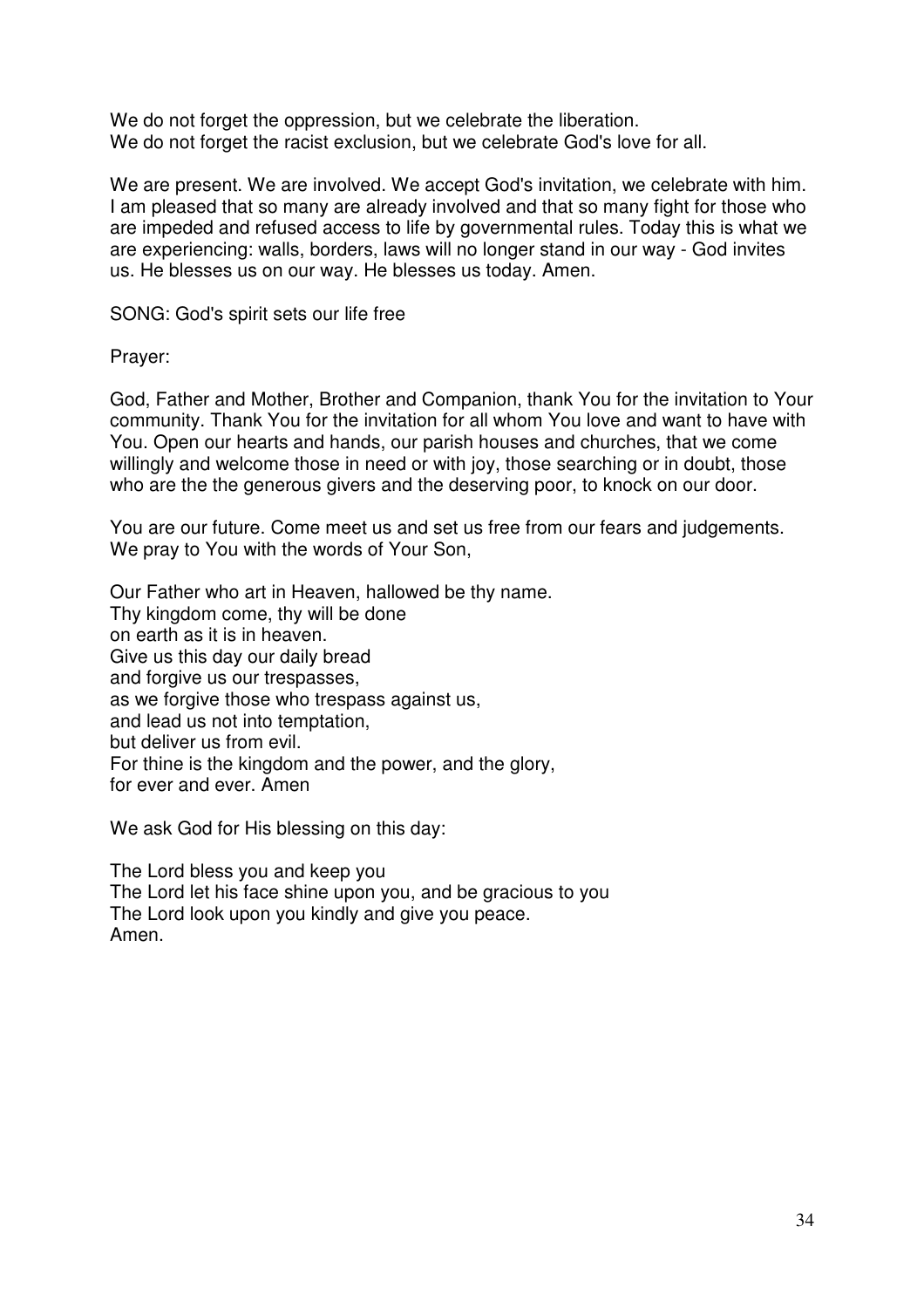# **Why do we do what we do?**

#### **The Theological Dimension of Sanctuary Work**

Prof. Dr. Konrad Raiser

First of all I would like to thank you for the invitation to deliver the talk, the theological dimension of sanctuary work, on the last day of this conference. I accepted the invitation somewhat hesitantly because I have no personal experience with sanctuary work and joined the Ecumenical Church Asylum Movement in Germany just a few years ago. Of course I am theoretically familiar with the issues through my long association with the World Council of Churches which is also likely the reason they invited me to this ecumenical conference. But I had not closely followed the complicated discussion about the legal asylum rules in Germany and Europe. In order to prepare for this report, I had to try and familiarize myself with the material. I am therefore glad that I can leave the human rights aspects of the report to Wolf-Dieter Just. Naturally I tried to inform myself more specifically about the history of the sanctuary movement in Germany and its neighboring European countries. I also looked into the history of the sanctuary movement in North America, where the original momentum started and then was taken up by Europe. From the title of the conference, you have also figure out that three years ago churches in the USA took the initiative to form a "new sanctuary movement." This was in reaction to the strengthening of legal measures and rules in view of the so-called illegal immigrant situation. Since the attacks on September 11, 2001, Europe, and above all the USA, have been busy with similar political trends: the attempt to seal off the country. This trend is supported by a broad reaching xenophobic atmosphere in the population of the world.

Therefore it is important that the churches strongly reinforce their prophetic mission. For instance, the churches could answer the call of the Conference of European Churches to name the World Refugee Day of June 20 as a day of prayer and remembrance for the refugees and migrants who lost their lives at Europe's external borders trying to find a humane life in Europe. Our conference takes place in connection with the 30 year long committed "Intercultural Week" and "Day of the Refugee" on October 1 in Germany. The collective word from the highest representatives of the three German Christian Churches strongly reminded the government and the public of our responsibility to refugees and migrants. The proposal to further develop the 1988 Charter of Groningen to a new Charter of "Sanctuary Movement in Europe," which incorporates the changing conditions of today's refugees and asylum seekers, comes at the right time. Through stronger networks the Charter will hopefully give the European sanctuary movement new momentum. The commitments of the "new sanctuary movement" in the USA and the covenants contained in the draft of the Charter are nearly identical. Further, they conceive of a broad ecumenical basis for a collaboration. A collaboration that states the goal to grant protection for refugees, asylum seekers and migrants through the defense of fundamental rights while providing hospitality.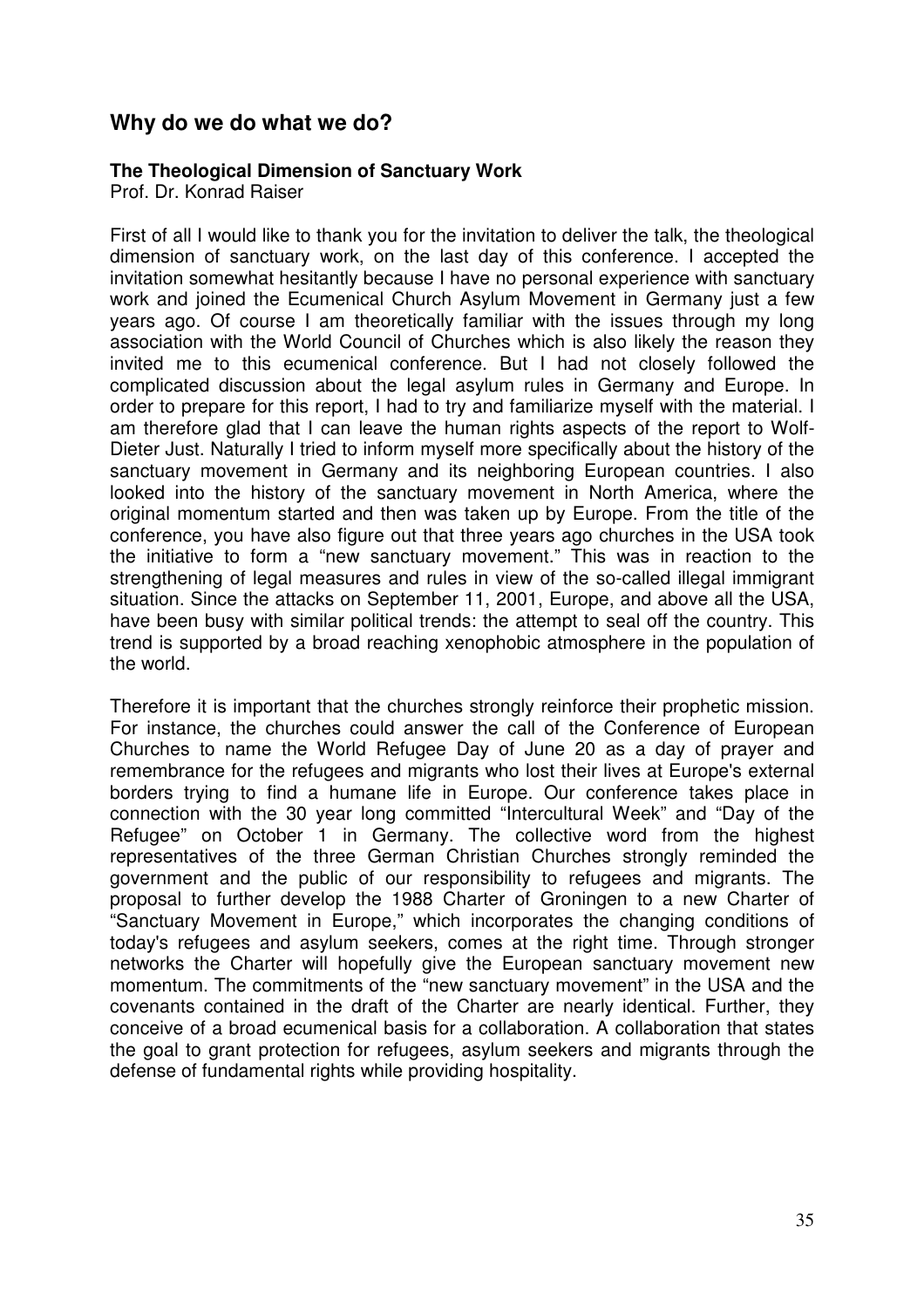With the help of many lectures yesterday you have discussed the political challenges involved in the church's protection of refugees, the conflict regarding the legal rules at the European Union level, and concrete examples of sanctuary in European counties. I am not going to go into the context of these topics again. My theological dimensions apply much more to the role of the notion of asylum as they have been played in the biblical and church tradition. I can assume that the most of you are familiar with the relevant exegetical and church historical examination so that I can limit these references. What appears important to me above all is that the introduction of the function of asylum comes more from holy places like a church or temple than from a non-biblical, religious tradition from the ancient world. Asylum is documented only a few times in the bible. Almost always, it concerns the conflict between state law and God's higher authority. In each time period, state and political rulers tried to limit the ability of holy places to protect, specifically, they tried to bring holy places under their control. The Bible closely restricts the protection at the holy place of God's presence, strictly to the innocently persecuted and speaks out clearly against its abuse by people who are accused of a crime. But God's authority is not restricted to holy places and applies to all questions of justice in the life of the church community.

The sanctuary movement can cite a long tradition in the history of the church. The protective function of churches, cloisters, and other places related to the church providing asylum for the persecuted is documented, as is the tendency of political powers to limit this traditional law. But at the crux, the task of protecting refugees and threatened migrants is not tied to places of worship and specific spaces and in opposition to governmental measures. The place of worship or the space of worship stands much more symbolically for God's higher authority. It is God who can come into conflict with the rules and measures of governmental law. Translated into the secular language of the political debate, it is about the recognition and the protection of the inalienable dignity of each person's life by the authority of God. The policy statement of the World Council of Churches from 1995 about the "Solidarity with the Uprooted" recorded the first of three fundamental theological beliefs:

"We confirm the sacredness of all human life... All people are created in the image of God. The respect of human dignity and the worth of every person regardless of age, abilities, ethnicity, gender, class, nationality, and religion are the foundations to our Christian faith. Our faith compels us to ensure that human life, physical security and personal safety are upheld in law and institutions. No society can live in peace with itself or with the world without a full awareness of the worth and dignity of each human person and the sacredness of human life."

The recognition and the protection of human dignity find their legal expression in human rights or basic rights, that are currently also stipulated in the European Charter of Fundamental Rights. When existing legal rules of member States or of the EU as a whole contradict human fundamental rights, the Christian duty based on reasons of faith makes it necessary to act. This applies, for example, for the identification and treatment of refugees or migrants who do not have a valid documented as "illegal." The basic rights of a human being, recognized with the status of a legal person, is not allowed to be disputed only on the basis of being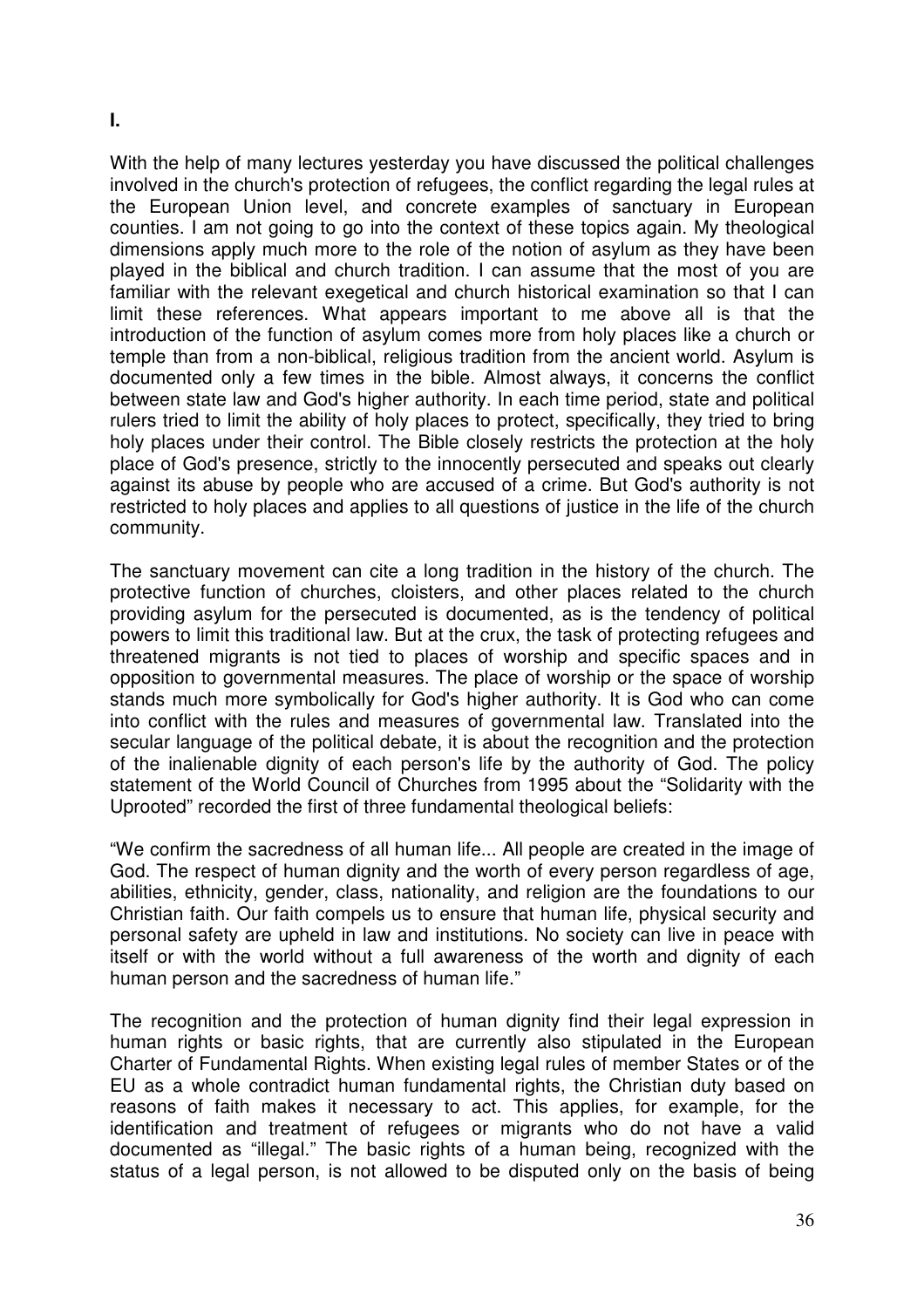"illegal," meaning the valid statuary provisions not the corresponding arrival and the stay in the EU and the member states.

That all people have their own, inalienable rights is rooted in the Christian belief in the biblical testimony that all people are created in God's image. We profess God as the trinity of Father, Son and Holy Spirit. As the reality of God is life in relationship, so are people also created in relationship to God and one another. Our individual and collective identity, our mutual personhood is a related reality. It is threatened at its innermost core through the political walling off of the European nations against the hardship of refugees and migrants whose quest for protection and a life of human rights in Europe often fatally ends.

The policy that tries to maintain security for its own citizens through the deterrence and blocking off of the external borders ends in its own contradiction in terms, similar to that of the nuclear arms policy. The only policy that will prevail is the one that is aligned with "mutual and humane security" in the countries of origin of the refugees and migrants. To this the explanation of the World Council of Churches ecumenical Board on justice, "No society can live with itself or with the world in peace without a full awareness of the worth and dignity of every human being and the sacredness of the human life." For the sake of inner peace and the preservation of democracy and the rule of law it is time to comment against the "spirit, logic, and practice" of the bordering off and sealing off policies.

In his famous essay on "The Church on the question of the Jew" in1933, Bonhoeffer formulates, "The Church is bound to the victims of every social order in an unconditional way, also when the victims do not belong to the Christian community." He ascertains that the church does not have the right to interfere directly in specific political actions of a country, but that the church must act if the country does not comply with its duties to provide law and order. The church could step in if there is either too much or too little law and order as a result of governmental disorder. The church understands the limits of the governmental power and it must for its own sake show the government where the limits are. Today this is one of the representative duties of the sanctuary movement. As back then concerning the Aryan clause, today's concerns involve the conflict between legality and legitimacy of governmental actions.

**II.** 

Even if in the biblical tradition the right of asylum plays a secondary role, based on the protective function of holy places, the biblical writings are all the clearer in advocating for the rights of the "foreigner" as singled-out expression of the divine legal will. In all three of the large Codes of Law of the Hebrew Bible, the protection of the "stranger" is granted an essential spot. So it is written in the Book of the Covenant, "You should not molest or oppress an alien, for you were once aliens yourselves in the land of Egypt." (Ex 22:20) Or even more empathetic, "You shall not oppress an alien; you well know how it feels to be an alien, since you were once aliens yourselves in the land of Egypt." (Ex 23:9) In the priestly source the mandate of protection of foreigners is directly connected with the mandate of charity, "When an alien resides with you in your land, do not molest him. You shall treat the alien who resides with you no differently than the natives born among you; have the same love for him as for yourself; for you too were once aliens in the land of Egypt." (Lev 19:33-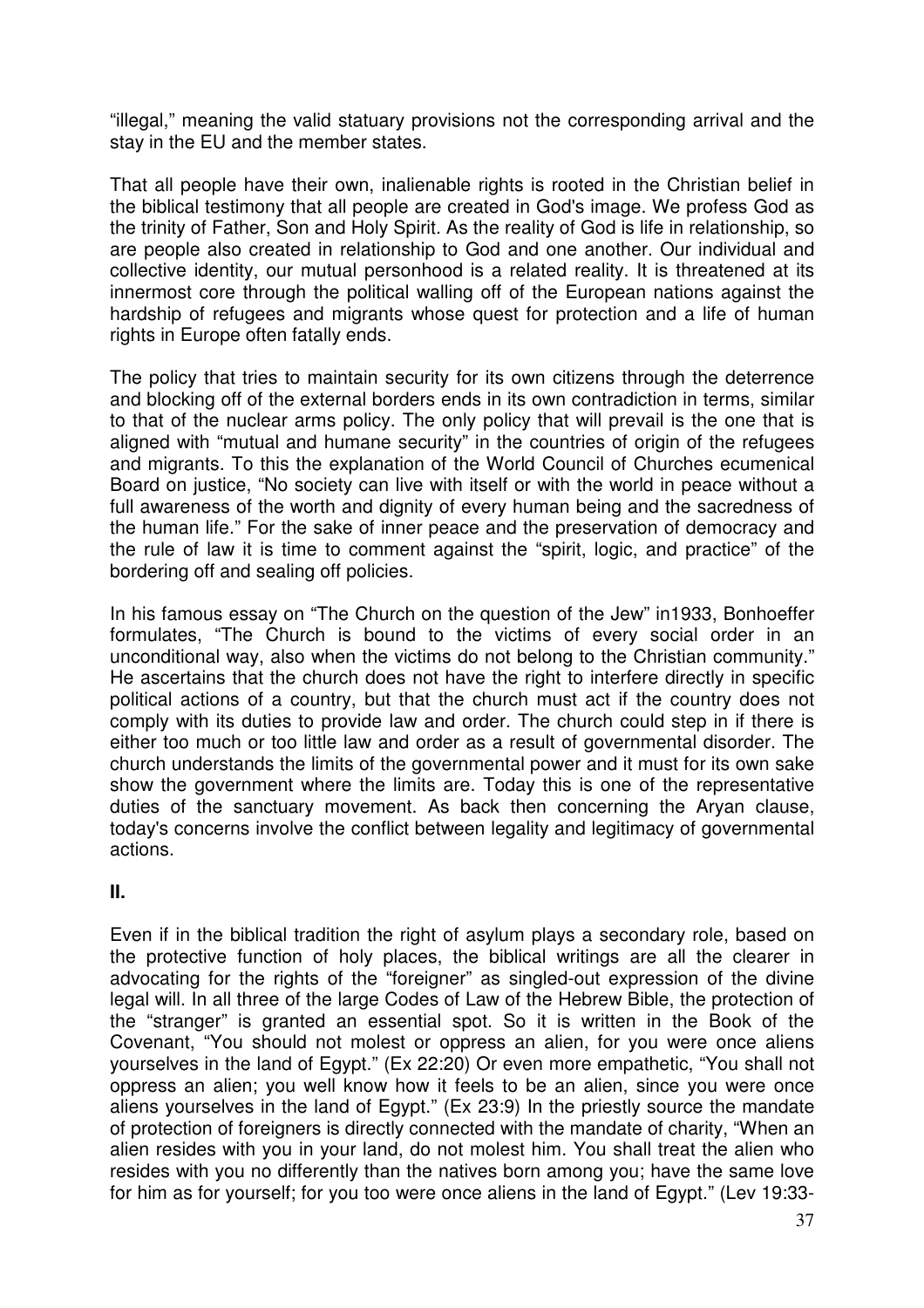34) In all of the corresponding points, the reason behind the mandate of protection of foreigners is the reminder of the experience of the tribes of Israel who lived as refugees and foreigners in Egypt. The Reform Act of Deuteronomy goes a step further and connects the protection of foreigners expressly to God's love as the unerring Lord of all rulers who the person does not see and does not accept gifts "(he) who executes justice for the orphan and the widow, and befriends the alien, feeding and clothing him. So you too must befriend the alien, for you were once aliens yourselves in the land of Egypt." (Deut 10:18-19)

The first two references in the Book of the Covenant frame all remaining social mandates of the protection of the poor and indebted, the widows and orphans, etc. Like Frank Crüsemann supposed, the sense of the "framing of all these topics through the mandate of protection for foreigners...obviously [lies] within, is that they become a scale for social behavior. Because with the foreigners there are all these groups and their problems and in fact increased, widows and orphans, poor and indebted. And because they themselves have little chance to see their own justice process prevail, they become, through the literary framing, a contextual scale from which the law and justice of a society can be measured." According to Crüsemann the translated term "stranger" from the Hebrew Bible describes people who stay indefinitely in a place where they have no kin and no property and therefore have no legal rights. This could be the Israelites from other tribes, in particular refugees from the end of the north kingdom, or people from the neighboring countries. Because Israel owes its freedom and land not to its own efficiency, rather to the liberation from God alone, one should meet vulnerable foreigners and refugees with the same love and care.

The most radical culmination of the fundamental convictions in the Codes of Law is in the demand of a complete equal rights for those native citizens and those foreign and is found in the Priestly Code, "You shall have but one rule, for alien and native alike. I, the Lord, am your God." (Lev 24:22) The demand arises solely from the conviction of the presence of God in and around his people who through God will be made holy. Crüsemann explains, "In His presence – and the people are the place of His presence – can not mean different things for different people. Who is near him has the same privileges and duties. Before God there is no difference, and therefore there are no differences between Israelites and foreigners...Therefore is it unthinkable that oppression, displacement, or unequal rights of foreigners can take place in this Presence... (Also) Christian congregations as place of the presence of God can only act as a place of protection for foreigners and their fundamental rights. To give them up would be a betrayal of the persecuted as well as of one's own God."

Needless to say, the particular historical and societal situation of ancient Israel is reflected in this instruction and legal rules. They hence, also do not have any direct acceptance of the Annunciation and Jesus in practice or in the writings of the New Testament. But the fundamental intention remains, because the "foreigner" stands for the the lost and the oppressed, whose God "created the law." In addition, even if the specific rules of the Biblical writings are not so easily conferrable, they do lay the foundation for today's church's actions. In 1997 the two large churches in Germany came together with the National Ecumenical Council and formulated the "The Joint Word from the Church on the Challenges of Migration and Escape." This determination of the church's position under the title, "...and the stranger within your gates," has been updated in the meantime through further opinions but continues to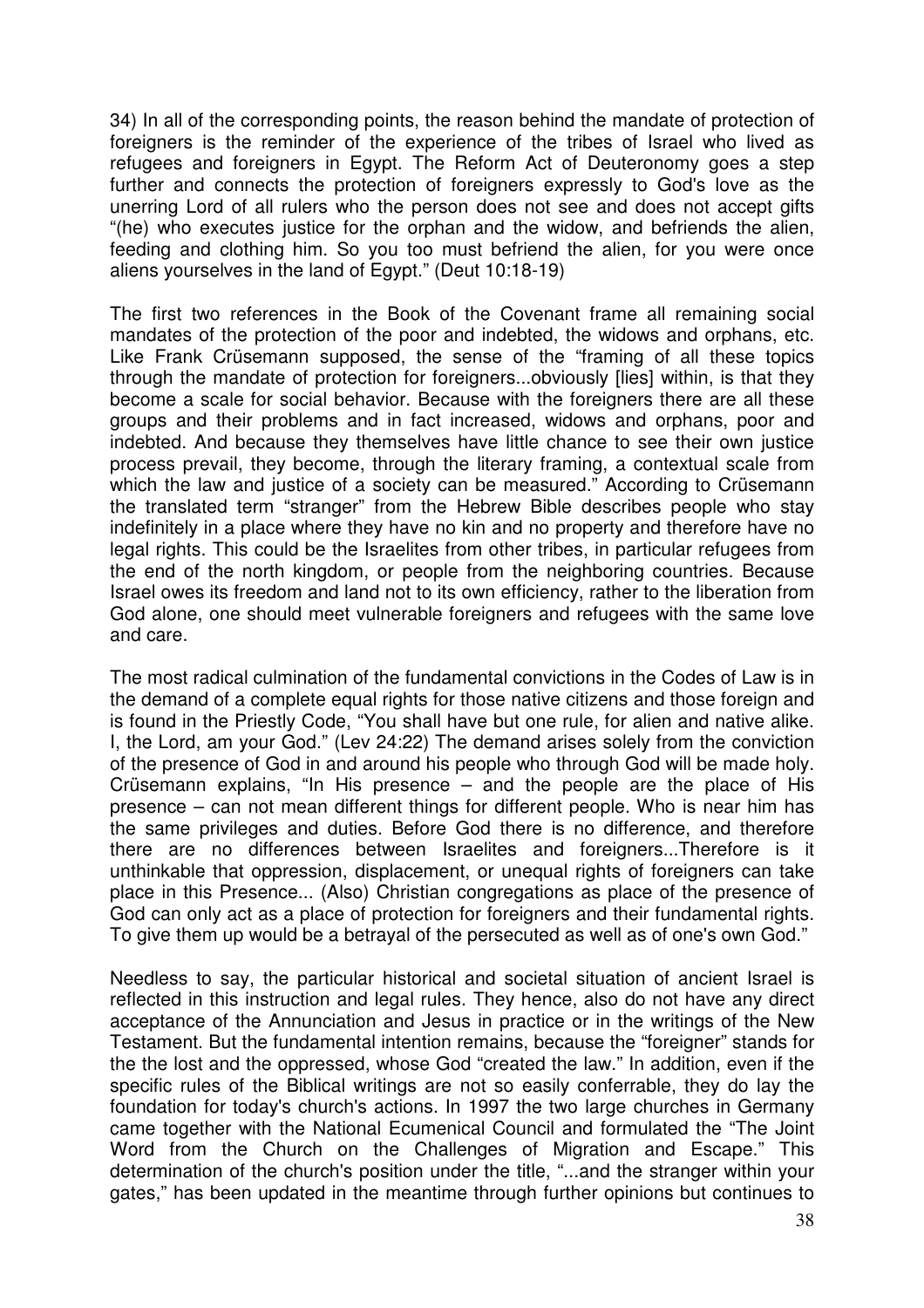offer a very helpful biblical-theological groundwork and determination of the ethical consequences for the actions of asylum. This is valid in particular for the question of legal rules for immigration and residence of refugees and migrants. The formerly formulated requirements of the legislators are today even more stringent if nothing else, in view of the rules in the European Union. I name for example, one requirement, "It is not about considering a foreign national from the perspective of the threat of public safety and order. It is about the subordination of their personal needs to the state's interest in security and with it, disregards their personal dignity." Where the sanctuary movement comes into conflict with immigration law and police law, one should feel covered and legitimized through today's church's inclusion of the biblical principles of the "Right of the foreigner."

#### **III.**

The statement from the World Council of Churches of 1995, which has been already cited here, is characterized by the conviction that the question of protection and immigration for those without rights and those threatened with deportation, is, in the end, about the integrity of our belief as Christians and the church.

"When churches close themselves off to foreigners, when they no longer strive toward an integrated community, the symbol and anticipation of the Kingdom of God, then they lose their right to exist. We call the churches of the world to rediscover their identity, their integrity, their mission as churches of the foreigners. The service to an uprooted person was already recognized as social outreach, although many churches take on this service in a marginal way. We reinforce however, that it is a question of only one matter in the church. We are one church of the foreigner – the Church of Jesus Christ, the foreigner." (Matthew 25:31-46)

Given the increasingly restrictive immigration politics of the government and the growing public xenophobia in all parts of the world, the church stands before a new alternative: Will you decide to be the church of the foreigner and take the side of the uprooted, or will you turn away and ignore the question? Will you leave the issues of the uprooted to a refugee program or will you embody the concept of the universality of the Gospel and be a home for those who strive toward the recognition of their own human dignity?

To be the "Church of the foreigner" that is to say, the "Church of Jesus Christ, the foreigner" - therein is the church already prepared by the Hebrew Bible and then in the New Testament, where the deeper discernment of faith is expressed, that one meets God himself in the foreigner. The story of the three foreign men who visit Abraham and Sarah was formative in the church tradition. The meeting is and was interpreted by the historical and orthodox interpretation and iconography as a meeting with the three persons of the trinity. (Gen 18:1-15) The continuation of the story is found in the attempted abuse of the foreigner in Sodom. This old story is referred to in the Letter to the Hebrews as he writes, "Do not neglect to show hospitality, for by that means some have entertained angels without knowing it." (Heb 13:2)

That God is present on the earth in the form of a foreigner, characterizes the Gospel stories by meeting the person Jesus Christ. In all of the Gospels, from the story of the birth of Jesus in the Gospel of Luke and the flight to Egypt in the Gospel of Matthew,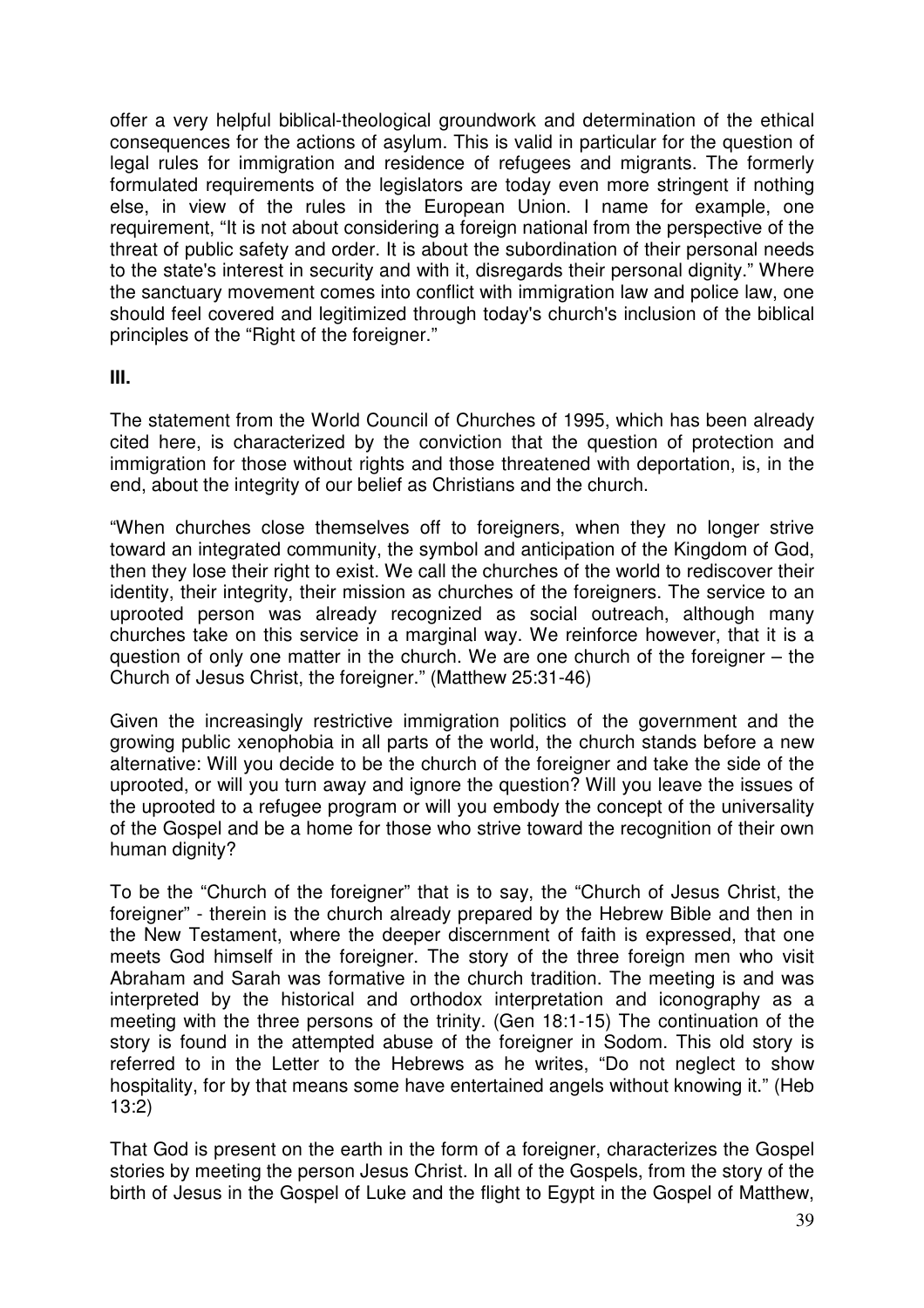to the witness in John's Gospel, "To his own he came, yet his own did not accept him." (John 1:11), God as Jesus Christ identifies himself with the experience and the lot of the foreigner. The parable of the Last Judgement comes to this conclusion most succinctly. The royal judge will judge the people on whether or not they took him in when he was a stranger among them. Because, "as often as you did it for one of my least brothers, you did it for me." (Matt 25:40)

But as God is in the form of a foreigner in the world and stops the contempt and maltreatment of the foreigner including the execution "outside the gate" (Heb 13:12), so will the way of the faith be shown by Abraham to the community of those who follow Jesus away from their home. The Letter to the Hebrews spans a long arch in Chapters 11- 13. It begins with Noah and Abraham, "By faith Abraham obeyed when he was called...he went forth, moreover, not knowing where he was going. By faith he sojourned as a stranger in the promised land as in a foreign country" (Heb 11:8-9) And he closed the arch with the warning, "Let us go to him outside the camp, bearing the insult which he bore. For here we have no lasting city; we are seeking one which is to come." (Heb 13:13-14) The same basic motive resonates in the First Letter of Peter, when the author turns "to the chosen strangers" in the church of the Asian Province (today's Turkey) and admonishes those "strangers and those in exile" to a righteous life. (1 Peter 1:1 and 2:11)

The experience of the early Christians are embodied in these linguistic symbols. First they were a foreign presence in their own Jewish community and then in the Hellenic surroundings of the Roman Empire. They belonged neither to one group nor the other, they were "foreign." Here the Greek word "paroikoi" echoes our term "parish": the Christian Church is the discipleship of the foreigner, Jesus Christ, and therefore does not let them fit easily into the rules of the society in which the live.

But the vision of unity in the First Letter of Paul to the Ephesians, which is based, on the contrary, on Jewish people and heathens, should also be taken into consideration. From the early Christian baptism sermon the author determines in one language, "But now in Christ Jesus you who were far off have been brought near through the blood of Christ...this means that you are strangers and aliens no longer. No, you are fellow citizens of the saints and members of the household of God." (Eph 2:13 and 19)

From this perspective, it is clear that the Sanctuary Movement is not only a specialized form of Christian social outreach, but also a central aspect of the identity and integrity in the church as a community who follows Jesus Christ, the foreigner. Because the Christian church of today stands in Jesus Christ's place as the foreigner, it becomes the disrupted foreign body and can put itself in the place of "the heart of the foreigner's." And so the statement from the World Council of Churches closes with the words, "We affirm that the place of the church is on the side of the uprooted. We call upon the member churches, through witness and service, to discover anew their identity as church of the foreigner on all levels of church life..." The Sanctuary Movement can also help our churches prove its original identity.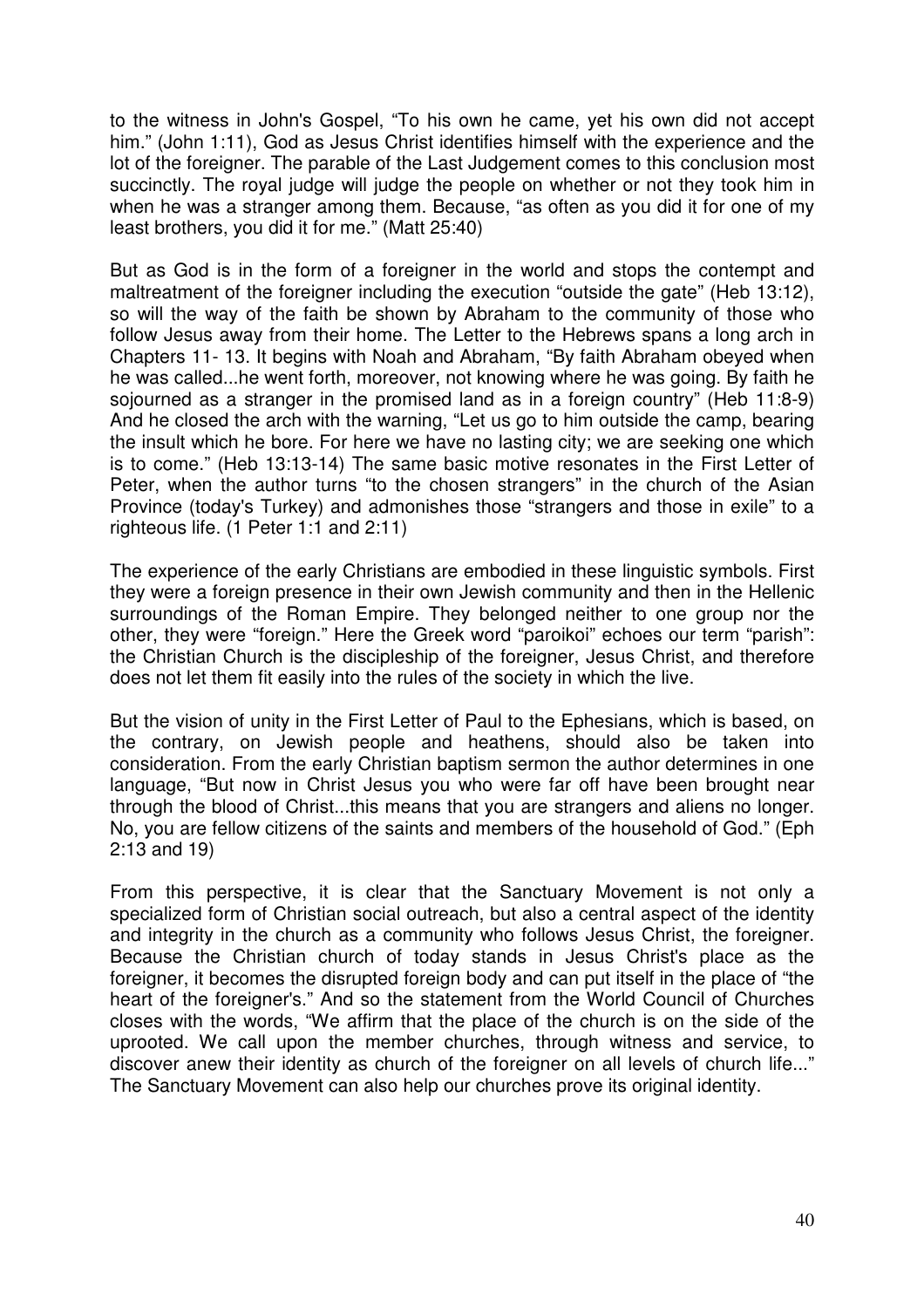# **Why do we do what we do?**

#### **The Human Rights Dimension of Sanctuary Work**

Prof. Dr. Wolf-Dieter Just

#### **Sanctuary Work as Human Rights Work**

On April 5, 1998 the German Ecumenical Committee on Church Asylum was awarded the "Dietrich Bonhoeffer Prize" of the Gütersloher Publishing House. On the award certificate it states:

"The German Ecumenical Committee 'Church Asylum' committed themselves to and courageously - for the sake of the rule of law, but also in conflict with the governmental authorities - provided help, protection and assistance to those in need and in danger of body and soul, many of whom were threatened with deportation. At the same time, through this form of applied moral courage, many people in church communities and society were encouraged in their work for humanitarianism and **human rights**. Courageous advocacy and concrete actions lie in the spirit of Dietrich Bonhoeffer's witness of living faith in this world and are examplary for Christian contemporaries today."

For the Jury: Wolfgang Huber, Bishop; Hans-Jürgen Meurer, Donor; Christian Kaiser, Gütersloher Publishing House.

The direct connection between the Sanctuary Movement and the commitment to the rule of law and human rights is established here. The German Ecumenical Committee as a human rights organization is indeed recognized as a member of a national human rights forum. They refer the justification of their actions not only to specific Christian arguments (the Christian obligation to assist the afflicted, for example) but also to basic constitutional law, specifically to Article 1 of the German Constitutional Law as the highest legal norm in the nation and society which states: the inviolability of human dignity and the sanctity of human rights.

We see ourselves and our actions legitimized not only as Christians – that does not suffice in discussions with politics and society, with departments and judicial courts and secular codes of law - but also through the highest norm of our constitution. We remind public authorities that the respect of human dignity is a duty of all governmental power, (Article 1(1), German Constitutional Law) and that the commitment of the German people to human rights binds all "legislation, executive power and judicial power to directly enforceable law." (Article 1(3), German Constitutional Law)

Because we are here together as a European Sanctuary Movement, I would like to add that these normative specifications for legislation, law and executive power also apply in the European Union. The Charter of the Basic Rights of the EU, which became legally binding through the contract from the Lisbon Treaty in 2009, declares in its support for human dignity in the preamble of the European Convention of Human Rights (ECHR) and in Article 1; it states, "The dignity of man is inviolable. It is to be respected and protected."

It was always important for us to emphasize these issues, especially given the accusation by some that sanctuary is a breach of law, even questioning the role of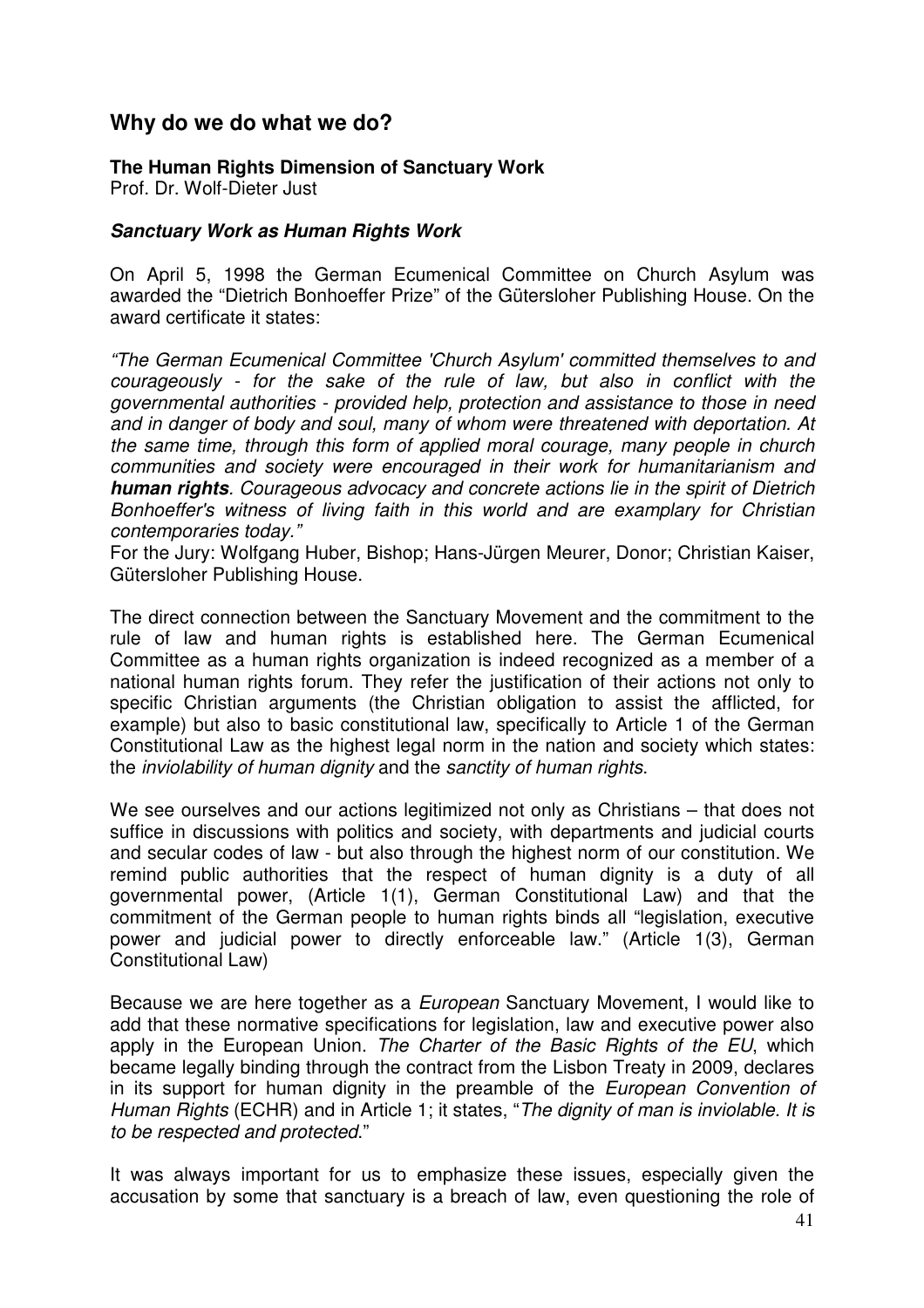the state as based on the rule of law in this context. (Herbert Schnoor, Günther Beckstein, Manfred Kanther, Rupert Scholz, etc) This is valid, if I understand it correctly, not only for the sanctuary movement debate in Germany, but also in other European nations. Our answer was and is:

In the case of deportation where people's dignity and human rights are at risk, meaning their body, life, freedom and security are threated, they need protection. If the state fails to act, then others must step in to help. Wolfgang Huber explained therefore correctly, that sanctuary is a "human rights protection subsidiary," specifically when the state does not fulfill its duties.

From this background I reiterate what we have always represented, We are, as a sanctuary movement network, not aiming to question the rule of law, rather to defend it.

In addition to Article 1 of the German Constitutional Law we can call upon freedom of conscience and freedom of religion (Article 10 in the Charter of the Basic Rights of the EU and Article 4 of the German Constitutional Law) There is a Christian obligation to lend assistance to people in need. This means, according to the Berlin-Brandenburg church in a written-guidance-document on sanctuary, "No legal rule and no formally correct procedure can undo the fact that a conscience is bound so strongly by the Word of God that it comes into conflict with the actions of the State. According to the jurisdiction of the German Federal Constitutional Court, the fundamental right of freedom of conscience constitutes a basic norm enabling "order of values" type decisions, which is in practice a powerful agent in order of value decisions in every action of the state. The Constitution therefore entails a mandate to lean positively towards any conscience-based actions"<sup>1</sup>.

#### **But isn't the protection of human rights a concern of the state?**

One likes, in fact, to counter this argument that deportation of people who could be in danger of bodily harm, loss of life and freedom, torture, inhumane or degrading treatment or punishment is forbidden according to the United Nations Convention Relating to the Status of Refugees and the European Convention of Human Rights (in Germany implemented by the § 60 Residence Act) This argument is true. If the practice of deportation always followed these guidelines, we would not need sanctuary. But the reality looks completely different. If sanctuary however remains necessary, then because of the following reasons:

1. The new 2010 Amnesty International report once more published stories of deportation from Germany into detention and torture (this time as a result of the readmission agreement with Syria, page 142) – The Frankfurter Rundschau reported the harrowing conditions two Eritrean deserters suffered when they were deported from Germany in September. – The Romani, who are currently deported in large numbers to Romania, specifically Kosovo, await massive discrimination in the job market, in the housing market, in the education system and in health care. Furthermore their economic, social and cultural human rights will be violated there.

 $\overline{a}$ 1 From a written guidance document from the Evangelical Church in Berlin-Brandenburg – Silesian Lusatia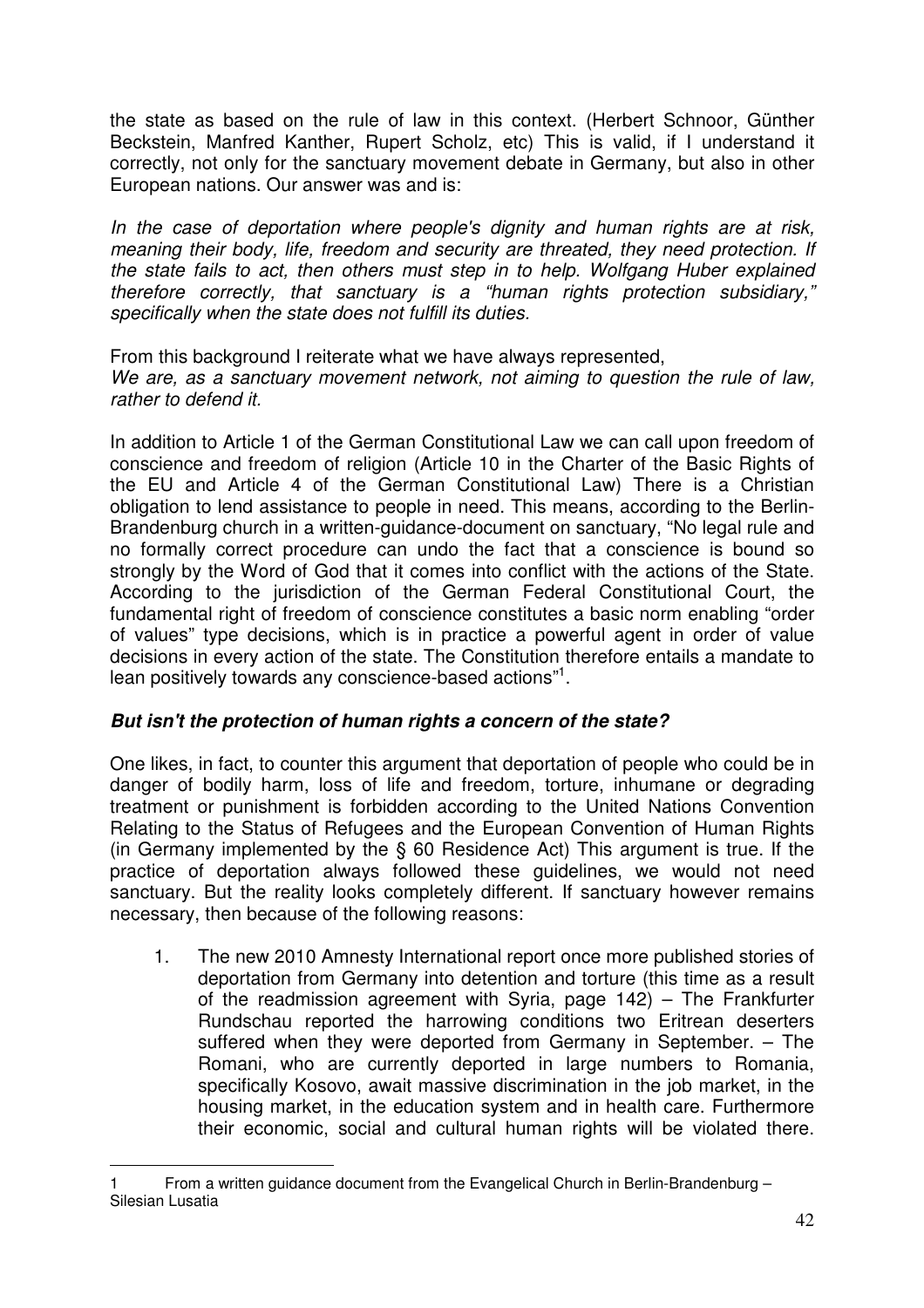Similarly upsetting, Amnesty International reported on other European countries, Sweden and Denmark, for example, who deported hundreds of refugees to Iraq in 2009. And Italy deported refugees to Libya. In addition, the United Nations Convention Relating to the Status of Refugees is not well attended and countries chronically spurn human rights, etc. These examples show how necessary asylum from the church remains. Another reason is:

- 2. No country, no government agency and no court is immune from slip ups, falling into a trap, or overstepping their boundaries where their power is applied. In our context, these mistakes mean, for example, that grave errors of judgement in institutions can happen in formal and properly followed asylum proceedings as well. And so dangers that could threaten a refugee if deported can be overlooked or trivialized. Sanctuary movement communities are, as a rule, better informed about the endangerment of their ward in regard to their potential deportation as the federal office and the courts. This knowledge is related to the fact that these communities get to know their refugee better than the federal office employee does in the single 2-3 hour hearing they have. Church communities take more time to speak with the concerned person, build up trust and have a better understanding why they fled. - I was once again reminded of the miserable quality of hearings at some federal offices by our most recent sanctuary case in Duisburg. These hearings are intended to establish the truth. This goal is hardly ever reached if the refugee is given the impression from the beginning of the hearing that he is considered a fraud through the asking of catch-22 questions, intimidation or even defamation. (Quote from a hearing transcript, "The claimant is requested not to continue to play dumb like he has so far." Page 3) Our regular studies examining sanctuary success and failure demonstrate just how problematic the procedure for granting the right to asylum is. According to the last study, 87% of sanctuary cases were successful. These numbers mean that the re-examination of individual cases does show the refugees' reasons for seeking asylum or the potential persecution resulting from deportation do exist, which were overlooked in the governmental procedure for granting the right to asylum.
- 3. Currently the necessity for sanctuary appears through the so-called Dublin II Regulation of the EU (comparable to the German Third Country Regulation). About a third of all asylum seekers in Germany is subject to the Dublin Regulation. Recently asylum seekers in so-called "Dublin II cases" have proliferated. What does this mean?

Under the Dublin II Regulation, the European state agrees to be responsible for the examination of the asylum application. The goal of the regulation is to avoid so-called "asylum shopping," coined by the Federal Office for Migration and Refugees.<sup>2</sup> (side note: how much disrespect is inherent in this term!! What a belittlement of the experience of having to flee that is usually connected with the brutal violence and anguish? "Asylum shopping": one pictures refugees as people who stroll along the wide boulevard of EU countries. Terrific offers of protection, social security, health care and jobs are ready to be grabbed on the right and left, where a particularly attractive bargain lies.) But back to the reality of Dublin II: in order to avoid "asylum

 $\overline{a}$ 2 Migration, Asylum and Integration, Nuremberg 2006, page 41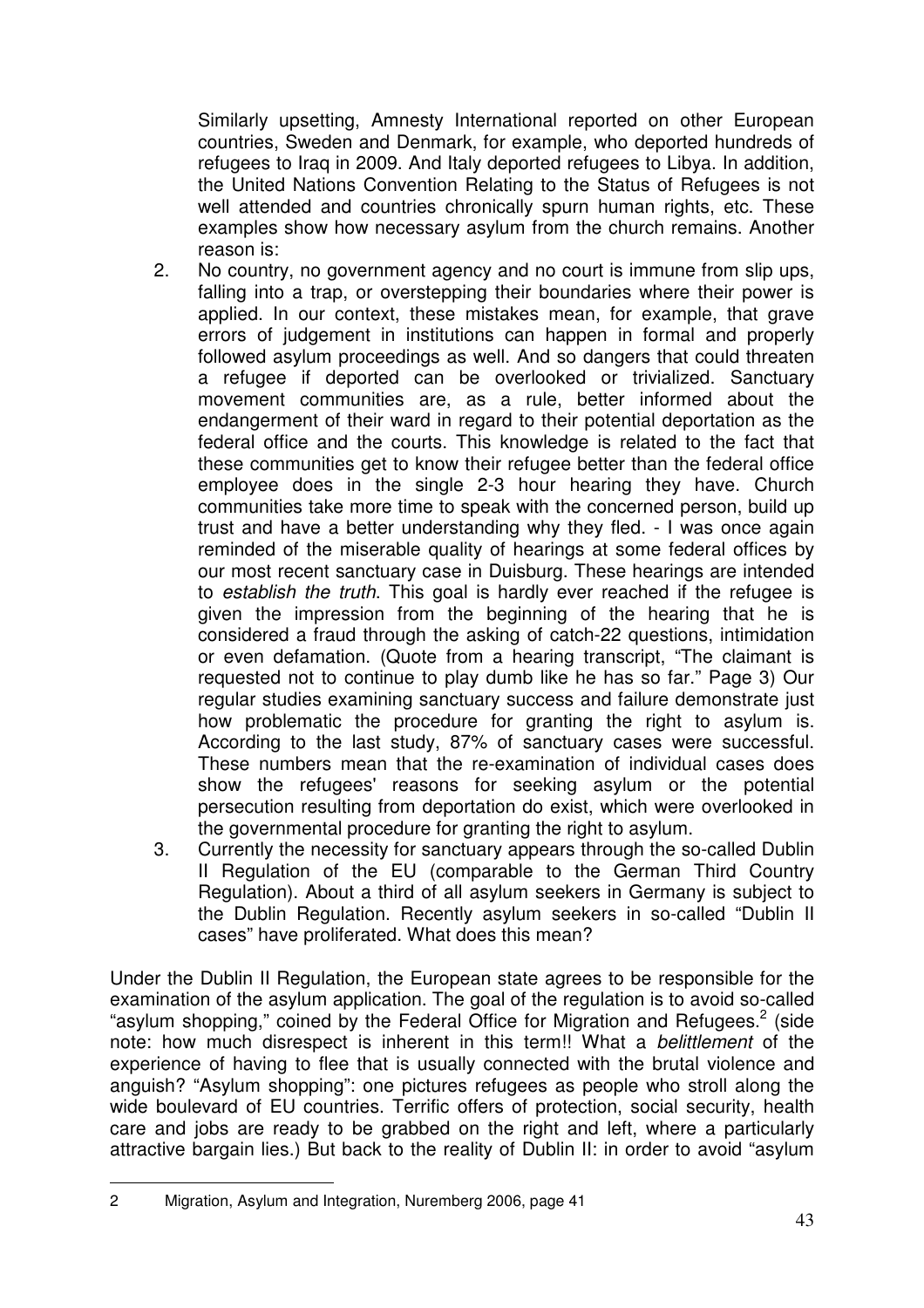shopping," only one Member State is responsible for the asylum procedure. As a rule, it is the EU Member State that allowed the entry, or specifically, did not prevent the entry. This regulation largely affected the States on the south and east external borders of the EU. If an asylum seeker flees to another EU country, they can transfer the refugee back to the country of the original point of entry. This has two precarious consequences:

1. Each State tries with vehemence to get rid of as many refugees as possible to other States. The majority of refugees arrive in the States on the south and east borders of the EU. They are hopelessly overextended with refugee issues. And to boot, according to the Dublin II Regulation, the majority of refugees from EU States are transferred back to those counties. The majority of Dublin II refugees in Germany are transferred back to Poland, Italy and Greece.

2. Consequence: It is only logical that the States at the outer borders try to prevent the entry of refugees into the EU in a particularly rude manner. Working with the EU border security agency, Frontex, they fend off refugees by not allowing the possibility to start the application for asylum in the first place. A well-known, terrible example is Greece, but also Italy, who signed a Friendship Treaty with Libya's Gaddafi, in oder to stop illegal migration to Italy, and makes substantial payments for this service. Libya is the most important transit reservoir for African refugees and is indeed in the position to impede migrants and refugees on their journey over the Mediterranean. The refugee count that landed in Lampedusa and other places in Italy is drastically diminished: from 37,000 in 2008 to a few dozen since the start of 2010. Gaddafi's rude and human rights violating method of fighting immigration is silently tolerated by Italy, but ultimately also by the EU. During his most recent visit to Rome, Gaddafi explained, "Libya demands 5 billion Euros annually from the EU, supported by Italy, in order to fight undesirable illegal immigration." And to lend force to his demand, he added a threat: should Libya's demands not be realized, Europe could soon become "as black as Africa" (NRZ Neue Ruhr Zeitung Sept. 1, 2010).

Refugees, who despite all this, reach Greece or Italy and are then transferred back there from other EU States, do not receive a procedure for granting the right to asylum even close to European standards – even temporarily not allowed to apply for asylum at all – for instance, in Greece and the Czech Republic. In Greece the social standards for refugees are so disastrous that the German Administrative Court has prohibited a Dublin II transfer in over one hundred cases.

Recently transfers normally ruled under the Dublin II Regulation can be prevented through sanctuary. These transfers must occur within a 6-month period. Afterwards the responsibility of the procedure for granting the right to asylum is given to the State in which the refugee currently is residing. With the help of sanctuary it is repeatedly successful to bridge this 6-month period and prevent a deportation to Greece or Italy, for example.

#### **An example of insufficient human rights protection by the State**

I want to illustrate this with an example of a refugee who from the beginning of August until the beginning of September received sanctuary from us in Duisburg. It is about a 19 year old refugee from Guinea, Mamadou Allareny Diallo, who had been fleeing for over 5 years, since he was 14 years old. He was involved in a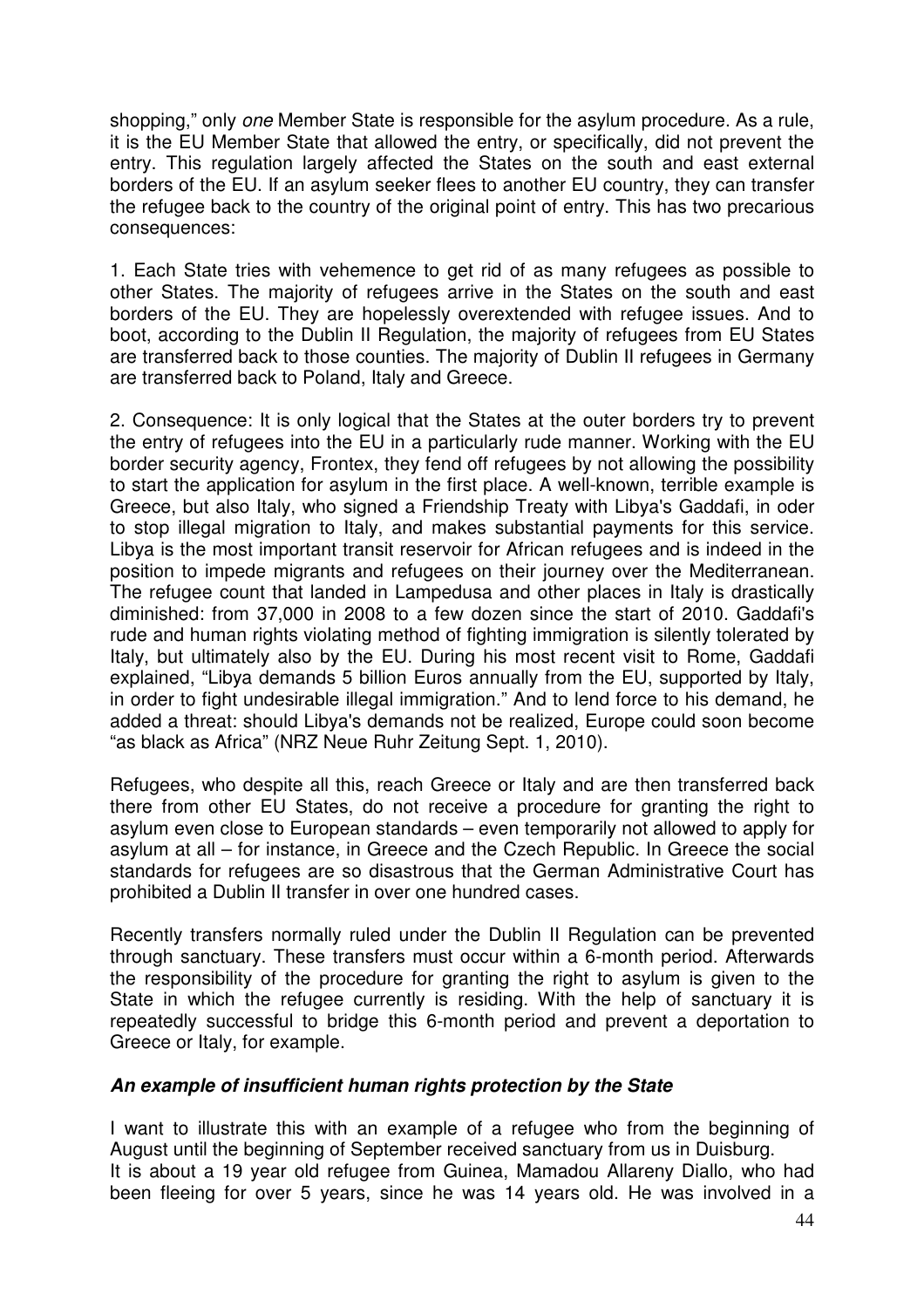conflict with soldiers in Conakry, the capital of Guinea. The soldiers had stollen the cash box of his boss, a street hawker, and he had to leave his country in a mad rush. As a child he travelled through half of Africa, without finding a secure place to stay, travelled through the Sahara, experienced the shock of racism and violence against black Africans in Libya. He risked his life trying to take a boat too small for him and the 40 other refugees from Libya to Lampedusa and survived the fear of death for 3 days and 3 nights at sea. He applied for asylum in Italy and was quickly refused. Finally in 2009 he reached Germany through Switzerland and hoped to receive protection with us. He was informed in May of this year that Italy was responsible for his asylum proceeding and he would be transferred back there according to the Dublin II Regulation. Diallo was desperate.

According to the Dublin II Regulation there is a 6-month period for the transfer back to the country of entry. We tried everything to prevent the transfer back to Italy: suing the administrative court, psychological examinations to attest that he was not fit to travel, petitioning the state parliament of North Rhine-Westphalia, etc. all without success. What alone could help was finally sanctuary. Luckily, the Free Church congregation of central Duisburg found themselves ready at very short notice to grant him sanctuary. It was successful: the 6-month period for the transfer to Italy elapsed, the Federal Office for Migration and Refugees had to take him out of the Dublin II Process and he can pursue his procedure for granting the right to asylum in Germany and has left the protection of sanctuary.

What would have happened without sanctuary? In Rome Mamadou Diallo would have awaited custody pending deportation. From the report in the "Swiss Observatory for Asylum and Immigration Law" in November 2009, refugees whose asylum attempt is refused in Italy are taken "directly to a CIE (centro d'identificazione ed espulsione – identification and deportation center) and should count on a detention of up to 6 months and then deportation."

The conditions of the detention center in Rome ("Ponte Galeria") are catastrophic according to reports from June 2010. It is crowded, detainees are beaten by the police, a prisoner was recently "life-threateningly injured...again burned mattresses and sheets, several people had begun hunger strikes... On the evening of June 6, two Algerian young men tried to hang themselves in the deportation center in Rome...The ombudsman for the detainees in the Lazio Region, Angiolo Marroni, explained on June 17, 2010, that the situation in Ponte Galeria is becoming more unbearable..." (Italian Newsletter, June 2010, pages 4 et seq. collected by J. Gleitze). We are happy that Diallo, who had already suffered enough psychological and physical problems during his 5 year escape, was able to be spared such a situation. Sanctuary prevented a violation of Diallo's human dignity, avoided a violation of human rights. Article 3 of the Universal Declaration of Human Rights reads, "Everyone has the right to life, liberty, and the security of person."

We are happy about this success, but it begs the next question, how would have Diallo's deportation to Italy been at all possible in a state under a rule of law that knows it is obligated to the inviability of human dignity and the inviolable human rights? (Article 1, German Constitutional Law) How many refugees in similar situations are *not* saved from deportation because neither congregations nor civil society were aware of their situation and did not intervene? In 2009 alone, at least 374 refugees were transferred to Italy, 200 to Greece.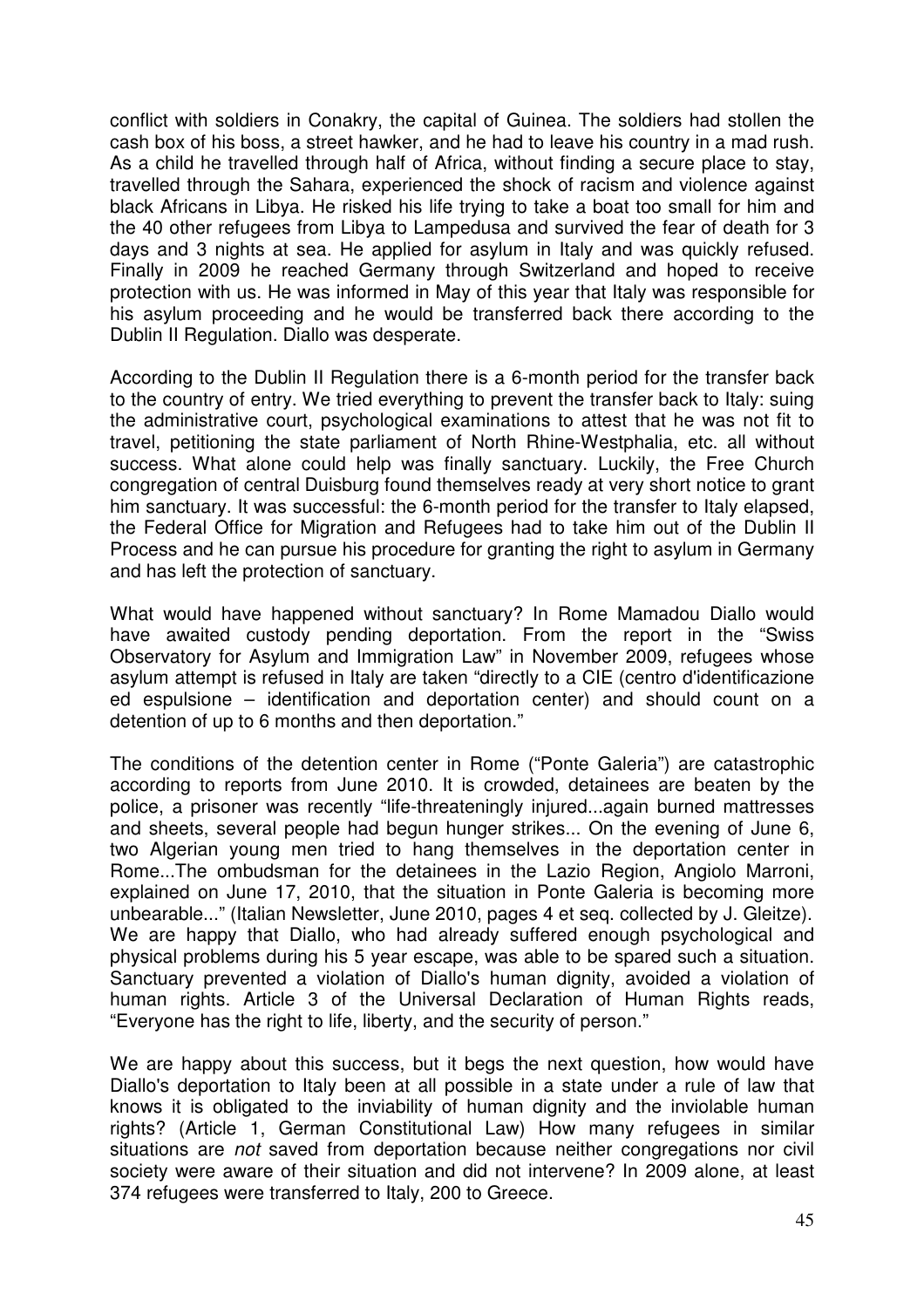All this shows the vast divide between Germany and other EU countries' normative aspirations as social states under a rule of law with liberal-democratic, human rights based constitutions on the one hand and the reality of political asylum reality on the other hand. The claim of universally applicable human rights is betrayed, the corresponding legal claims of human rights are essentially only implemented in a particular sense, i.e., in a way that is restricted to their own citizens. **Human rights are reduced to civil rights.** Nothing harms the idea of human rights in a global context as much as this practice of the Europeans, damaging their credibility beyond repair. As is well known, they do not tire to propagate and demand human rights all over the world, only to then be confronted by others with the reality of how far behind their own standards they remain themselves.

This divide between aspiration and reality is probably most prominent in the treatment of refugees and asylum seekers. In other areas of life, the respect for human dignity plays a more important role. I am thinking, for example, of embryonic or human genome research. In corresponding decisions in the German Parliament (Bundestag), for example, any obligation to vote along party lines is lifted party so that all members of Parliament can freely follow their own consciences. Isn't the treatment of refugees in the same way related to the respect of human dignity and protection of life as embryonic research? What role, however, do they play in the political discussion of the right to asylum? But in the asylum law political discussion, which role do they play? When, if ever, was there no obligation to vote along party lines in the Parliament in order to avoid troubling the consciences of the members of Parliament? And furthermore, what role do they play in our daily fights with immigration authorities at the local level, with our Interior Ministries, with the Federal Office for Migration and Refugees? We are ridiculed as do-gooders, like treehuggers, when we point out Article 1 of the German Constitutional Law, or human dignity which is ostensibly inviolable or Article 1(3) of the German Constitutional Law. This says, "The following basic rights shall bind the legislature, the executive power, and jurisprudence as immediately applicable law."

#### However:

The central task of Christians, church organizations and social ethics is and remains to remind anyone and everyone of these normative foundations of our Constitution, time and again and unerringly.

Luckily we stand here with our concept, that sanctuary does not mean breaking the law rather, the opposite: a contribution to legal peace. Leading politicians like Däubler-Gmelin, Jürgen Schmude, Claudia Roth, etc, law academics like Professors Geis and Rothkegel, and both main churches among others also see no breaking of the law with sanctuary. The Council of the Evangelical Church in Germany explained in its 10 Theses of Sanctuary in 1994 that the aiding of the persecuted is a Christian duty and directly covers help for refugees who are threatened by life and limb by the impending deportation (Thesis 1). Such assistance to correct a deportation order (through granting accommodation, care and assistance, legal aid, etc.,) is not illegal (Thesis 2).

In the joint word of the church concerning the challenges of migration and escape. "The practice of so-called "sanctuary" is in the long run not a question for politics to interpellate the affected asylum and immigration law regulations for each person who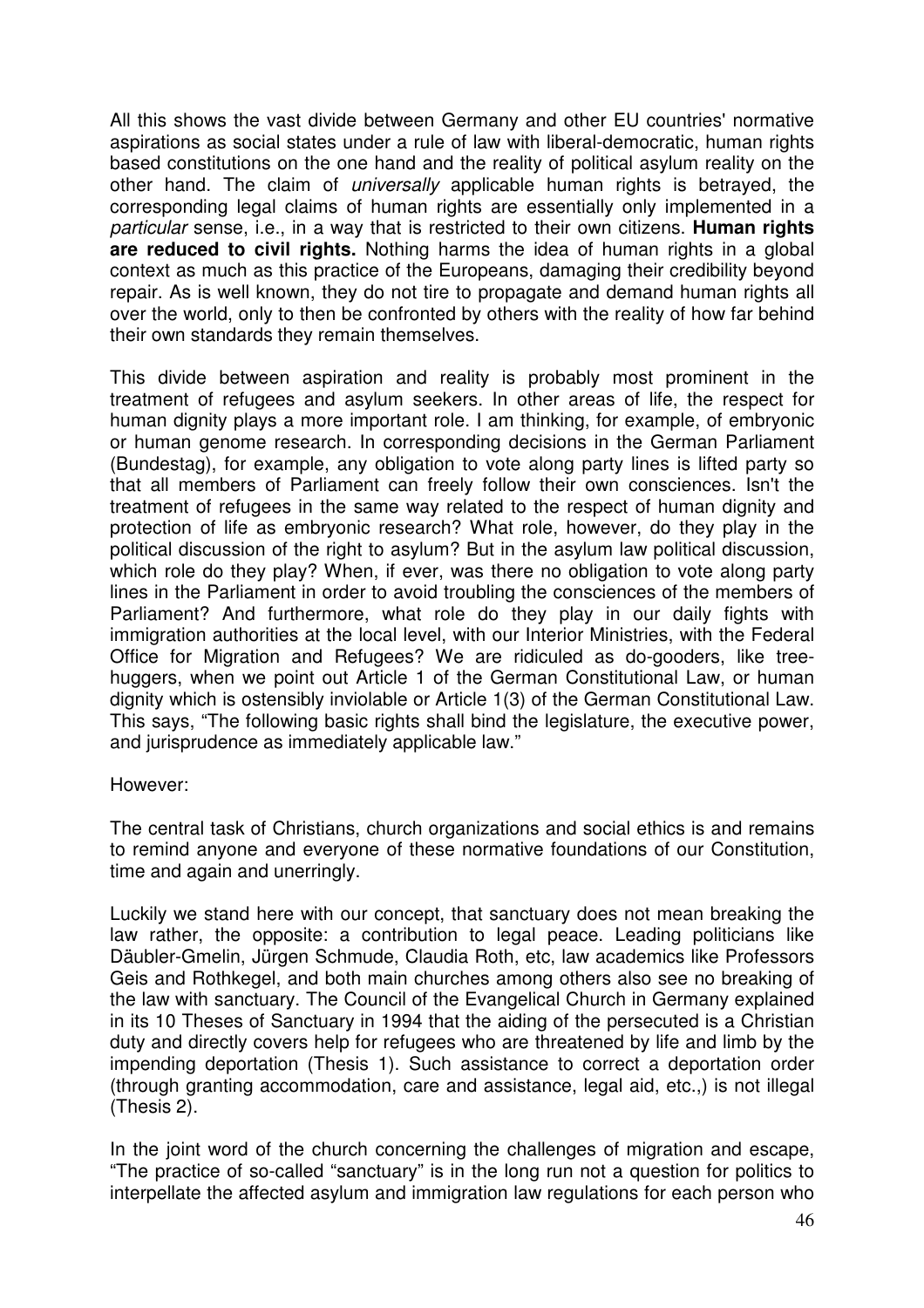comes to us for protection and to prevent persecution, torture, or even death. Congregations who champion for the realization of human and basic rights, do not question the state of law but provide a contribution for the preservation of justice and the basic worth of our society..." (Section 257)

To my posed question, why do we do what we do, here is a first answer: We commit ourselves to sanctuary for people who seek our help because they are threatened by deportation and subsequently have justified fear of a violation of their human dignity and human rights.

#### **Why our sanctuary movement network?**

Despite this clear legitimation of our work, every on site offer of sanctuary is a nail biter: Will the authorities stay quiet or will the police come and evacuate? Is sanctuary the right way, will the refugee be used or worsen their position? Will the public find out about the case, will it be supported by the media or by influential people, or not - will it be met with wide disapproval? Will it be successful or only disappointing for the refugee and end in our own disgrace? Everyone who has at one time worked with us knows: granting sanctuary is always associated with high risk. That is why this action takes courageousness and demands moral courage.

If nothing else that is why an association of those who have granted sanctuary or are granting sanctuary or perhaps will in the future, is important. We need a sanctuary movement network that meets regularly, exchanges experiences, documents those seeking asylum, one that offers advice, theological assurance, solidarity and encouragement, and an organizational structure with offices, boards and coordinating councils. Without this network we would become quickly frustrated and burned-out. We also need a network at the European level. Because asylum law and political asylum are becoming even more "communitized", that is to say, transferred into the body of the competences of the EU, help for refugees including the European sanctuary movement need to form networks on a European level and cooperate across country borders. One example is the aforementioned Dublin Regulation. If Dublin Regulation transfers can not be prevented, we need church or secular partners in the country where the refugee is being deported. We need people who can take care of the refugee whom we can no longer support. We need people who can accompany him from the moment he lands at the airport, who can humanely, legally, and materially support him. We need partners who can keep us up to date on the refugee's situation in the deported-to country. In Diallo's case, we knew exactly what would happen to him in Italy. This help came from Judith Gleitze who works in Palermo for "Borderline Europe" and closely follows the refugee state of affairs in Italy.

#### **And where should church asylum go from here?**

In addition to the work up to this point which must be continued, there are new challenges which we have to tackle. The refugee situation of today is different than it was at the beginning of sanctuary work in the 1980's. The decisive change in my opinion is in the constantly increasing perfection of the shuttering of Germany and Europe against refugees. I have already implied this trend, and it is clearly formulated in the Charter: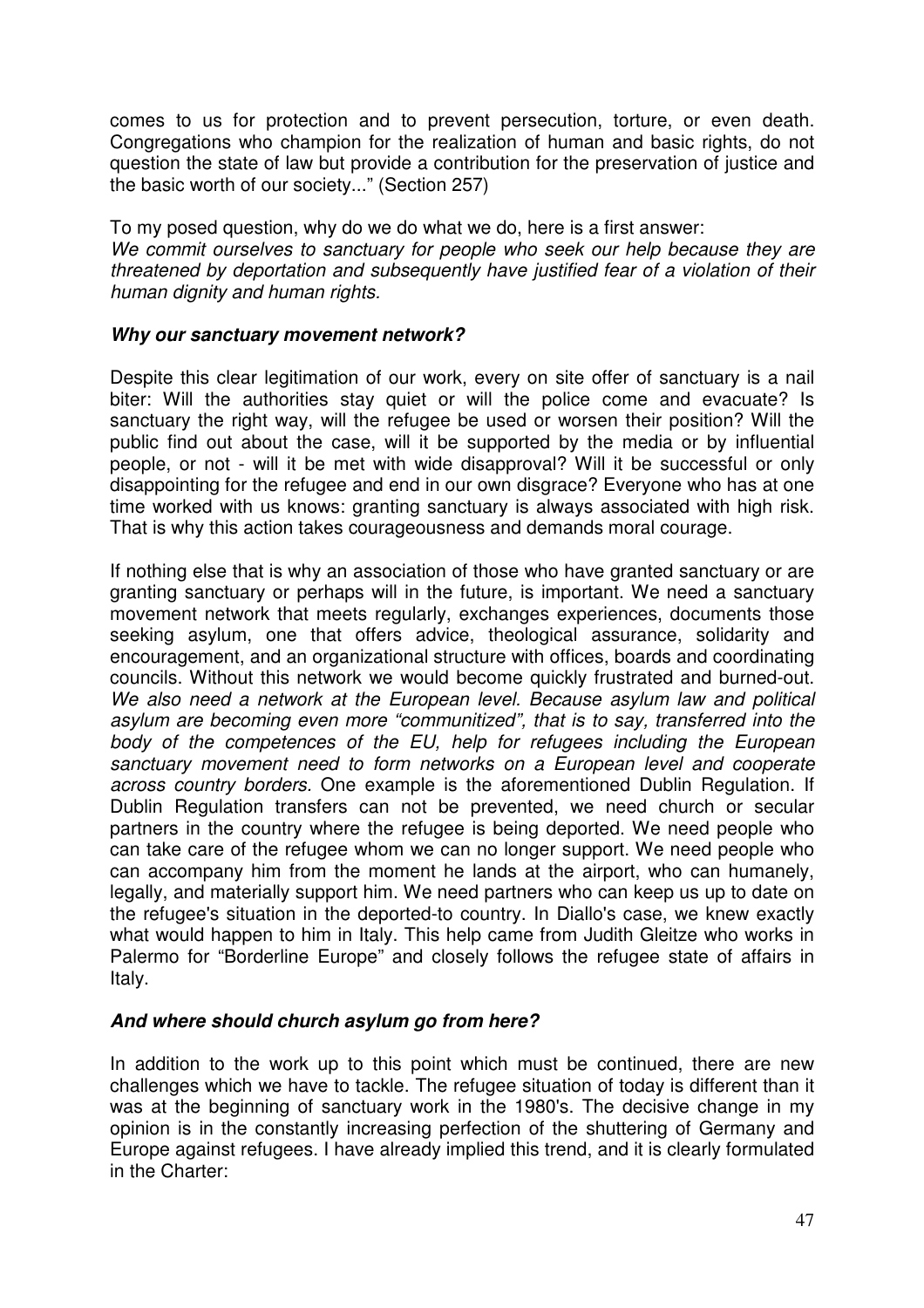The situation of migrants seeking asylum in Europe is alarming. The continent has been turned into a fortress to fend off people that flee from political, ethnic or religious persecution, from wars and civil war, from environmental destruction, hunger or poverty. By way of the militarization of Europe's external borders, the nearly unfulfillable conditions for legal entry and through repulsive living conditions for asylum applicants within our borders, the fending off refugees is being continually perfected. Many thousands of people have already lost their lives in the attempt to find refuge with us."

And thus, refugees do not reach us anymore – since 1993 the numbers have drastically declined. The new walls and fences, the militarizing of the outer borders, the readmission agreements with countries of origin, the friendship pact with Libya, the intensifying deterrence – these all show their effects. The numbers of those seeking asylum has been reduced from  $438,000$  in  $1992$  to  $27,600$  in  $2009 - a$ decrease of 93%!

If the refugees can hardly still arrive, will sanctuary become an obsolete model? The count of sanctuary has declined astoundingly to a much lesser extent, as shown in our annual report.<sup>3</sup> However, the main problem is the large numbers of refugees whom we never set eyes on, because from the beginning they fail to make it through Europe's battlement. They will be left alone in their need, their persecution and in danger of body, life and freedom. How are we going to handle this? I hold this as the main challenge of today's refugee solidarity for Christians and for the secular, civil society players.

Meanwhile, the pressure that forces humans to flee still increases. Take, for example, the people of our neighboring continent Africa. I refer specifically to a study from the Federal Office for Migration and Refugees, "At the Gates of Europe."

#### **A maximum difference in the standard of living between Africa and Europe prevails and the migratory pressure will continue to increase**

#### **a) Demographic Factors**

 $\overline{a}$ 

The population of Africa will double by 2050, growing to a population of almost 2 billion.

| Birth Rate in Africa: | 4.6 children per woman |
|-----------------------|------------------------|
| Central Africa:       | 5.6 children per woman |
| Europe:               | 1.5 children per woman |
| Germany:              | 1.4 children per woman |

<sup>3</sup> The annual report of the Federal Labor Court and the Federal Labor Court study concerning the success and failure of sanctuary. This certainly has to do with the fact that over the years we make churches and congregations aware of and could promote this form of action as a symbolic form of Christian action for people in need. There are always new congregations who changed their minds and had been previously not on our radar. When I wanted to publish my book with rororo in 1993, I wanted to call it, Sanctuary – A Guide. This was unfeasible with Rowoldt because results from an internal questionnaire among the editors showed that hardly anyone understood the term, sanctuary. And so the book was named, "Asylum from Below." It may be, that even today there are people who do not recognize this term but the awareness is disproportionately much higher.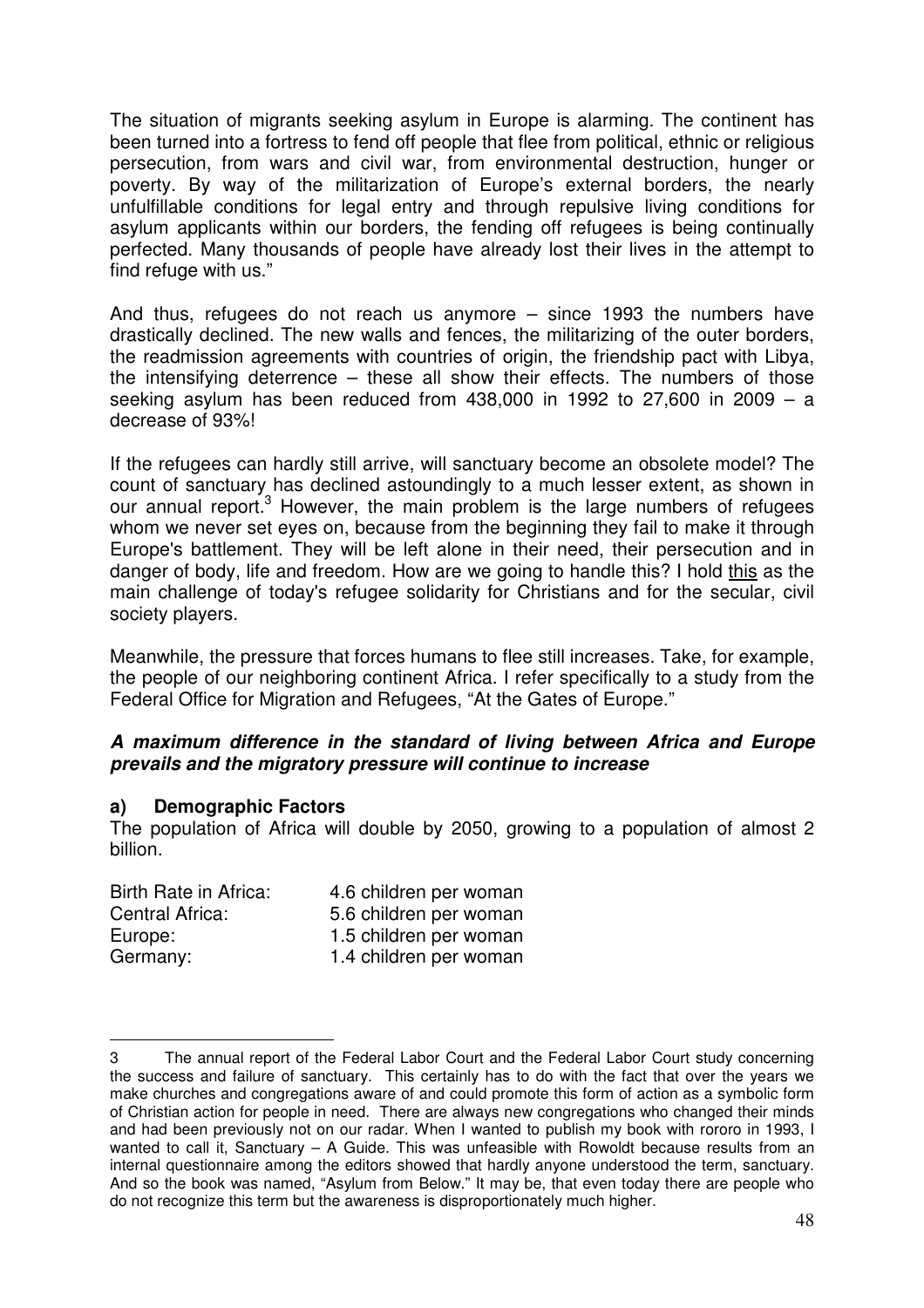#### **b) Economic Factors**

Poverty: gross national income per capita: Africa: US\$2.430 Europe: US\$24.329

50% African population lives on less than US\$1/day, 80% lives on less than US\$2/day

50% African youth, aged 15-24, are unemployed or "inactive"

#### **c) Political Factors**

Violent conflicts and their consequences such as civil war, escape and expulsion. Dictatorships or defective democracies (violation of human rights, lacking rule of law, corruption, disintegrating statehood – think about the situation in countries like Somalia or the Republic of Congo or Sudan or Zimbabwe and many other African nations)

#### **d) Ecological Factors**

Progressive climate change, increasing population pressure on natural resources (water, land), expansion of the desert, halving of crops. Africa is namely the continent with comparatively the least pollution but is affected the most by climate change. Each area that is regularly affected by drought will be affected by a factor of five by the year 2050 (see also: Federal Office for Migration and Refugees: "At the Gates of Europe," 2010).

How will Europe respond to these dramatic increases of migratory pressure and need in Africa? Naturally the best strategy would be to fight the causes of escape and migration, especially those which are induced by Europe itself. Those from its trade policy, agriculture policy, fishery policy, lifestyle, for example, its CO2 emissions, its delivery of arms in crisis zones (Germany is third of the list of arms exporters and substantially delivers to crisis zones such as Pakistan, Saudi Arabia and Egypt). Without question, this is what we must first address.

But this strategy of fighting causes for escape has been stipulated for decades. Even the European administration itself formulated and ceremoniously announced this political goal at the G8 Summit. But what will become of this announcement? for example, what became of the promises made in Gleneagles 2005? The G8 wanted to raise its aid to developing countries by 50 billion dollars. But then the world economic crisis came and the slated money is now 18 billion dollars less. What's happening with the millennium goals? It has already been admitted that the goals for 2015 will not be reached. According to the new UN statement, one of every three African still goes hungry. "Every six seconds a child dies, still," Josette Sheeran, the director of the World Food Program, criticizes. "This is and remains the biggest tragedy and the largest scandal of the world." (Frankfurter Rundschau, September 15, 2010) What has happened to the 40 year old federal republic's promise to raise the development cooperation promise to 0.7% of the gross national product? We are at half of that. Or think about the almost ancient conflict of objectives between European agriculture and development policy that will never be solved given the strong European agriculture lobby. Why is the bar on food speculation not advanced?

That is to say, the dramatically growing standard of living difference between Europe and Africa will end in an even stronger migratory pressure. How will it be handled?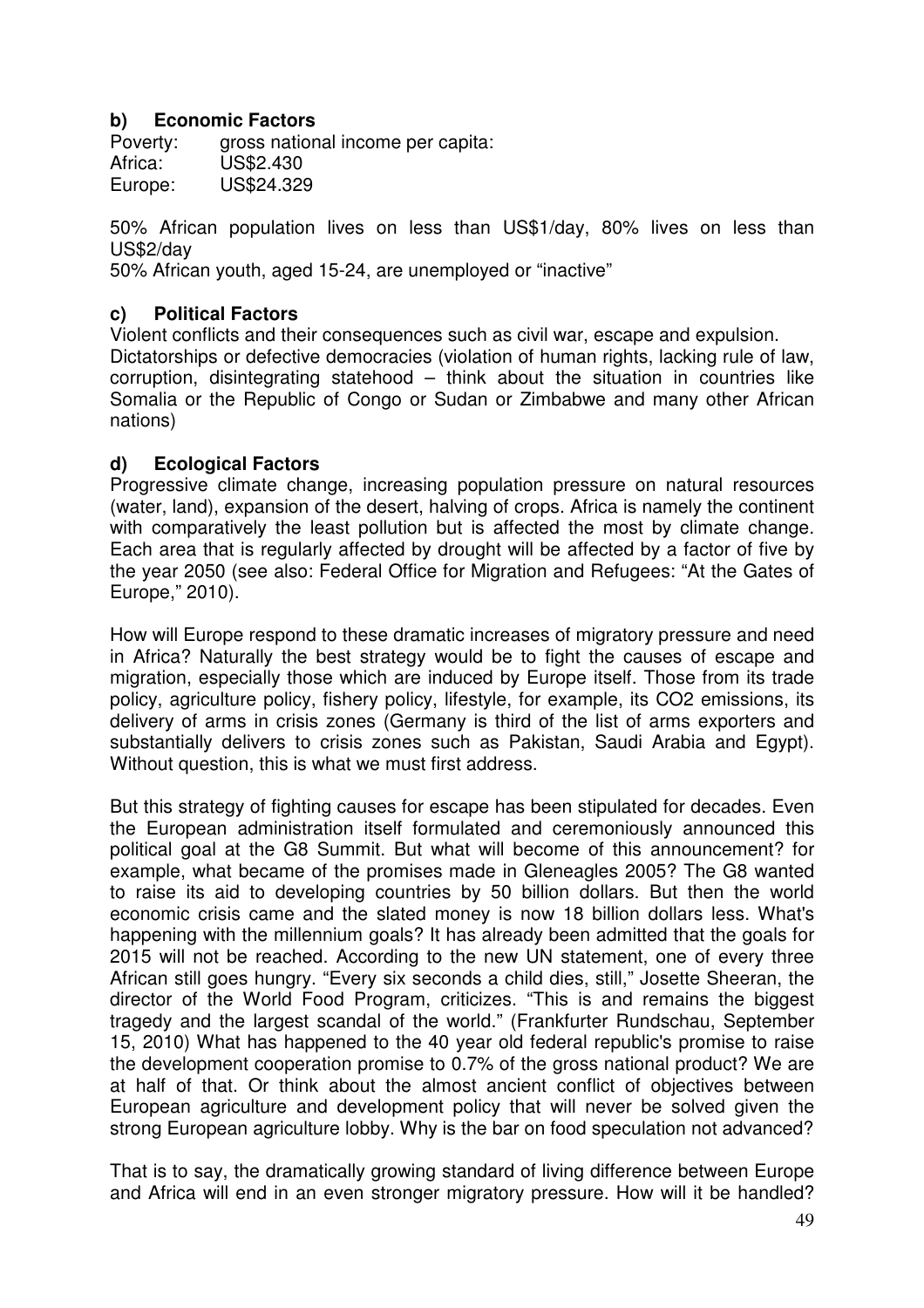Will the pressure be able to be controlled through further military armament on the outer borders? Is that what we want? Which form of escalation between migratory pressure and migration defense stands before us and how will the credibility of European human rights rhetoric be undermined in the world?

Equally questionable are the cooperation agreements with African countries from where the migration and escape begins. The friendship treaty between Italy and Libya is a catastrophe on the grounds of human rights but is condoned by the federal government. After all, it holds African refugees in Germany by the neck.

Libya is one of the most brutal and longest-lived tyrannies. Reports about the torture and abuse of detained migrants, refugees and those seeking asylum arise publicly time and again. They are awarded no protection according to the international laws on refugees. Libya did not sign the Convention Relating to the Status of Refugees. On January 15, 2008 the authorities stated their intent to deport all "illegal migrants." In connection with this statement a mass expulsion of nationals from Ghana, Mali, Nigeria and other countries took place. At least 700 Eritreans - men, women, and children – were arrested. They were threatened with deportation, although it was suspected that they could be exposed to human rights abuses.

#### **What can we do?**

I think that we have already outlined the most important ideas in our Charter's text, specifically in the form of self-obligation:

- − That we, with our work with sanctuary so far take the scandalous practices of the treatment of refugees on the outer borders of Europe to the public in order to raise awareness. We need more human rights monitoring at the outer borders and more publicity about the results. It is difficult to stand by and watch how for months the media discuss whether or not Michael Ballack or Philipp Lamm should wear the German national team's captain's armband while thousands of deaths at EU's outer borders receive a news flash at most.
- − That we stand up for human dignity and human rights-oriented asylum and immigration policy from the local to the European level.
- − That we advertise for a perception of these duties in our churches and with our fellow Christians. I find that the question of human rights for refugees is far too absent in our churches and congregations. It is up to us to bring this topic to our congregations, to organize church services and political evening prayers for the victims at the outer borders.

This has apparently had little to do with the previous sanctuary movement's work. For example, as I mentioned we provided sanctuary to a boat refugee in Duisburg who had travelled across the Mediterranean from Libya to Italy. His fate brought the problem of the EU's outer borders to us in Duisburg, raising awareness not only in the congregation and with refugee helpers but also with the local press and the local radio and television (WDR, Studio 47). The learning effect was large, in particular for the congregations and supporting circles. They received an intensive course in German and European asylum law, asylum policy and causes of escape. But this does not mean that our sanctuary movement work may be limited to the providing of immediate help for refugees: this is only the first step. But the bigger connection can also be made clear with this example and thus carried into politics and brought to the public.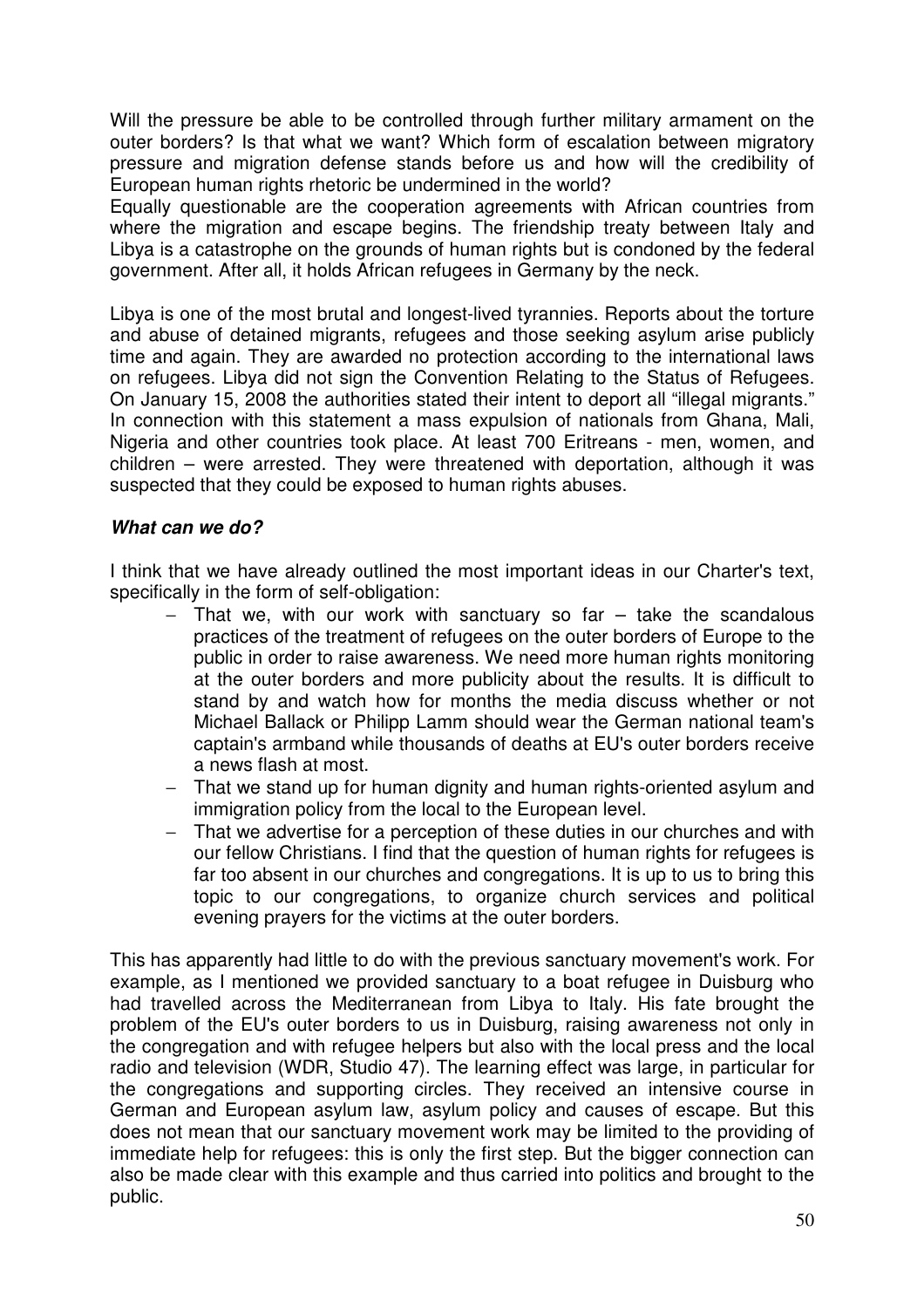In conclusion, our Charter says that we want to be connected on a Europe-wide basis and want to work together united with a sense of duty. Our dream is not only that individual church congregations become a "sanctuary" for refugees, but also Europe as a whole. There were cities, in fact whole states in the USA, which agreed to providing sanctuary and every collaboration with the state authorities resulted in the revoking of the deportation of refugees. Why shouldn't Europe with its Christian heritage and as the cradle of human rights become a sanctuary for humans in plight, need and persecution?

# **Closing Words**

Fanny Dethloff

We have the vision, the dream of a just Europe, one that is open for people and refugees. We dream with open eyes and stand by the side of those who are disenfranchised. who are made illegal. who are deported.

We grieve for the dead at our outer borders, who die of our ignorance, the dead in the detention centers, prior to deportation, those who took their own lives, who are victims of Europe's restrictive policies.

We are no longer ready to accept this as an expression of the protection of own wealth

and we participate in other concepts of sharing and in taking in people in need.

We advocate for a "togetherness" that is shaped as a living entity an inclusive society that is stable and accepts foreignness and respects the dignity of each individual a democratic society of different people, cultures and religions in our urban districts and regions with respect of human rights and with rules of mutual respect and trust.

We are actively involved through protection in our churches and spaces, to help people in our midst achieve a humane existence and share life with them.

We do this on the foundation of our Christian biblical understanding of he foundation of our chartered humanitarian law.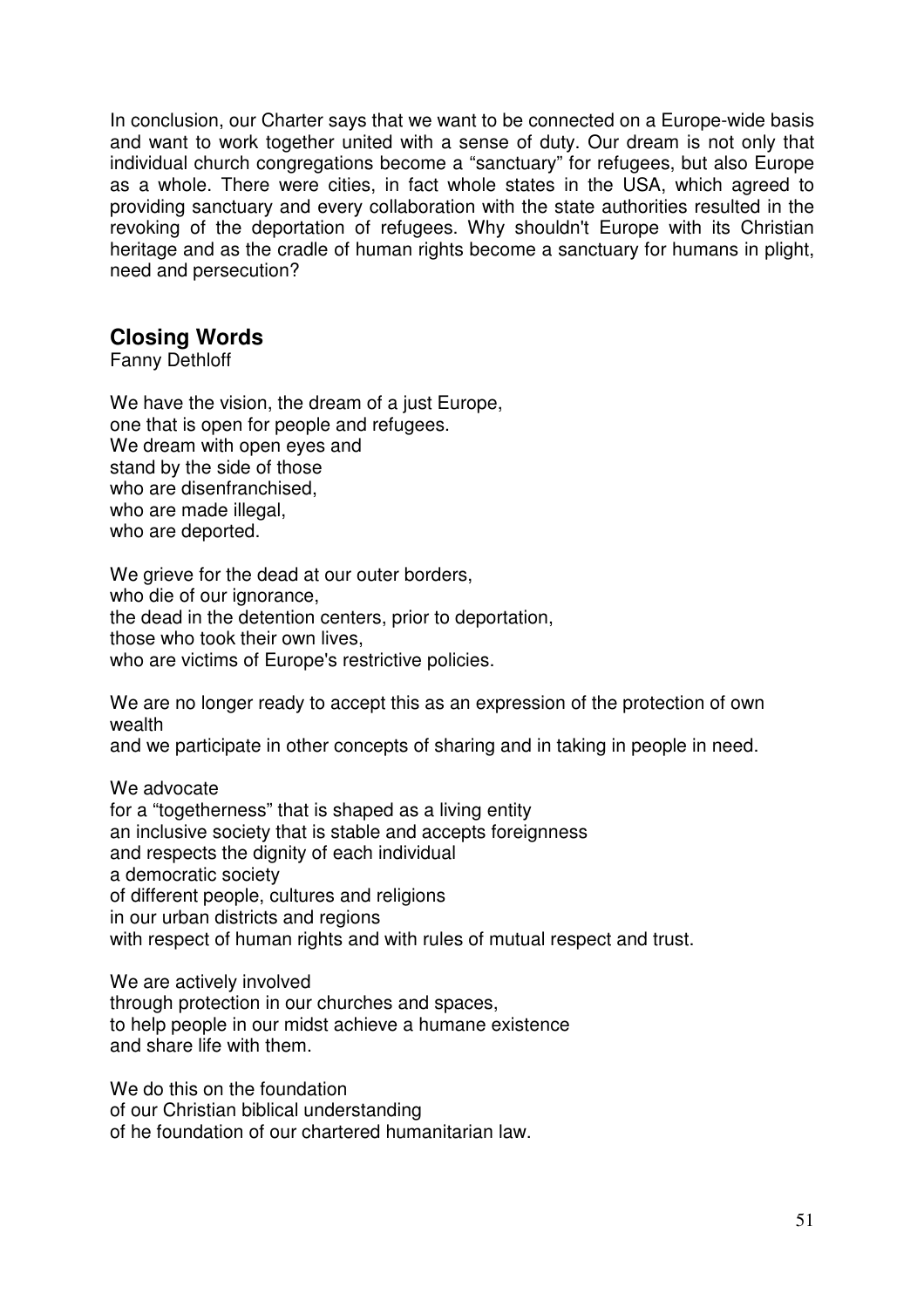We also do this with resistance but always with an eye on temporarily rendering any in applicable official administrative actions and strengthening the democratic foundation.

We hold on to the dream, that human rights and the Bible in their dialogue lead to a concept of humane "togetherness" of a life worth living, where justice is in full bloom and joy unending.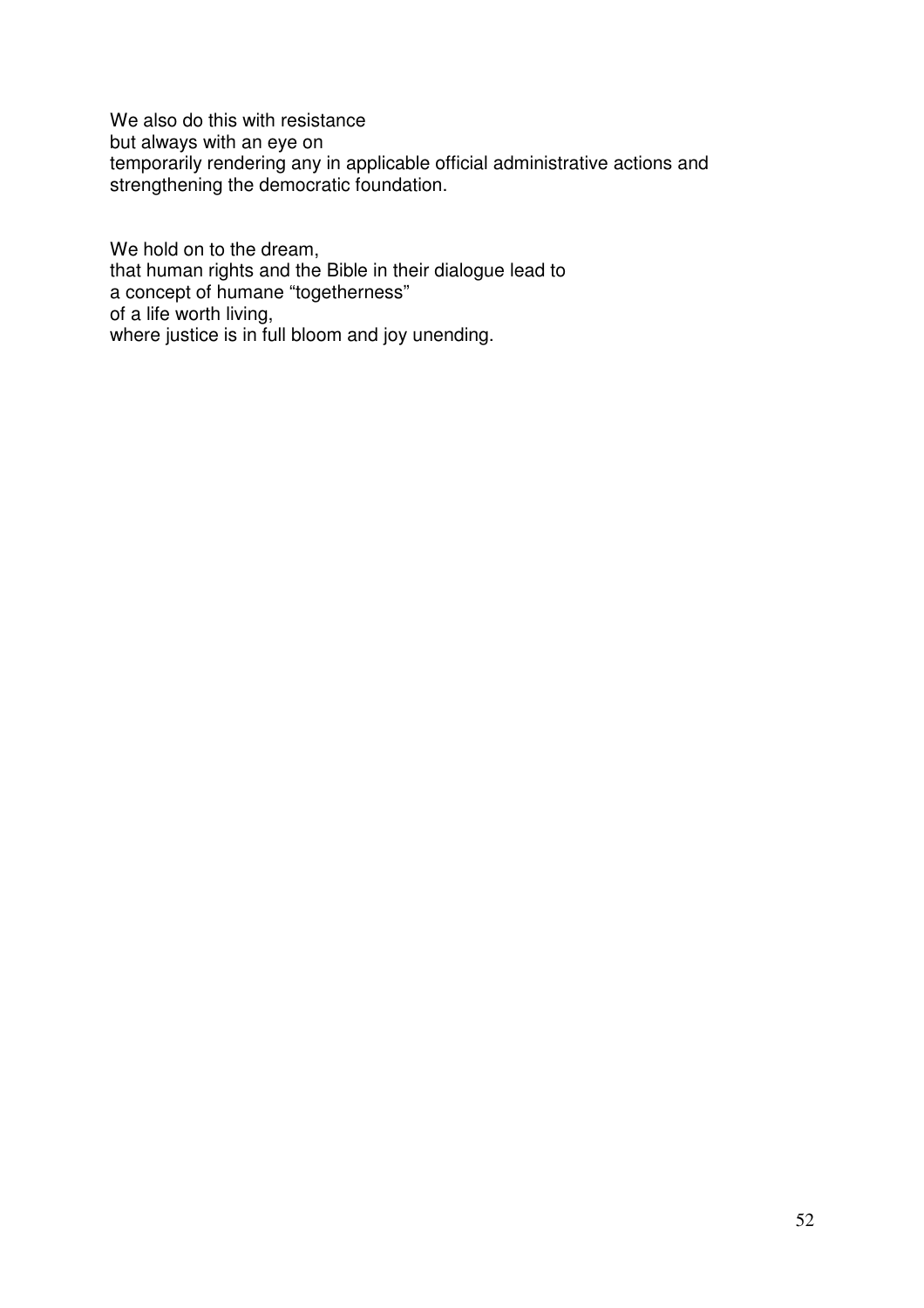# **Annex**

 Ökumenische Bundesarbeitsgemeinschaft Asyl in der Kirche in Kooperation mit CCME - Churches' Commission for Migrants in Europe



# **Charta of the New Sanctuary Movement in Europe**

# **Because we want to welcome strangers we have agreed this Charta of the New Sanctuary Movement in Europe.<sup>4</sup>**

## **Europe a Fortress**

 $\overline{a}$ 

The situation of migrants seeking asylum in Europe is alarming. The continent has Been turned into a fortress to keep out people fleeing political, ethnic or religious persecution, wars and civil unrest, environmental destruction, hunger and poverty. The militarizing of Europe's outer borders, the practically unfulfillable conditions for legal entry and repulsive living conditions for immigrants continue to be a system abhorrent toward refugees. The attempt to find protection in our countries has cost the lives of thousands. In our society, however, reports of refugees drowning in the Mediterranean, suffocating in containers, or taking their own lives in deportation detention centers are met by what Hanna Arendt has called "the curse of indifference"

#### **Humanitarian Traditions in Europe**

Although Europe contributes greatly to the causes of flight and migration – by delivering weapons to areas of crisis, for example, by supporting governments which violate human rights, by its agricultural and fishing policies, and by forcing climate change through its CO2 emission, – the European contribution to a solution of the worldwide refugee problem is shamefully miniscule. The predominant practice of safeguarding affluence at any cost betrays Europe's best humanitarian traditions – its commitment to universal human dignity and human rights, to freedom, Equality and solidarity. The failure to uphold these values undermines Europe's credibility and endangers peaceful cohabitation on our globe.

<sup>&</sup>lt;sup>4</sup> This charta is intended to renew and adapt the Charta of Groningen to the new conditions of asylum seekers in Europe. The Charta of Groningen issued from a conference held in 1987 in the Dutch city of Groningen, in which churches and faith groups pledged to "take in and protect" refugees threatened with deportation, if it is expected that they will not receive humane treatment and that the quality of their lives will be seriously impaired.